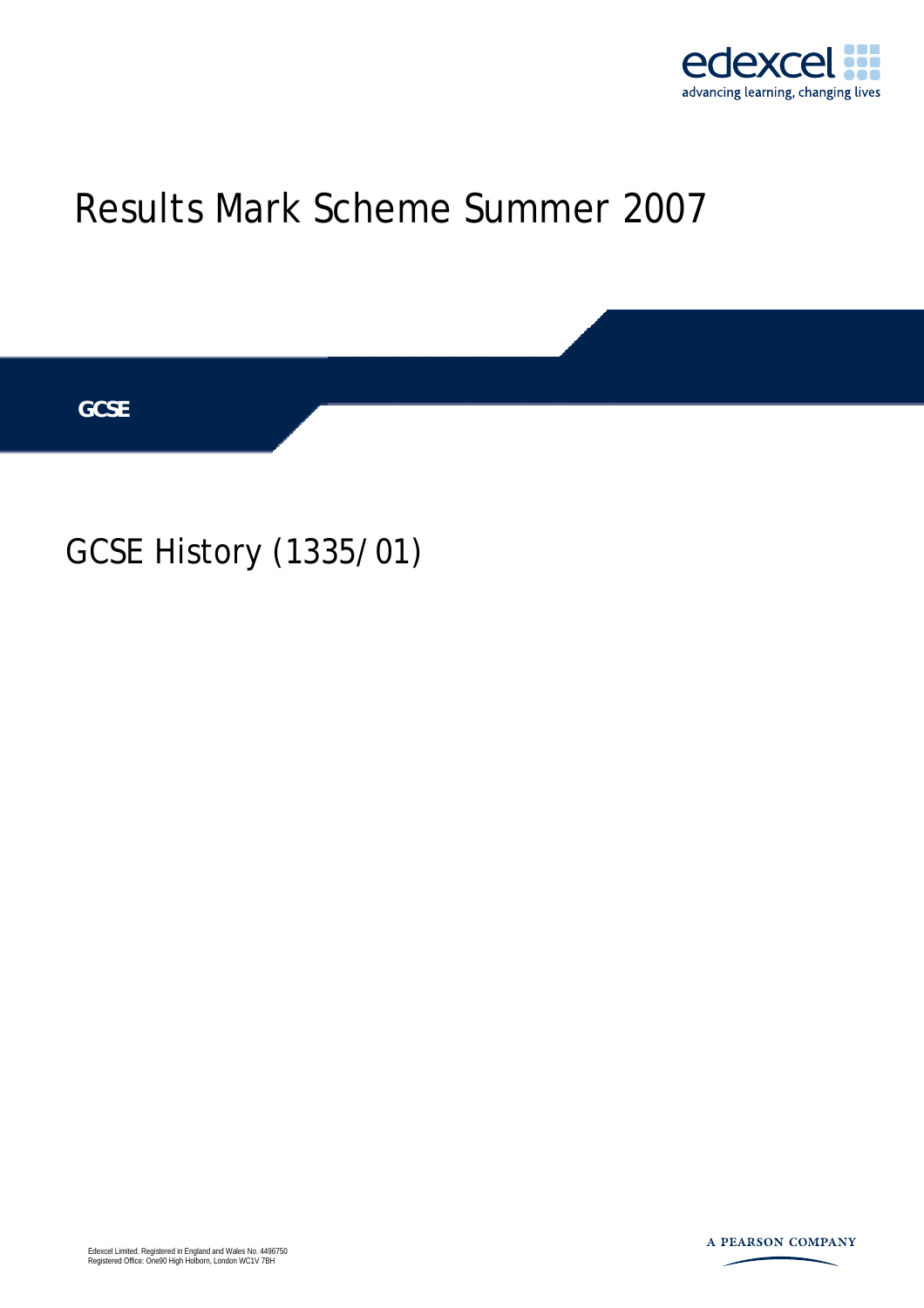Edexcel is one of the leading examining and awarding bodies in the UK and throughout the world. We provide a wide range of qualifications including academic, vocational, occupational and specific programmes for employers.

Through a network of UK and overseas offices, Edexcel's centres receive the support they need to help them deliver their education and training programmes to learners.

For further information please call our Customer Services on 0870 240 9800, or visit our website at www.edexcel.org.uk.

Summer 2007 Publications Code UG 019233 All the material in this publication is copyright © Edexcel Ltd 2007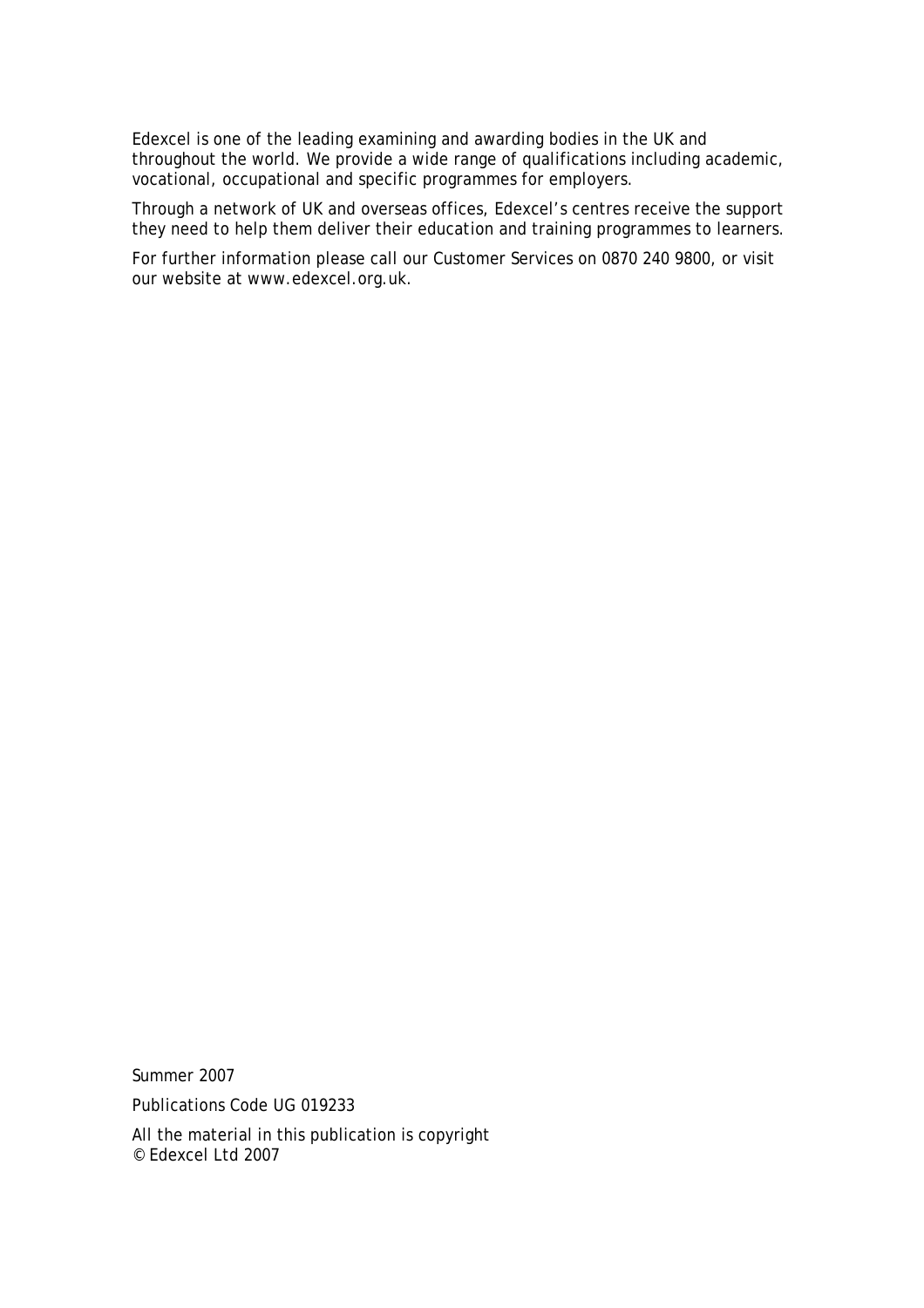#### **A1:**

**1. (a)** *This question is about the coal industry. Read the information below and then answer questions (i) to (iv) that follow.* 

*In the early eighteenth century, coal mining was often a domestic industry. Families would work* 

*small, isolated bell-pits which were dug straight into the ground. Coal was sold locally.* 

#### **Target: Recall of knowledge**

**(i)** *What was the meaning of the term 'bell-pit'?*

**Level 1**: Simple statements supported by some knowledge, e.g. a pit shaped like a bell, dug from the top etc.

**(1-2)** 

**Level 2**: Developed statements supported by relevant knowledge, e.g. etc. dug from the top and then opened out, worked until collapsed, winch at the top etc.

**(3)** 

**(ii)** Describe the work of women and children in coalmines in the late eighteenth century

#### **Target: Key features/recall of knowledge**

Level 1: Simple statements supported by some knowledge, e.g. carrying coal and lifting etc.

Level 2: Developed statements supported by relevant knowledge, e.g. women worked the winch, children worked in the bell pit picking up coal and on the surface etc.

**(iii)** Why did demand for coal increase in the second half of the eighteenth century?

#### **Target: Causation/recall of knowledge**

Level 1: Simple statements supported by some knowledge, e.g. steam power, population, industrial revolution etc.

**Level 2:** Developed statements supported by relevant knowledge, e.g. describes growth of steam power, uses of steam, factory system etc.

 **(3-4)** 

 **(1-2)**

Level 3: Developed explanation supported by selected knowledge, e.g. makes links between factors, advantages of steam over water power, impact of steam on factory system etc.

**(5-6)** 

2

## **(4)**

**(1-2)**

**(3-4)** 

**(6)**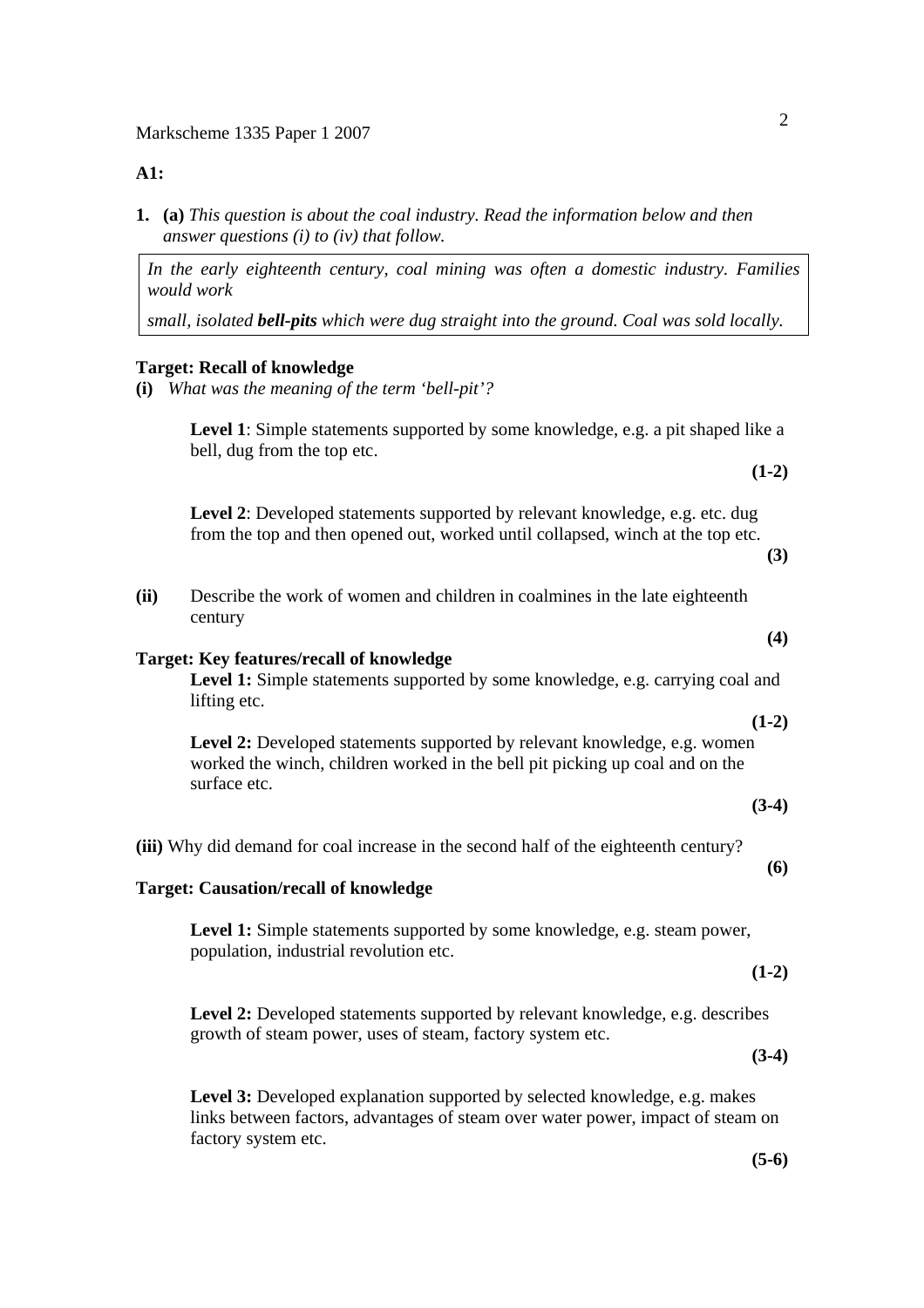(iv) In what ways did **coalmines** change in the first half of the nineteenth century?

**(7)** 

## **Target: Understanding of change/recall of knowledge**

Level 1: Simple statements supported by some knowledge, e.g. they got bigger deeper etc.

 **(1-3)** 

**Level 2:** Developed statements supported by relevant knowledge, e.g. describes details of shaft mines, work of women and children, dangers, inventions etc.

 **(4-5)** 

Level 3: Developed explanation supported by selected knowledge, e.g. makes links between factors and shows understanding of changes, scale of industry, impact of inventions, reports, legislation etc.

 **(6-7)**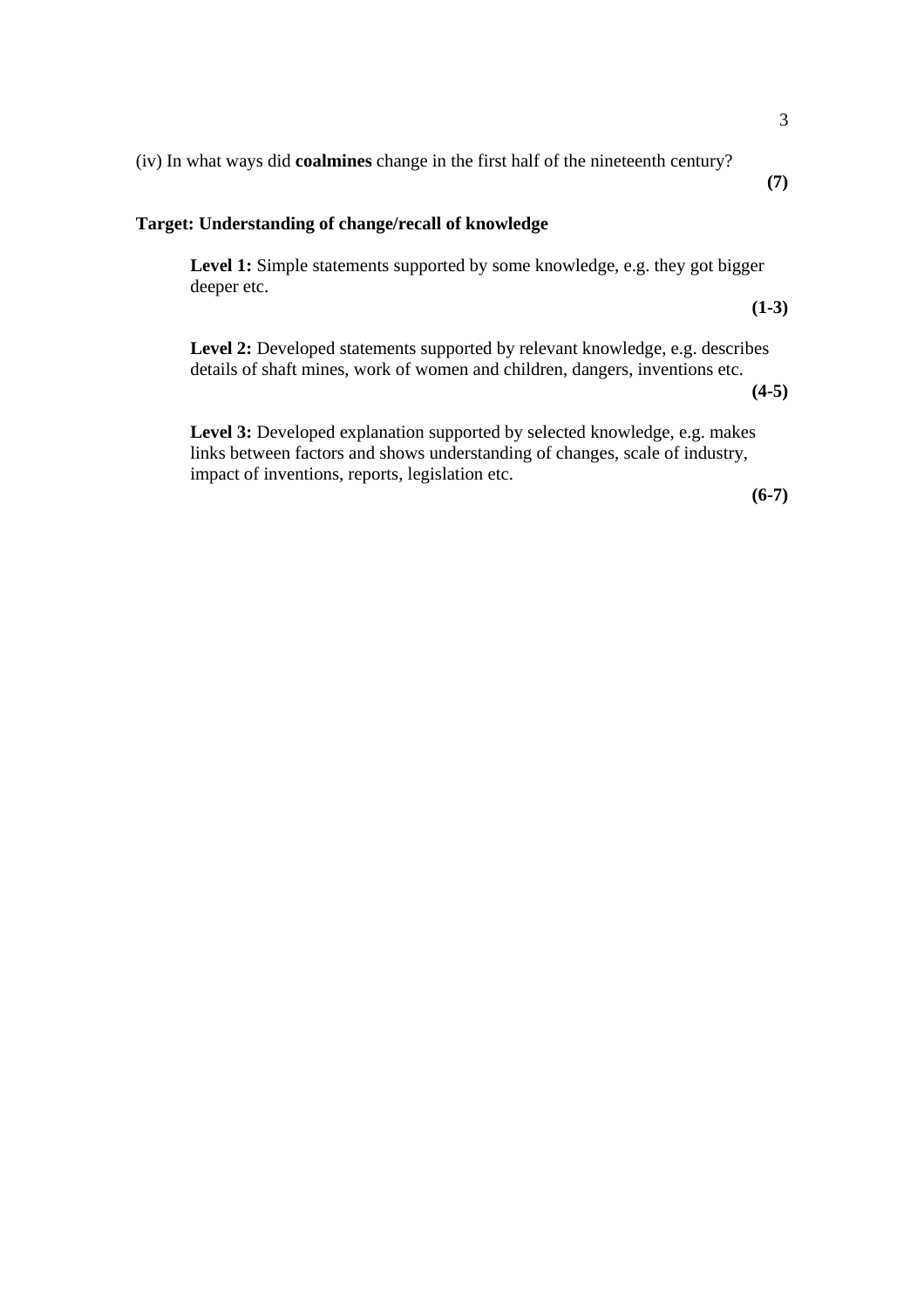**(b)** 

*In what ways did Richard Arkwright change the textile industry? You may use the following information to help you with your answer.* 

| The water frame                     |
|-------------------------------------|
| Cromford                            |
| Working conditions of adult workers |
| <b>Employment of children</b>       |

#### **Target: Causation/recall of knowledge**

#### **NB No credit will be given for copying stimulus material without elaboration**

**Level 1:** Simple statements supported by some knowledge, e.g. describes the stimuli OR makes a general statement about Arkwright etc. Spells, punctuates and uses the rules of grammar with some accuracy; uses a limited range of specialist terms appropriately.

**Level 2:** Developed statements supported by relevant knowledge, e.g. details of the four linked to the question, describes the WF, Cromford, work in A's factories etc. Spells, punctuates and uses the rules of grammar with general accuracy; uses a range of specialist terms with facility.

**(5-8)** 

Level 3: Developed explanation supported by selected knowledge, e.g. makes links between the four stimuli and uses additional own knowledge, explains what A was trying to achieve, how and why he changed the work of adults and children, impact on factories etc.Spells, punctuates and uses the rules of grammar with general accuracy; uses a broad range of specialist terms appropriately. **(9-12)** 

Level 4: Sustained argument supported by precisely selected knowledge, e.g. as level 3 but shows understanding of overall impact of A, stealing of ideas, why the Father of ..... etc. Spells, punctuates and uses the rules of grammar with considerable accuracy; deploys a range of grammatical constructions with some sense of style; uses a broad range of specialist terms adeptly and with precision. **(13-15)** 

4

**(15)** 

**(1-4)**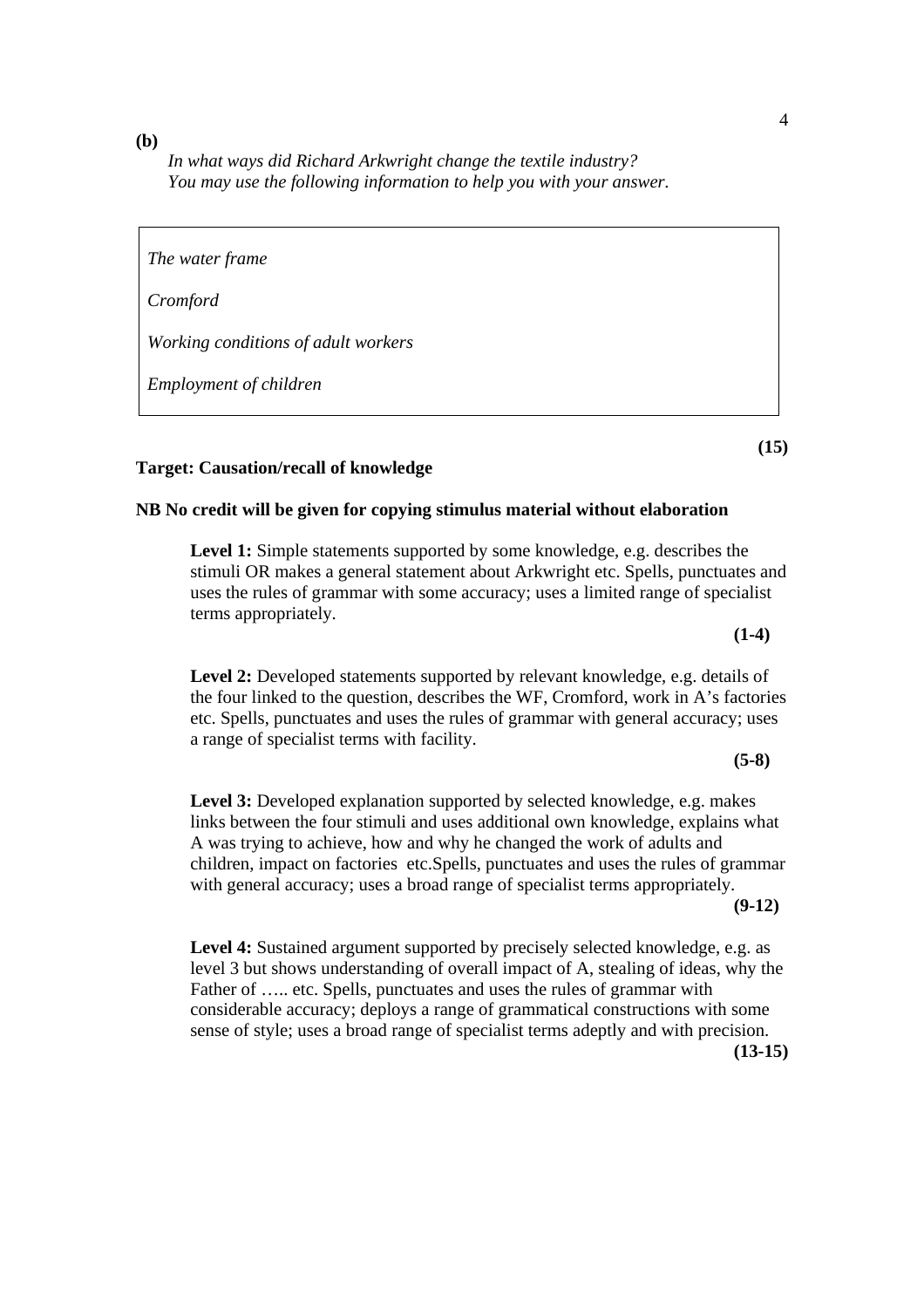**(c)** 

*In what ways did the steel industry change in the years from the 1760s to the 1870s? You may use the following information to help you with your answer.* 

*The Crucible Method The development of the machine tool industry The work of Henry Bessemer* 

**(15)** 

#### **NB No credit will be given for copying stimulus material without elaboration**

#### **Target: Causation/recall of knowledge**

*The Basic Process* 

**Level 1**: Simple statements supported by some knowledge, e.g. describes the four stimuli OR makes a general statement about the steel industry etc. Spells, punctuates and uses the rules of grammar with some accuracy; uses a limited range of specialist terms appropriately.

**(1-4)** 

**Level 2:** Developed statements supported by relevant knowledge, e.g. details of the four linked to the question, used clay crucibles, M-T used steel for accuracy, Bessemer Converter, basic used phosphoric ore Spells, punctuates and uses the rules of grammar with general accuracy; uses a range of specialist terms with facility.

**(5-8)** 

Level 3: Developed explanation supported by selected knowledge, e.g. makes links between the four stimuli and uses additional own knowledge, crucible high quality but small scale and expensive, M-T required better quality than iron, Bessemer produced large amounts of high quality, basic allowed mass production etc. Spells, punctuates and uses the rules of grammar with general accuracy; uses a broad range of specialist terms appropriately.

**(9-12)** 

**Level 4:** Sustained argument supported by precisely selected knowledge, e.g. as level 3, but additionally shows clear understanding of the change from small localised production to steel becoming the main material of industry etc. Spells, punctuates and uses the rules of grammar with considerable accuracy; deploys a range of grammatical constructions with some sense of style; uses a broad range of specialist terms adeptly and with precision.

5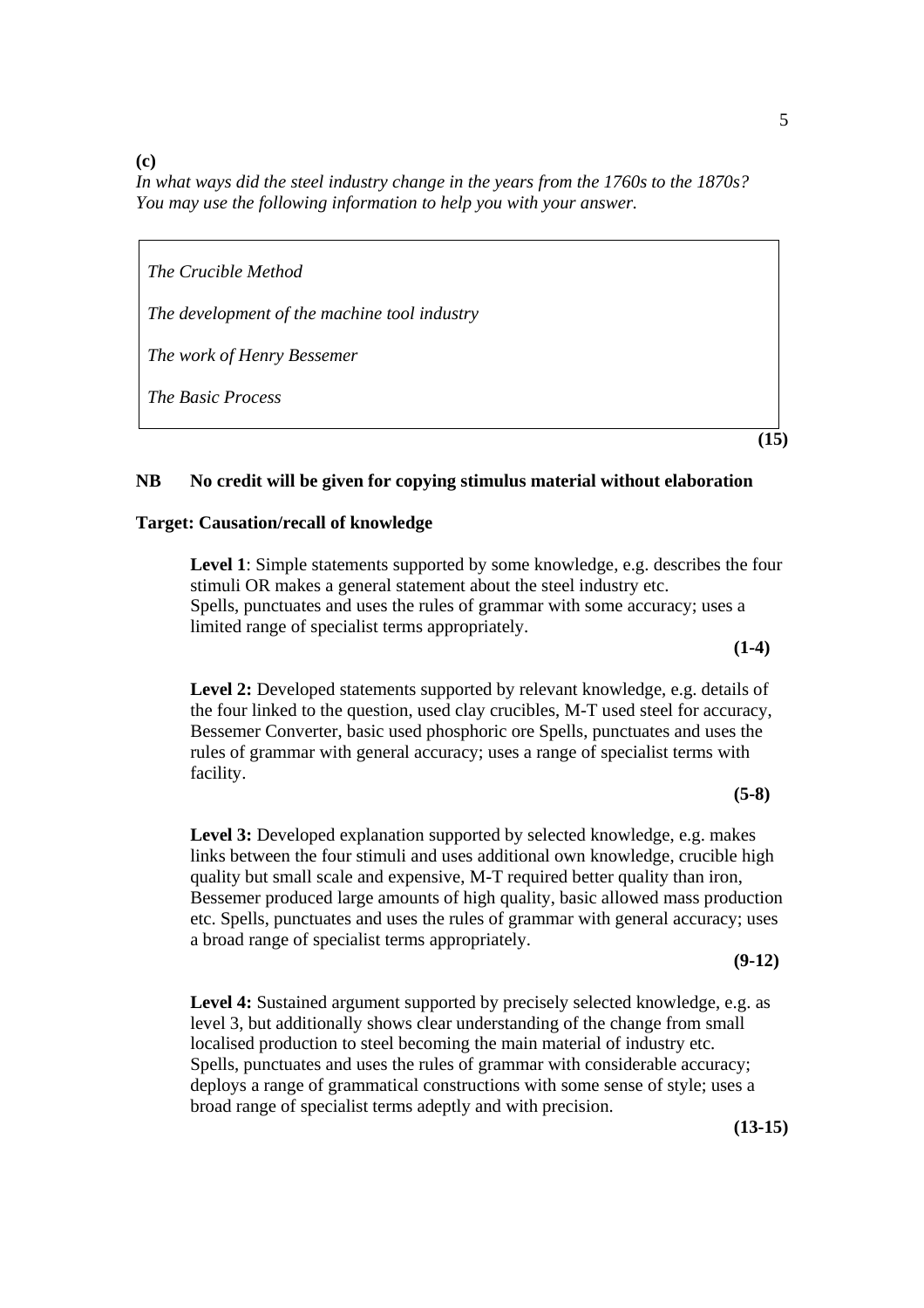#### **Markscheme 1335 Paper 1 2007**

#### **A2:**

*Changes in work and employment in industry from the late nineteenth century to the late twentieth century* 

## **2. (a) (i)**

*This question is about the sweated trades and the motor car industry. Read the information below and then answer questions (i) to (iv) that follow.* 

*In the years just before the First World War, almost 5 million women worked full time, but they Had comparatively few employment opportunities. The most common employment was in domestic service and many worked at home in the sweated trades.* 

*(i) Give one reason why most workers in the 'sweated trades' were women.* 

#### **Target: Recall of knowledge**

Level 1: Simple statements supported by some knowledge, e.g. they worked at home, in workshops, pin money etc

**(1)**

**(3)** 

**Level 2:** Developed statements supported by relevant knowledge, e.g. etc. exploitation, lack of opportunity, need to support family etc.

 $(2-3)$ 

**(4)** 

*(ii) Describe the work carried out in the 'sweated trades'.*

#### **Target: Key features/recall of knowledge**

Level 1: Simple statements supported by some knowledge, e.g. back street workshops in textiles/working at home etc.

**(1-2)**

Level 2: Developed statements supported by relevant knowledge, e.g. slow manual work, jewellery, painting toy soldiers, piece rates etc.

**(3-4)**

**(6)** 

#### **(iii)**

*Why did motor cars become much cheaper in the 1920s and 1930s?* 

#### **Target: Causation/recall of knowledge**

Level 1: Simple statements supported by some knowledge, e.g. mass production, Henry Ford etc.

 $(1-2)$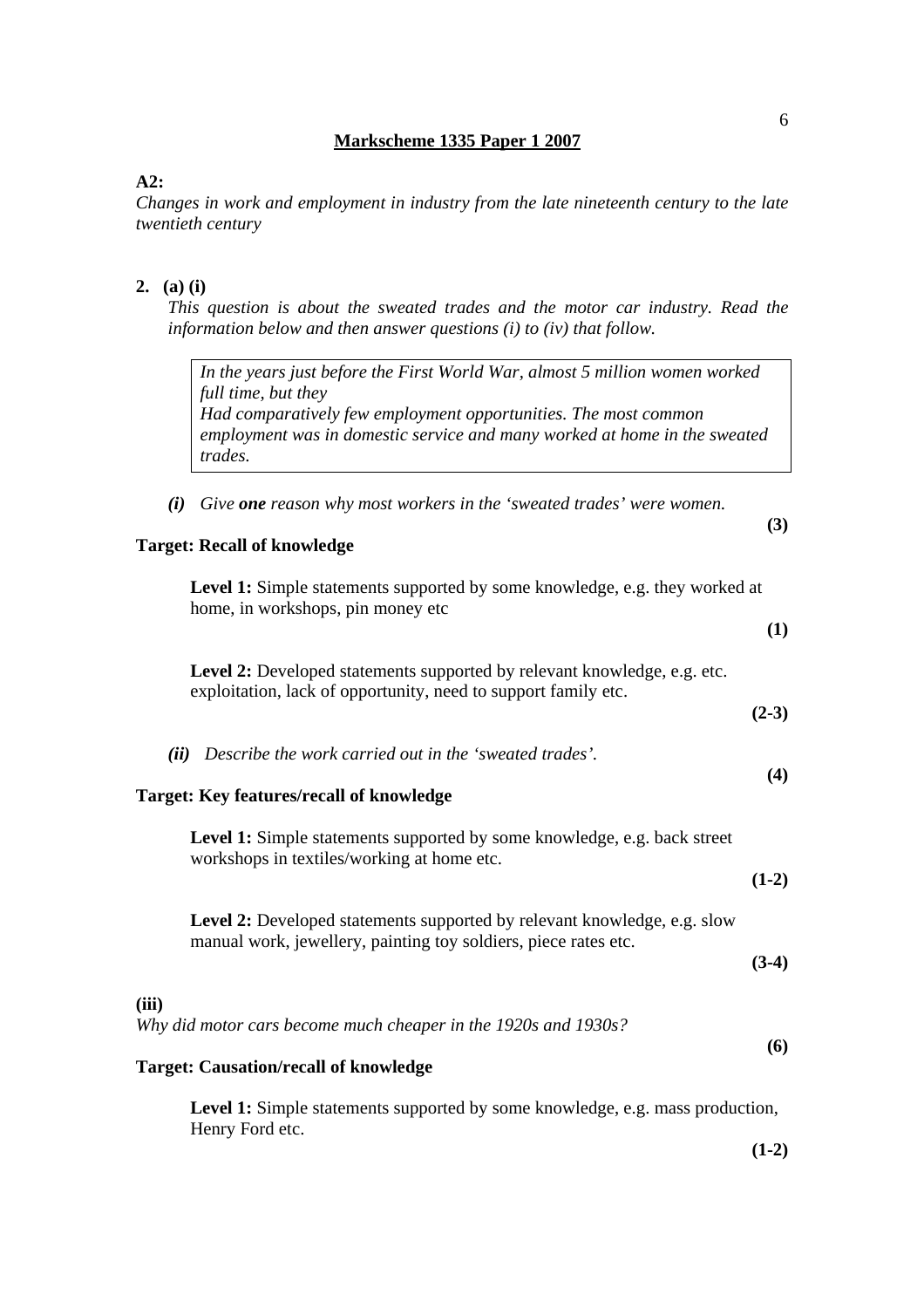**Level 2:** Developed statements supported by relevant knowledge, e.g. describes the assembly line, Ford's methods etc.

**(3-4)** 

Level 3: Developed explanation supported by selected knowledge, e.g. makes links between factors, Taylorism, reduction of training, colours etc.

**(5-6)**

**(iv)** *In what ways did the growth of the motor car industry affect other industries in Britain?*

## **Target: Understanding of change/recall of knowledge**

**Level 1:** Simple statements supported by some knowledge, e.g. lists of components, rubber, electricity etc.

**(1-3)**

**Level 2:** Developed statements supported by relevant knowledge, e.g. describes details of assembly methods on other industries, bicycles, consumer goods etc. **(4-5)** 

Level 3: Developed explanation supported by selected knowledge, e.g. makes links between factors and shows understanding of changes, growth of light industry, 5-10 workers in parts suppliers for every worker in assembly, understands nature of 'assembly', concentration of industry in areas, employment and work etc.

**(6-7)**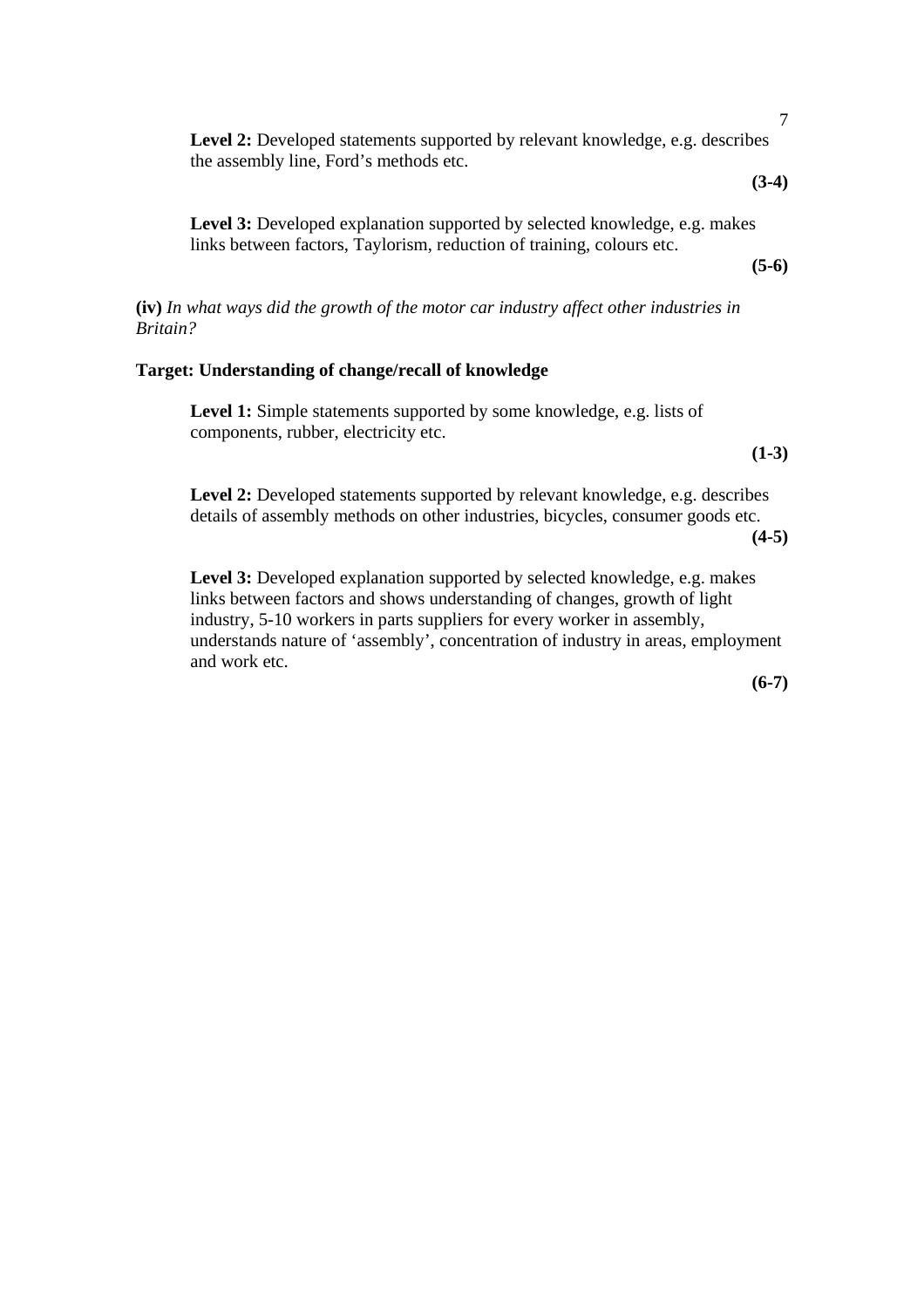**(b)** *Why did many 'old' or 'traditional' industries decline in the 1920s and 1930s? You may use the following information to help you with your answer.* 

The effects of the First World War

Competition form abroad

Loss of export markets

Falling world trade

#### **Target: Change/recall of knowledge**

#### **NB No credit will be given for copying stimulus material without elaboration**

**Level 1:** Simple statements supported by some knowledge, e.g. describes the stimuli OR makes a general statement about the old industries etc. Spells, punctuates and uses the rules of grammar with some accuracy; uses a limited range of specialist terms appropriately.

**(1-4)** 

**(15)** 

**Level 2:** Developed statements supported by relevant knowledge, e.g. details of the four linked to the question, FWW took over olds, competition from India/USA, exports fell in textiles and coal, Depression etc. Spells, punctuates and uses the rules of grammar with general accuracy; uses a range of specialist terms with facility.

**(5-8)** 

**Level 3:** Developed explanation supported by selected knowledge, e.g. makes links between the four stimuli and uses additional own knowledge, FWW meant that industry concentrated on war effort, India and USA developed textiles, Polish and German coal cheaper, WSC led to reduction in world trade etc. Spells, punctuates and uses the rules of grammar with general accuracy; uses a broad range of specialist terms appropriately.

**(9-12)** 

**Level 4**: Sustained argument supported by precisely selected knowledge, e.g. as level 3 but shows understanding of nature of old industries, difficulties of change etc.Spells, punctuates and uses the rules of grammar with considerable accuracy; deploys a range of grammatical constructions with some sense of style; uses a broad range of specialist terms adeptly and with precision.

8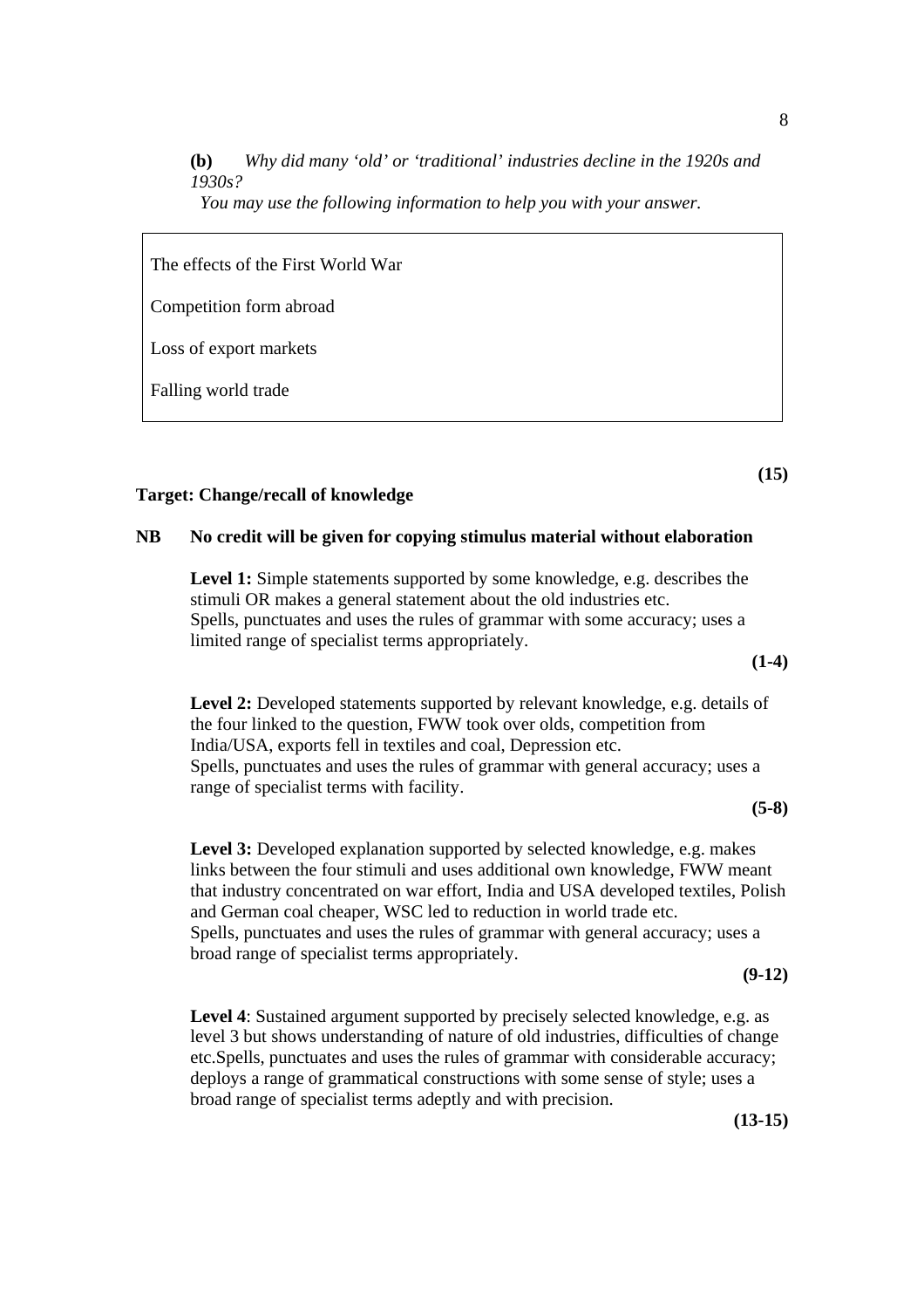**(c)** 

*In what ways have opportunities for the employment of women changed since 1918? You may use the following information to help you with your answer.* 

The growth of service industries

The Second World War

The Equal Pay Act

The Equal Opportunities Act, 1975

**(15)** 

#### **NB No credit will be given for copying stimulus material without elaboration**

#### **Target: Causation/recall of knowledge**

**Level 1:** Simple statements supported by some knowledge, e.g. describes the four stimuli OR makes a general statement about employment of women etc. Spells, punctuates and uses the rules of grammar with some accuracy; uses a limited range of specialist terms appropriately.

**(1-4)** 

**Level 2**: Developed statements supported by relevant knowledge, e.g. details of the four linked to the question, SDA 1923, SWW opportunities, service industries gave more opportunities, EPA gave women equality for same work etc. Spells, punctuates and uses the rules of grammar with general accuracy; uses a range of specialist terms with facility.

**(5-8)** 

Level 3: Developed explanation supported by selected knowledge, e.g. makes links between the four stimuli and uses additional own knowledge, weaknesses of four, limits of SDA, loss of work after SWW, limits on equality, glass ceiling etc. Spells, punctuates and uses the rules of grammar with general accuracy; uses a broad range of specialist terms appropriately.

**(9-12)** 

**Level 4:** Sustained argument supported by precisely selected knowledge, e.g. as level 3, but additionally shows clear understanding of the overall change (or lack of it) from 1918 to 1990s etc.

Spells, punctuates and uses the rules of grammar with considerable accuracy; deploys a range of grammatical constructions with some sense of style; uses a broad range of specialist terms adeptly and with precision.

9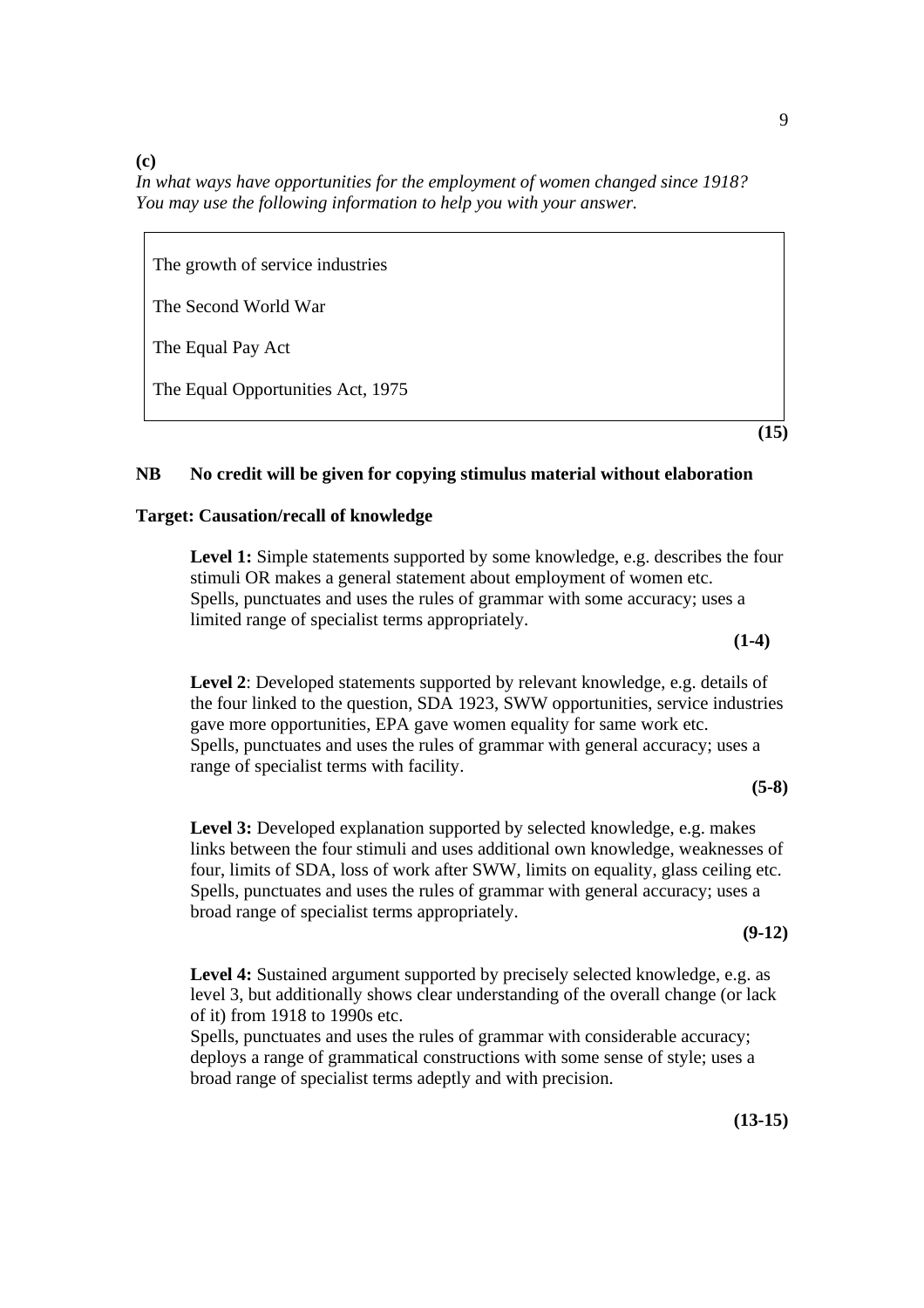#### **B1: Changes in work and employment in agriculture from the mid-eighteenth century to c.1900**

**3.** (a)

This question is about the Corn Laws. Read the information below and then answer questions (i) to (iv) that follow.

The Corn Laws were passed at the end of the French Wars in 1815. During the Continental System, British farmers had increased production to prevent starvation. But now they faced possible ruin.

(i) Give **one** reason to explain why the Corn Laws were passed in 1815.

#### **Target: Recall of knowledge**

Level 1: Simple statements supported by some knowledge, e.g. to protect farmers etc.

Level 2: Developed statements supported by relevant knowledge, e.g. end of French Wars, investment, protect farmers against cheap imports after effects of Continental System etc.

 $(2-3)$ 

**(ii)**Describe the effects of the Corn Laws on agriculture prices from 1815 to 1830.

#### **Target: Key features/recall of knowledge**

Level 1: Simple statements supported by some knowledge, e.g. tax on imports, prices were higher than they should have been, 80s etc.

**Level 2:** Developed statements supported by relevant knowledge, e.g. very high from 1816-19, then dropped, sliding scale 1828 etc.

## **(iii)**

Why was the Anti-Corn Law league formed in 1838?

#### **Target: Causation/recall of knowledge**

**Level 1:** Simple statements supported by some knowledge, e.g. to campaign for repeal factory owners did not like the CLs etc.

**(1-2)** 

**Level 2:** Developed statements supported by relevant knowledge, e.g. describes creation of the CLs, roles of Cobden and Bright, high wages etc.

**(3-4)**

Level 3: Developed explanation supported by selected knowledge, e.g. makes links between factors, growth of industry, influence of free trade, feeling that CLs were hurting exports etc.

 **(5-6)**

**(3)** 

**(1)**

**(4)** 

 $(1-2)$ 

 **(3-4)** 

**(6)**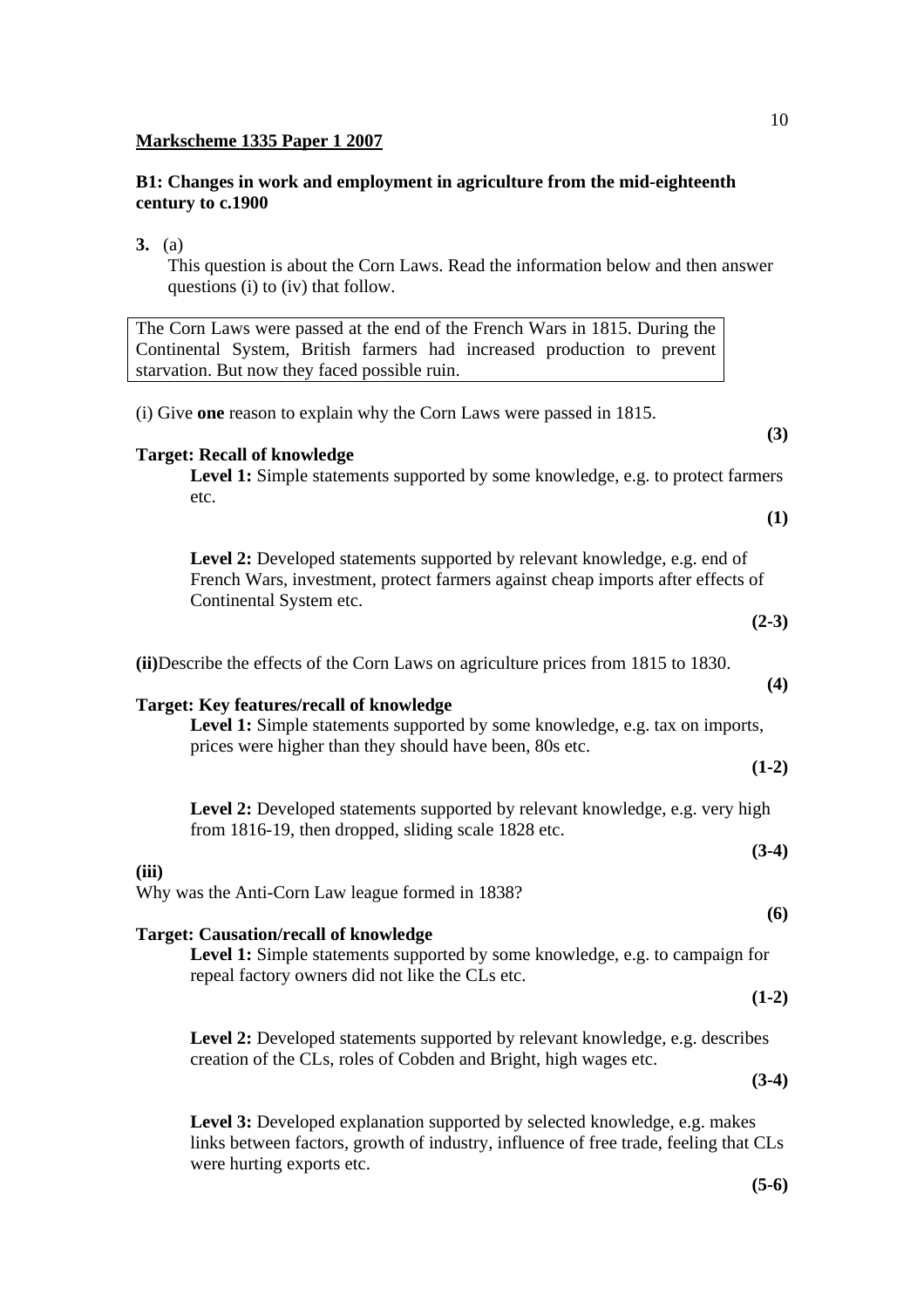**(iv)** *In what ways did the Anti-Corn Law League try to repeal the Corn Laws?* 

**(7)** 

## **Target: Understanding of change/recall of knowledge**

Level 1: Simple statements supported by some knowledge, e.g. leaflets, speeches, poltical party etc.

**(1-3)**

**Level 2:** Developed statements supported by relevant knowledge, e.g. describes details of campaign to persuade Peel, influence of Cobden and Bright etc.

**(4-5)** 

Level 3: Developed explanation supported by selected knowledge, e.g. makes links between factors and shows understanding of campaign, details of votes in 1846, impact on Peel's decision to put country before party etc.

**(6-7)**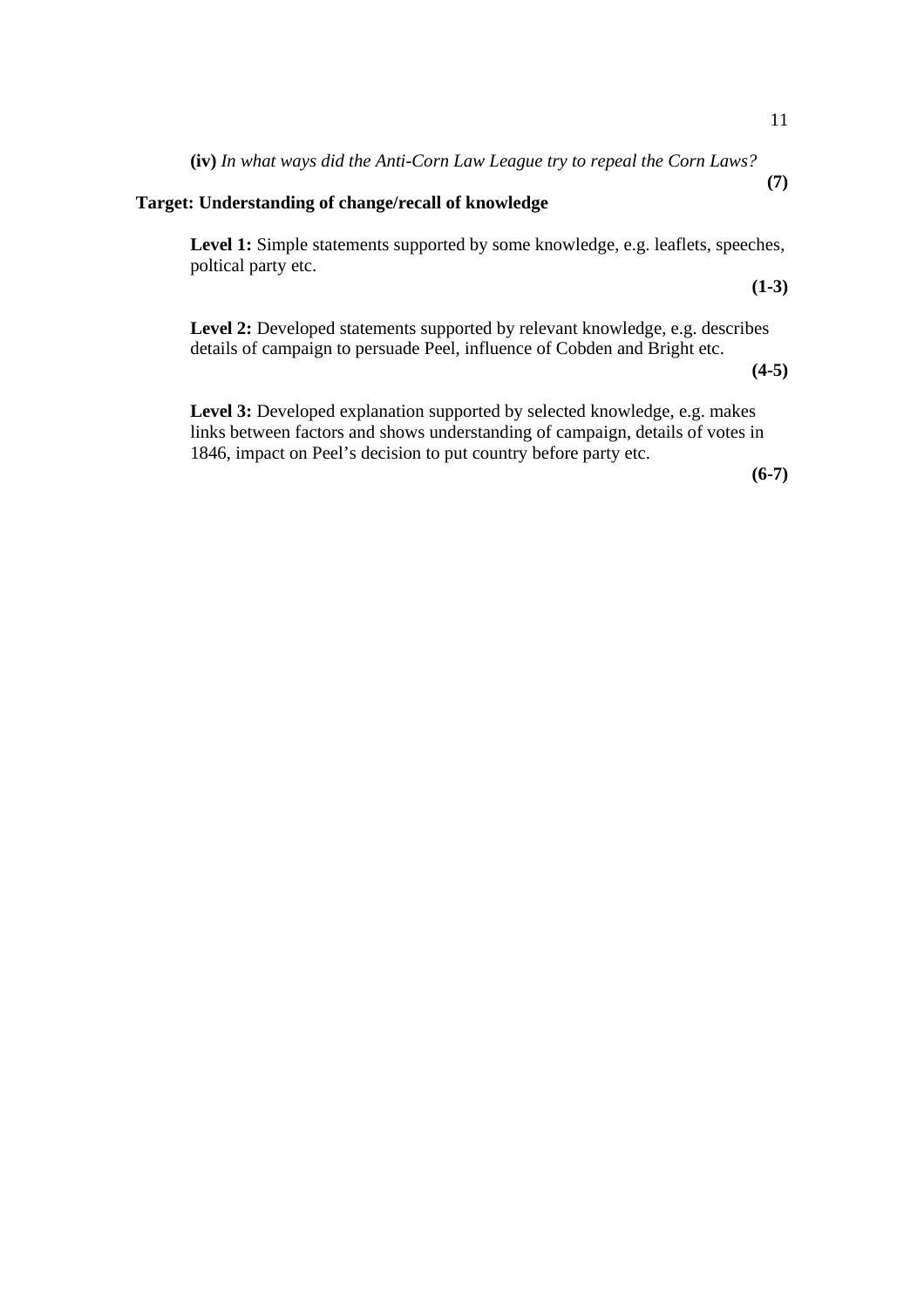**(b)** *Why did an agricultural revolution take place in the late eighteenth and early nineteenth centuries? You may use the following information to help you with your answer.* 

*Population changes* 

*The growth of towns* 

*The impact of wars* 

*New farming techniques* 

#### **Target: Causation/recall of knowledge**

## **NB No credit will be given for copying stimulus material without elaboration**

**Level 1**: Simple statements supported by some knowledge, e.g. describes the stimuli OR makes a general statement about changes to farming etc. Spells, punctuates and uses the rules of grammar with some accuracy; uses a limited range of specialist terms appropriately.

**(1-4)** 

**(15)** 

**Level 2**: Developed statements supported by relevant knowledge, e.g. details of the four linked to the question, population up, more people in towns, French Wars prevented imports, new techniques helped commercial farming etc. Spells, punctuates and uses the rules of grammar with general accuracy; uses a range of specialist terms with facility.

**(5-8)** 

Level 3: Developed explanation supported by selected knowledge, e.g. makes links between the four stimuli and uses additional own knowledge, population and new techniques offered greater profits, influx to towns as a result of Industrial Revolution created markets, war created opportunity etc.

Spells, punctuates and uses the rules of grammar with general accuracy; uses a broad range of specialist terms appropriately.

 **(9-12)** 

**Level 4:** Sustained argument supported by precisely selected knowledge, e.g. as level 3 but shows understanding of the nature of the revolution from 3 Fields to High Farming etc.

Spells, punctuates and uses the rules of grammar with considerable accuracy; deploys a range of grammatical constructions with some sense of style; uses a broad range of specialist terms adeptly and with precision.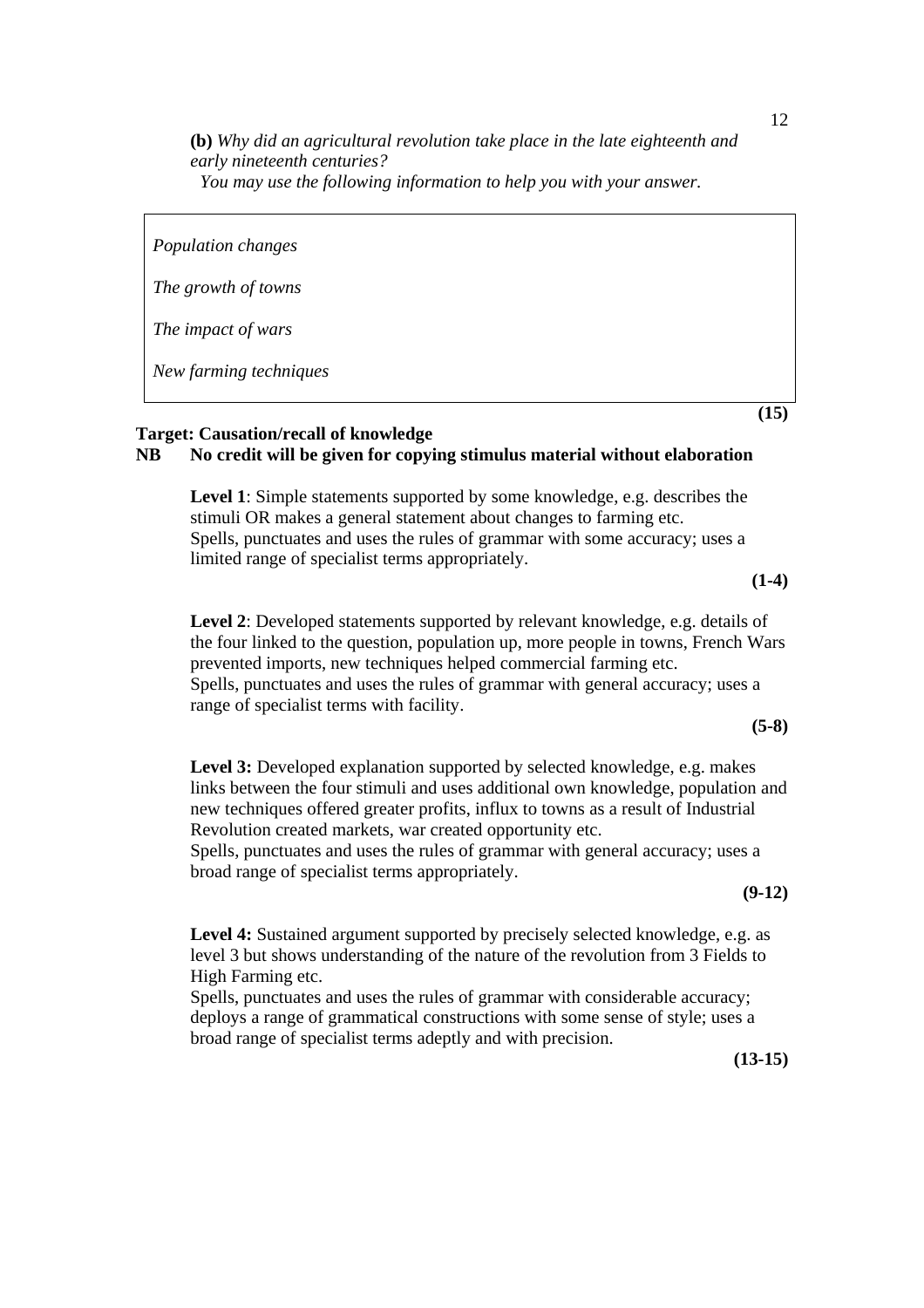**(c)** *In what ways did the lives and work of agricultural labourers change in the years from 1750 to 1870? You may use the following information to help you with your answer.* 

*The decline of the open field system* 

*The development of large estates* 

*The expansion of commercial farming* 

*The development of scientific methods* 

**(15)** 

## **NB No credit will be given for copying stimulus material without elaboration**

#### **Target: Causation/recall of knowledge**

**Level 1**: Simple statements supported by some knowledge, e.g. describes the four stimuli OR makes a general statement about the lives of agricultural labourers etc. Spells, punctuates and uses the rules of grammar with some accuracy; uses a limited range of specialist terms appropriately.

**(1-4)** 

**Level 2**: Developed statements supported by relevant knowledge, e.g. details of the four linked to the question, describes 3 Fields, enclosure, high farming etc. Spells, punctuates and uses the rules of grammar with general accuracy; uses a range of specialist terms with facility.

**(5-8)** 

Level 3: Developed explanation supported by selected knowledge, e.g. makes links between the four stimuli and uses additional own knowledge, loss of independence (?), wage labourers, relative prosperity etc. Spells, punctuates and uses the rules of grammar with general accuracy; uses a broad range of specialist terms appropriately.

**(9-12)** 

**Level 4:** Sustained argument supported by precisely selected knowledge, e.g. as level 3, but additionally shows clear understanding of the lack of change overall for labourers etc.Spells, punctuates and uses the rules of grammar with considerable accuracy; deploys a range of grammatical constructions with some sense of style; uses a broad range of specialist terms adeptly and with precision. **(13-15)**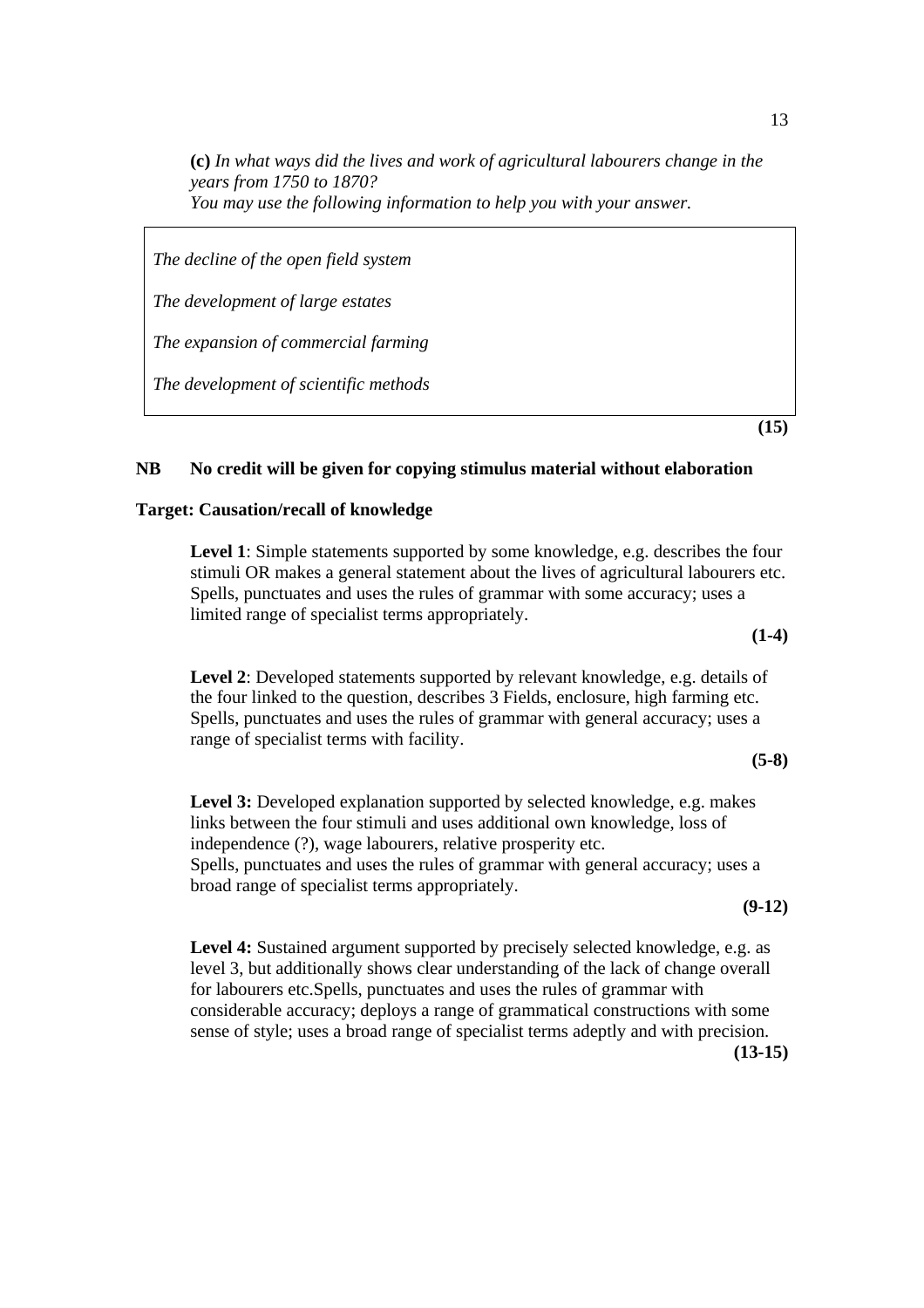**(5-6)** 

## **Markscheme 1335 Paper 1 2007**

|           | ×<br>۰. |
|-----------|---------|
| ×<br>۱    |         |
| . .<br>۰. | $\sim$  |

| <b>4.</b> (a) This question is about the development of canals. Look at the picture below and<br>then answer questions $(i)$ to $(iv)$ that follow.                                                            |
|----------------------------------------------------------------------------------------------------------------------------------------------------------------------------------------------------------------|
| (i) Give one reason why 'canal mania' took place in the 1790s.<br>(3)                                                                                                                                          |
| <b>Target: Recall of knowledge</b>                                                                                                                                                                             |
| <b>Level 1:</b> Simple statements supported by some knowledge, e.g. needs of industry,<br>roads poor etc.                                                                                                      |
| (1)                                                                                                                                                                                                            |
| Level 2: Developed statements supported by relevant knowledge, e.g. details of<br>needs of industry and why roads were inefficient, heavy goods etc.                                                           |
| $(2-3)$                                                                                                                                                                                                        |
| (ii) Describe the work of Thomas Telford in the development of the canal network.<br>(4)                                                                                                                       |
| <b>Target: Key features/recall of knowledge</b><br><b>Level 1:</b> Simple statements supported by some knowledge, e.g. details of<br>Telford's work, straight canals etc.<br>$(1-2)$                           |
| Level 2: Developed statements supported by relevant knowledge, e.g. Pont<br>Cysyllte, Shropshire, replaced Brindley's canals, etc.<br>$(3-4)$                                                                  |
| (iii) Why did Birmingham develop as the centre of the canal network?<br>(6)                                                                                                                                    |
| <b>Target: Causation/recall of knowledge</b>                                                                                                                                                                   |
| <b>Level 1:</b> Simple statements supported by some knowledge, e.g. middle of the<br>country, cross over point etc.                                                                                            |
| $(1-2)$<br>Level 2: Developed statements supported by relevant knowledge, e.g. describes<br>the canal network, Silver Cross etc.                                                                               |
| $(3-4)$                                                                                                                                                                                                        |
| Level 3: Developed explanation supported by selected knowledge, e.g. makes<br>links between factors, Silver Cross linked four rivers and ports, Brum at the heart,<br>near supplies of coal and potteries etc. |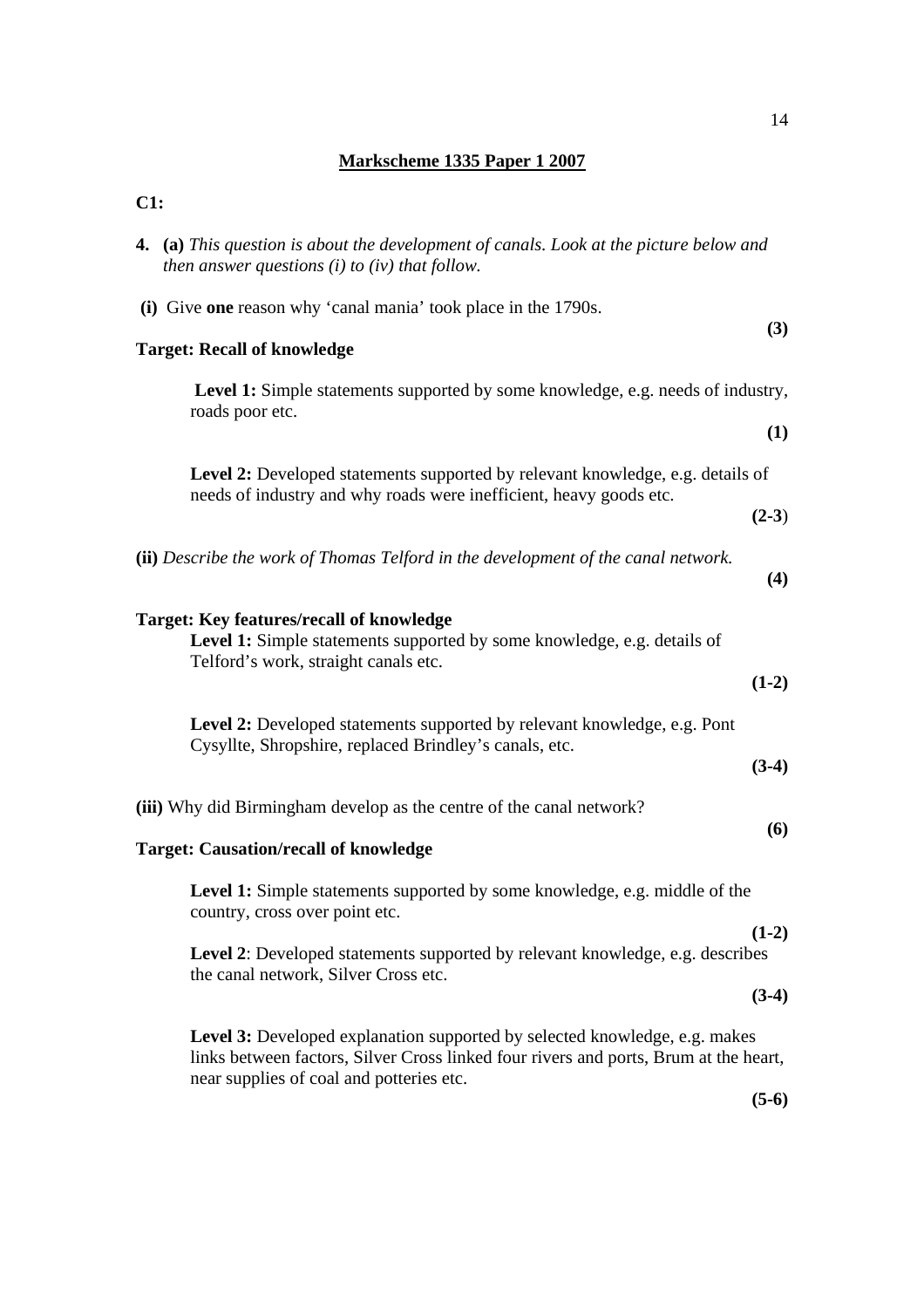**(iv)** *In what ways did the canal network change industry in Britain?* 

#### **Target: Understanding of change/recall of knowledge**

Level 1: Simple statements supported by some knowledge, e.g. improved transport, heavy goods and pottery etc.

**Level 2**: Developed statements supported by relevant knowledge, e.g. describes details of work of Bridgwater and Wedgwood, carriage of materials, linked coal mines to factories etc.

**(4-5)** 

**(1-3)** 

**Level 3:** Developed explanation supported by selected knowledge, e.g. makes links between factors and shows understanding of changes, opened up Midlands, cotton from Liverpool to Manchester, etc.

 **(6-7)**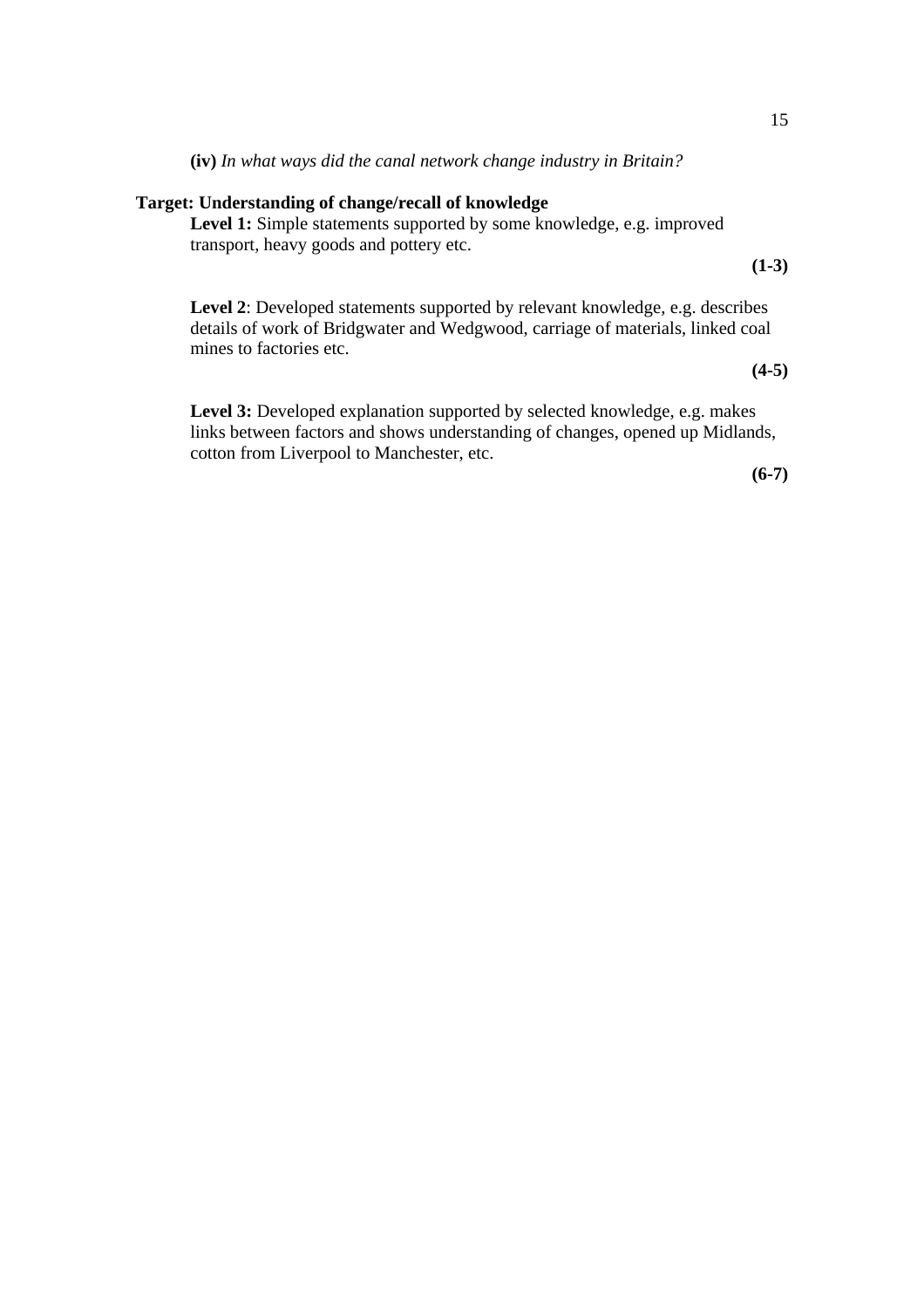**(b)** 

*Why were transport and communications very poor in Britain in the mideighteenth century?*

*You may use the following information to help you with your answer.* 

| Road maintenance |
|------------------|
| River transport  |
| Post boys        |
| Coastal trade    |

#### **Target: Causation/recall of knowledge**

## **NB No credit will be given for copying stimulus material without elaboration**

**Level 1:** Simple statements supported by some knowledge, e.g. describes the stimuli OR makes a general statement about transport in 1750 etc. Spells, punctuates and uses the rules of grammar with some accuracy; uses a limited range of specialist terms appropriately. **(1-4)** 

**Level 2**: Developed statements supported by relevant knowledge, e.g. details of the four linked to the question, statute labour, rivers poor, post boys unreliable, coastal trade inefficient etc.

Spells, punctuates and uses the rules of grammar with general accuracy; uses a range of specialist terms with facility.

**(5-8)** 

Level 3: Developed explanation supported by selected knowledge, e.g. makes links between the four stimuli and uses additional own knowledge, statute labour did not work, transport not needed, therefore no desire to improve, details of stage-coaching, etc.

Spells, punctuates and uses the rules of grammar with general accuracy; uses a broad range of specialist terms appropriately.

**(9-12)** 

Level 4: Sustained argument supported by precisely selected knowledge, e.g. as level 3 but shows understanding of the failure to improve roads for hundreds of years, no one responsible, government not interested etc.

Spells, punctuates and uses the rules of grammar with considerable accuracy; deploys a range of grammatical constructions with some sense of style; uses a broad range of specialist terms adeptly and with precision.

**(15)**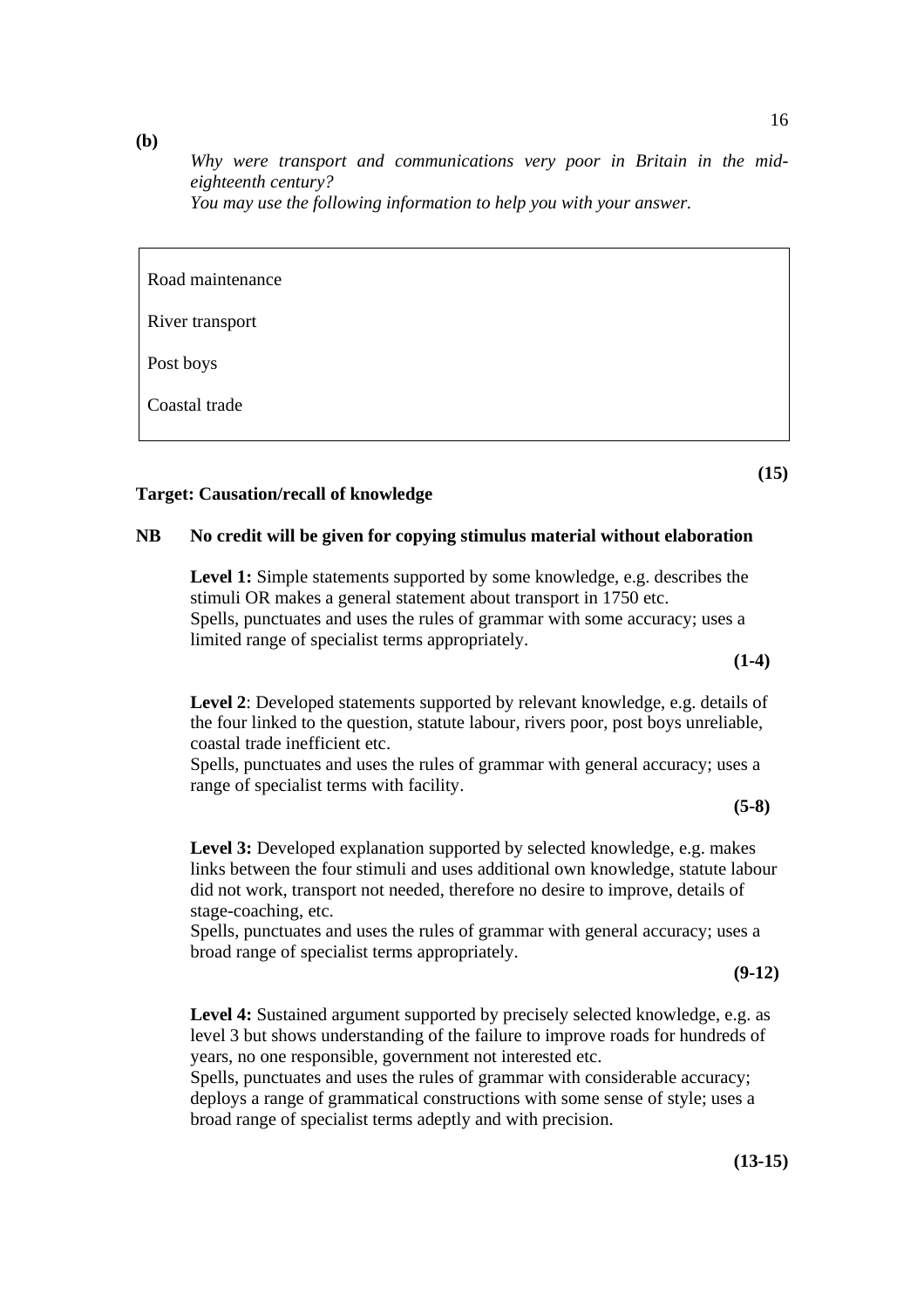*In what ways did entertainment and leisure change during the nineteenth century? You may use the following information to help you with your answer.* 

The impact of railways

The work of Thomas Cook

The Great Exhibition of 1851

Developments in sport

**(15)** 

## **NB No credit will be given for copying stimulus material without elaboration**

#### **Target: Causation/recall of knowledge**

Level 1: Simple statements supported by some knowledge, e.g. describes the four stimuli OR makes a general statement about entertainment and leisure etc. Spells, punctuates and uses the rules of grammar with some accuracy; uses a limited range of specialist terms appropriately.

**(1-4)** 

**Level 2:** Developed statements supported by relevant knowledge, e.g. details of the four linked to the question, railway allowed movement, TC started package tours, GE attracted many visitors, sport became organised etc. Spells, punctuates and uses the rules of grammar with general accuracy; uses a

range of specialist terms with facility.

**(5-8)** 

**Level 3**: Developed explanation supported by selected knowledge, e.g. makes links between the four stimuli and uses additional own knowledge, railway network helped TC who organised trips to GE, sport gained national rules and professional competitions etc.

Spells, punctuates and uses the rules of grammar with general accuracy; uses a broad range of specialist terms appropriately.

**(9-12)** 

**Level 4:** Sustained argument supported by precisely selected knowledge, e.g. as level 3, but additionally shows clear understanding of the situation in 1800 and changes by 1900 etc.

Spells, punctuates and uses the rules of grammar with considerable accuracy; deploys a range of grammatical constructions with some sense of style; uses a broad range of specialist terms adeptly and with precision.

**(13-15)** 

**(c)**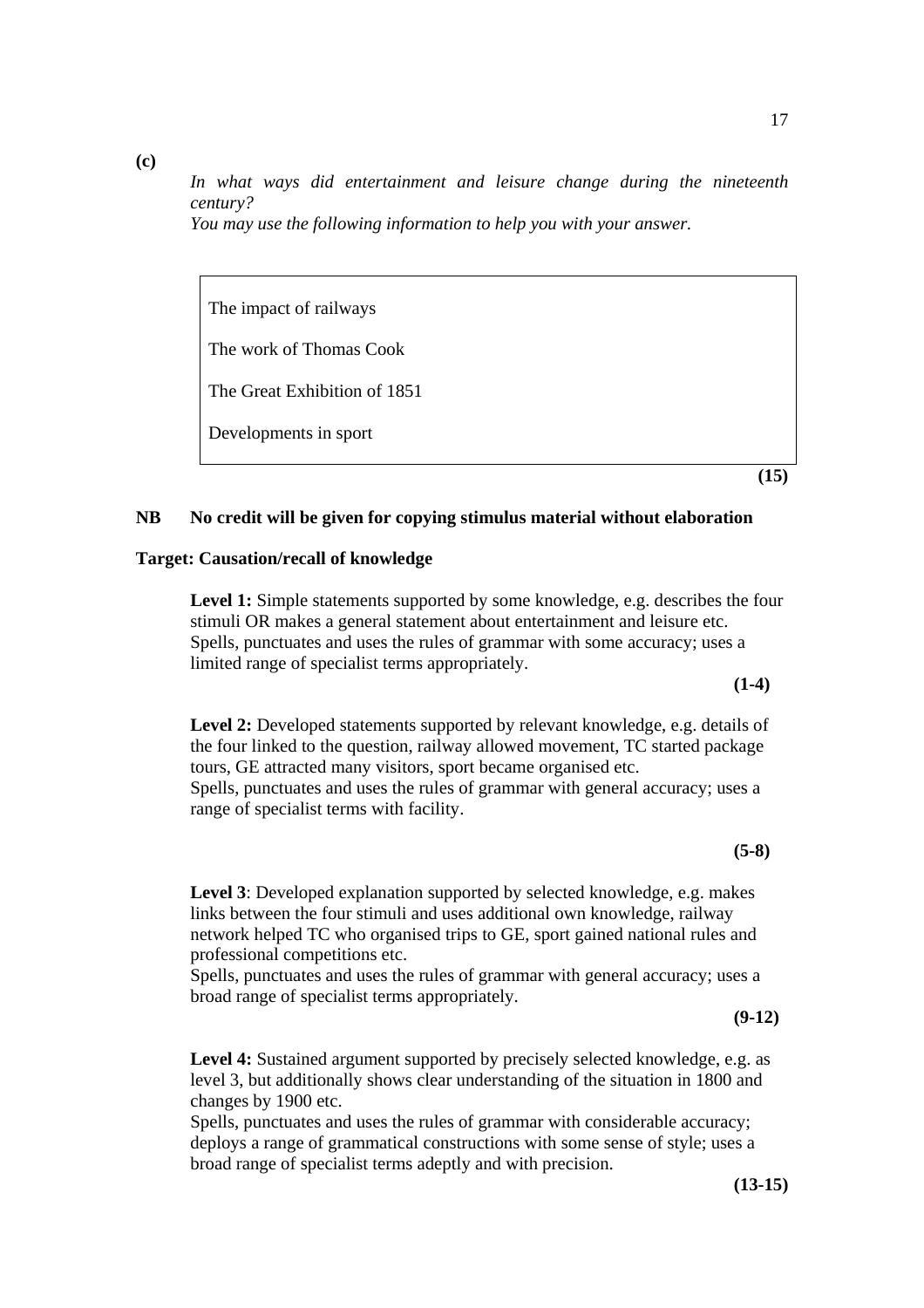## **Markscheme 1335 Paper 1 2007**

## **C2:**

*Changes in transport, communications and leisure from the late nineteenth century to the late twentieth century* 

**(a)** *This question is about the development of air transport. Look at the picture below and then answer questions (i) to (iv) that follow.*

#### **5.**

**(i)** *Give one reason why Louis Blériot was important in the development of the aeroplane* 

#### **Target: Recall of knowledge**

**Level 1:** Simple statements supported by some knowledge, e.g. he flew The Channel etc.

 **(1) Level 2:** Developed statements supported by relevant knowledge, e.g. showed possibilities of flight, led to London-Paris races etc.

 **(2-3)** 

**(3)** 

**(ii)** *Describe the effects of the First World War on the development of the aeroplane.* 

## **Target: Key features/recall of knowledge**

Level 1: Simple statements supported by some knowledge, e.g. bigger and faster etc.  $(1, 2)$ 

|                                                                            | (1-4)   |  |
|----------------------------------------------------------------------------|---------|--|
| <b>Level 2:</b> Developed statements supported by relevant knowledge, e.g. |         |  |
| monoplanes, Vickers Vimy used as a bomber and then flew the Atlantic etc.  |         |  |
|                                                                            | $(3-4)$ |  |

**(iii)** *Why did air travel develop in the 1920s and 1930s?*

## **Target: Causation/recall of knowledge**

Level 1: Simple statements supported by some knowledge, e.g. people wanted to fly, planes could go further etc.

**(1-2)**

**(6)** 

**Level 2:** Developed statements supported by relevant knowledge, e.g. describes development of planes and airlines, Imperial Airways 1924, Zeppelins etc.

**(3-4)** 

Level 3: Developed explanation supported by selected knowledge, e.g. makes links between factors, FWW developments meant that planes could fly further, new form of travel, used to explore the world, races, competitions etc.

**(4)**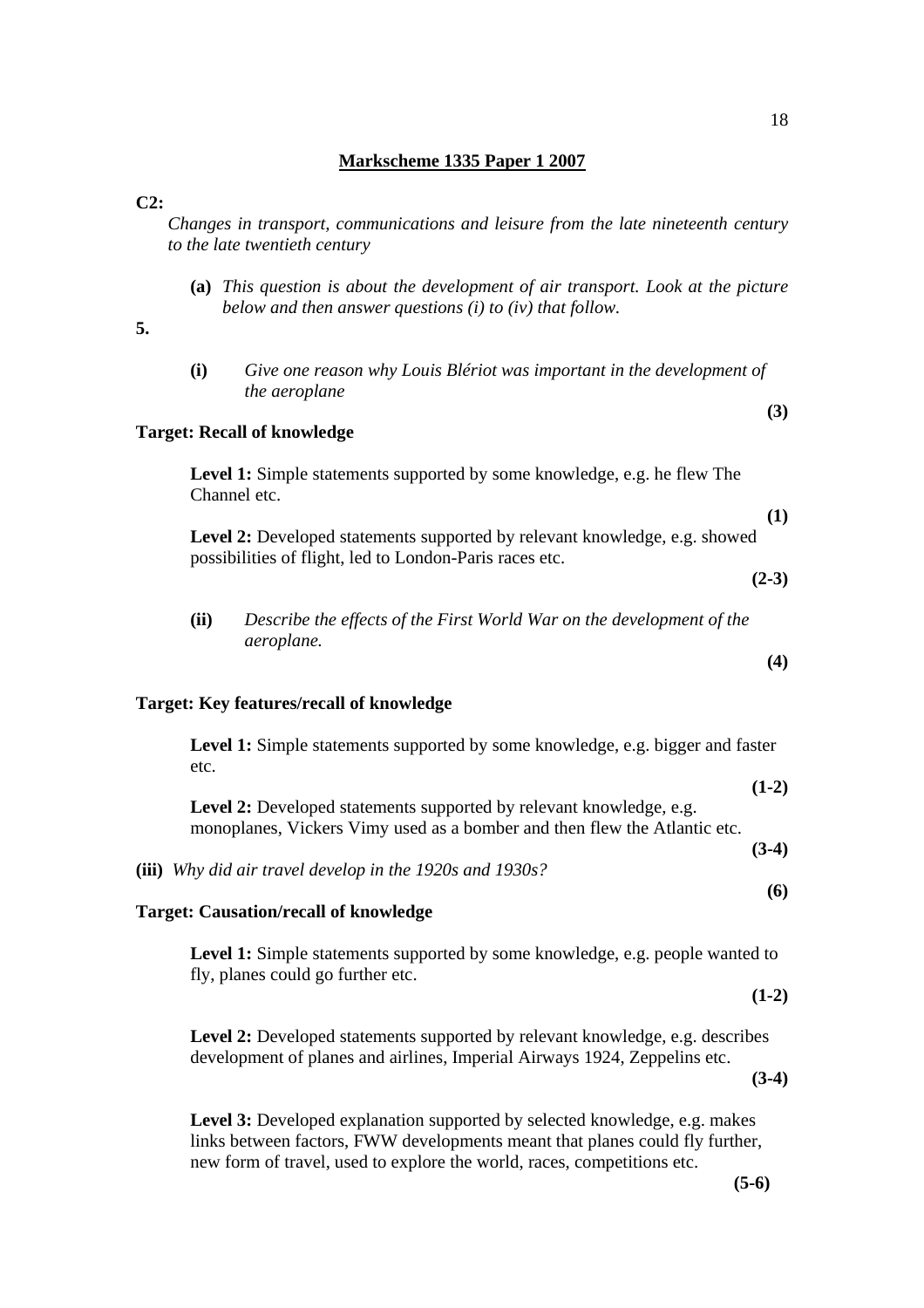| (iv) In what ways did the development of the jet engine change air travel?                                                                                         |
|--------------------------------------------------------------------------------------------------------------------------------------------------------------------|
| (7)<br>Target: Understanding of change/recall of knowledge                                                                                                         |
| <b>Level 1:</b> Simple statements supported by some knowledge, e.g. faster and further<br>etc.                                                                     |
| $(1-3)$                                                                                                                                                            |
| <b>Level 2:</b> Developed statements supported by relevant knowledge, e.g. describes<br>details of speeds, planes, routes uses etc.                                |
| $(4-5)$                                                                                                                                                            |
| <b>Level 3:</b> Developed explanation supported by selected knowledge, e.g. makes<br>links between factors and shows understanding of changes, impact on holidays, |

ling of changes, impact on holiday new routes, etc.

 **(6-7)**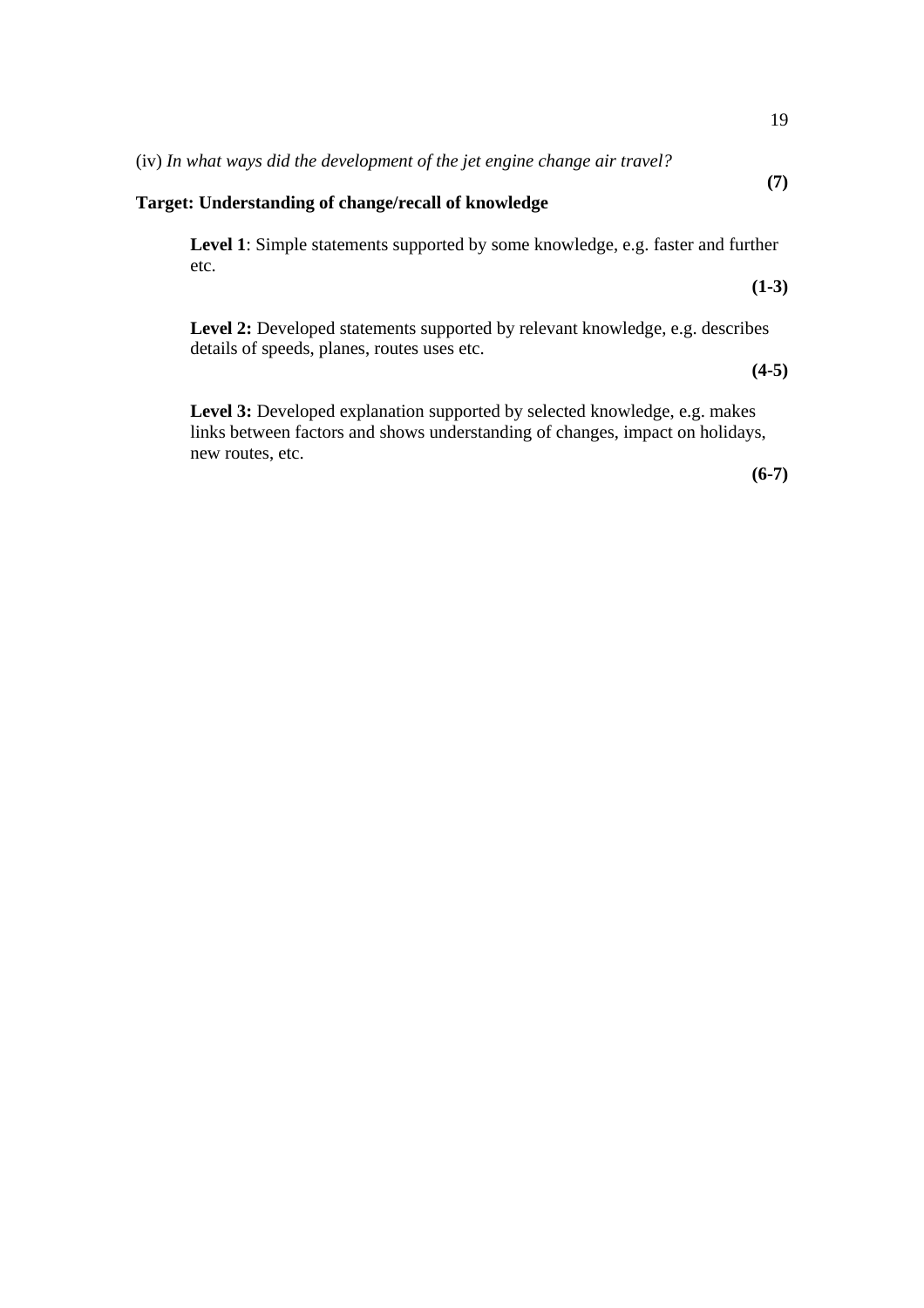The work of Billy Butlin The Holidays with pay Act, 1938

Package tours

The Channel Tunnel

## **Target: Change/recall of knowledge**

#### **NB No credit will be given for copying stimulus material without elaboration**

**Level 1:** Simple statements supported by some knowledge, e.g. describes the stimuli OR makes a general statement about leisure etc. Spells, punctuates and uses the rules of grammar with some accuracy; uses a limited range of specialist terms appropriately.

**(1-4)** 

**Level 2:** Developed statements supported by relevant knowledge, e.g. details of the four linked to the question, Holiday Camps, 8 days paid holiday, all-in holidays, Channel Tunnel made travel to France much easier etc. Spells, punctuates and uses the rules of grammar with general accuracy; uses a range of specialist terms with facility. **(5-8)** 

Level 3: Developed explanation supported by selected knowledge, e.g. makes links between the four stimuli and uses additional own knowledge, HPA led to Holiday Camps, PTs after the war because of jet aircraft, more people could afford holidays etc.

Spells, punctuates and uses the rules of grammar with general accuracy; uses a broad range of specialist terms appropriately.

**(9-12)** 

**Level 4:** Sustained argument supported by precisely selected knowledge, e.g. as level 3 but shows understanding of change from early 1930s (day trips) to 1990s (the world) etc.

Spells, punctuates and uses the rules of grammar with considerable accuracy; deploys a range of grammatical constructions with some sense of style; uses a broad range of specialist terms adeptly and with precision.

**(13-15)** 

**(15)**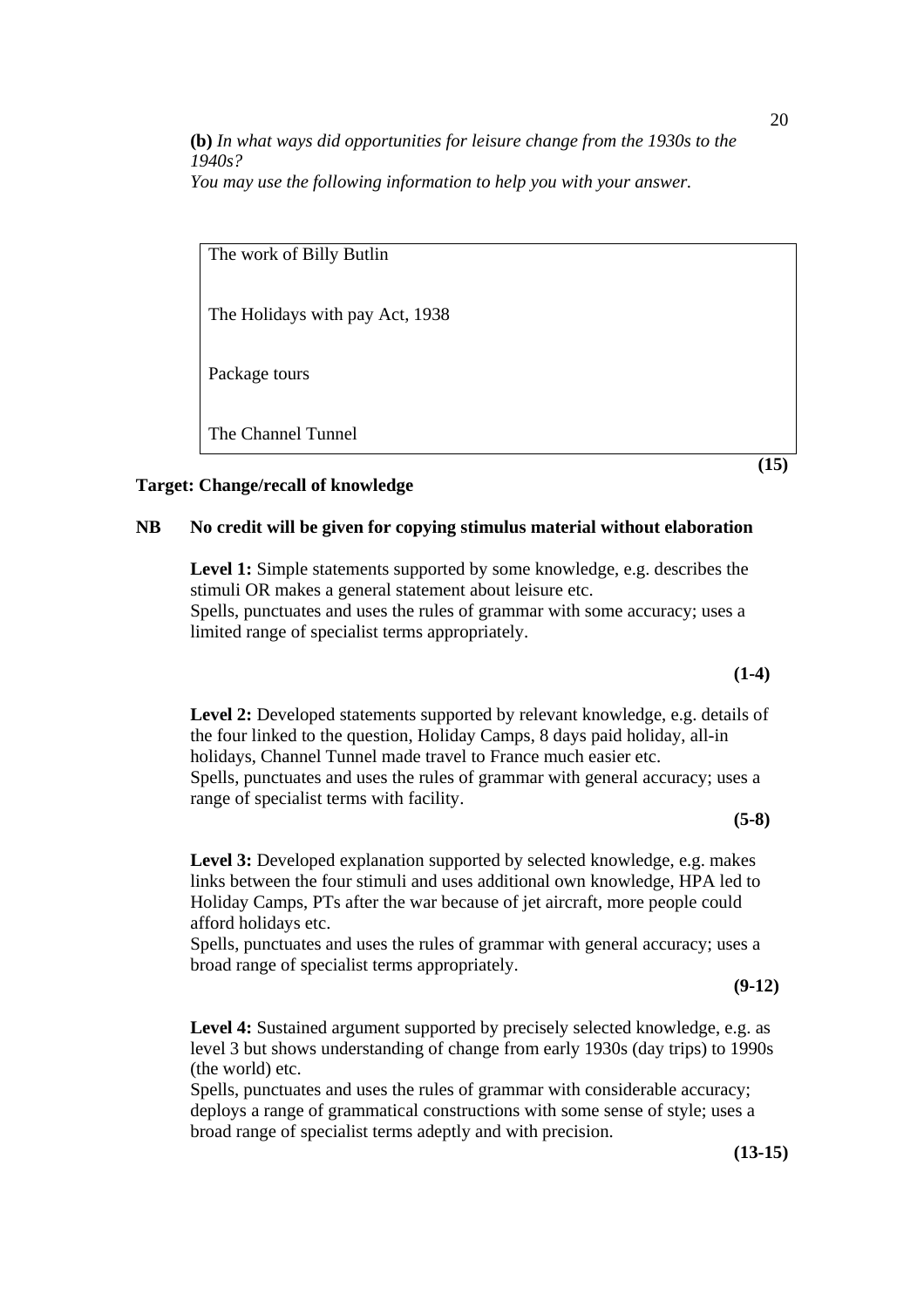**(c)** *Why did British governments build a motorway network in the second half of the twentieth century? You may use the following information to help you with your answer.* 

Increasing number of cars Road safety

Road haulage

Improvements in car construction

**(15)** 

## **NB No credit will be given for copying stimulus material without elaboration**

#### **Target: Causation/recall of knowledge**

Level 1: Simple statements supported by some knowledge, e.g. describes the four stimuli OR makes a general statement about motorways etc. Spells, punctuates and uses the rules of grammar with some accuracy; uses a limited range of specialist terms appropriately.

**(1-4)** 

**Level 2**: Developed statements supported by relevant knowledge, e.g. details of the four linked to the question, need to cater for increased numbers of cars, Mways are safer, congestion, lorries away from town centres, cars are faster etc. Spells, punctuates and uses the rules of grammar with general accuracy; uses a range of specialist terms with facility.

**(5-8)** 

**Level 3**: Developed explanation supported by selected knowledge, e.g. makes links between the four stimuli and uses additional own knowledge, increased reliance on motor transport means that more roads are needed, Mways were an attempt to segregate traffic etc.

Spells, punctuates and uses the rules of grammar with general accuracy; uses a broad range of specialist terms appropriately.

**(9-12)** 

**Level 4:** Sustained argument supported by precisely selected knowledge, e.g. as level 3, but additionally shows clear understanding of the change in road transport from 1950 to 1990s etc.

Spells, punctuates and uses the rules of grammar with considerable accuracy; deploys a range of grammatical constructions with some sense of style; uses a broad range of specialist terms adeptly and with precision.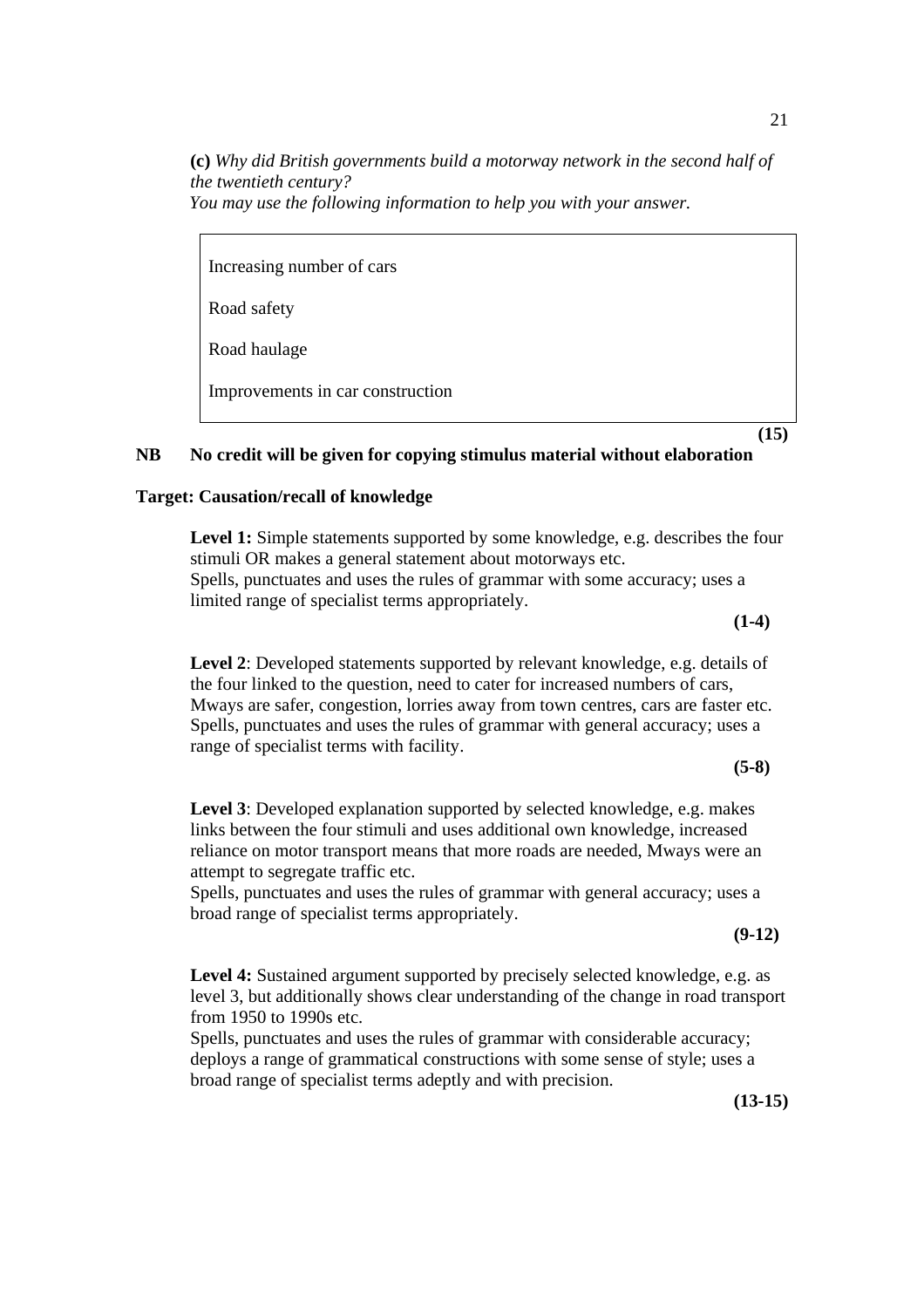#### **D1:**

*Changes in health, welfare and population from the mid-eighteenth century to the late nineteenth century* 

**6.**

**(a)***This question is about cholera and public health. Read the information below and then answer questions (i) to (iv) that follow.* 

In 1831 cholera broke out in Britain for the first time. The earliest stack was in Sunderland and

70% Of victims usually died in agony in a matter of days. At first, there appeared to be no way of preventing disease

| (i) | Give one reason why cholera broke out in Britain in 1831? |  |  |  |
|-----|-----------------------------------------------------------|--|--|--|
|     |                                                           |  |  |  |

## **(3)**

## **Target: Recall of knowledge**

Level 1: Simple statements supported by some knowledge, e.g. dirty living conditions etc.

**(1)** 

**(4)** 

**Level 2:** Developed statements supported by relevant knowledge, e.g. specific link to industrial towns/revolution etc.

 $(2-3)$ **(ii)** *Describe the terms of the 1848 Public Health Act.*

#### **Target: Key features/recall of knowledge**

Level 1: Simple statements supported by some knowledge, e.g. permissive, aimed to prevent cholera, influence of Chadwick etc.

**(1-2)**

**Level 2:** Developed statements supported by relevant knowledge, e.g. details of the Act, Board of Health should be set up in London with three commissioners who included Chadwick and Shaftesbury had the power to create local boards of health in any area where the death rate was over 23, boards could appoint a range of officials including a Medical Officer of Health, could make sure that new houses were built with drains and lavatories, could also arrange for the clearance of rubbish and cleaning streets, if water could be piped cheaply these boards could force homeowners to install it, board in order to pay for these improvements could collect a local rate etc.

 **(3-4)**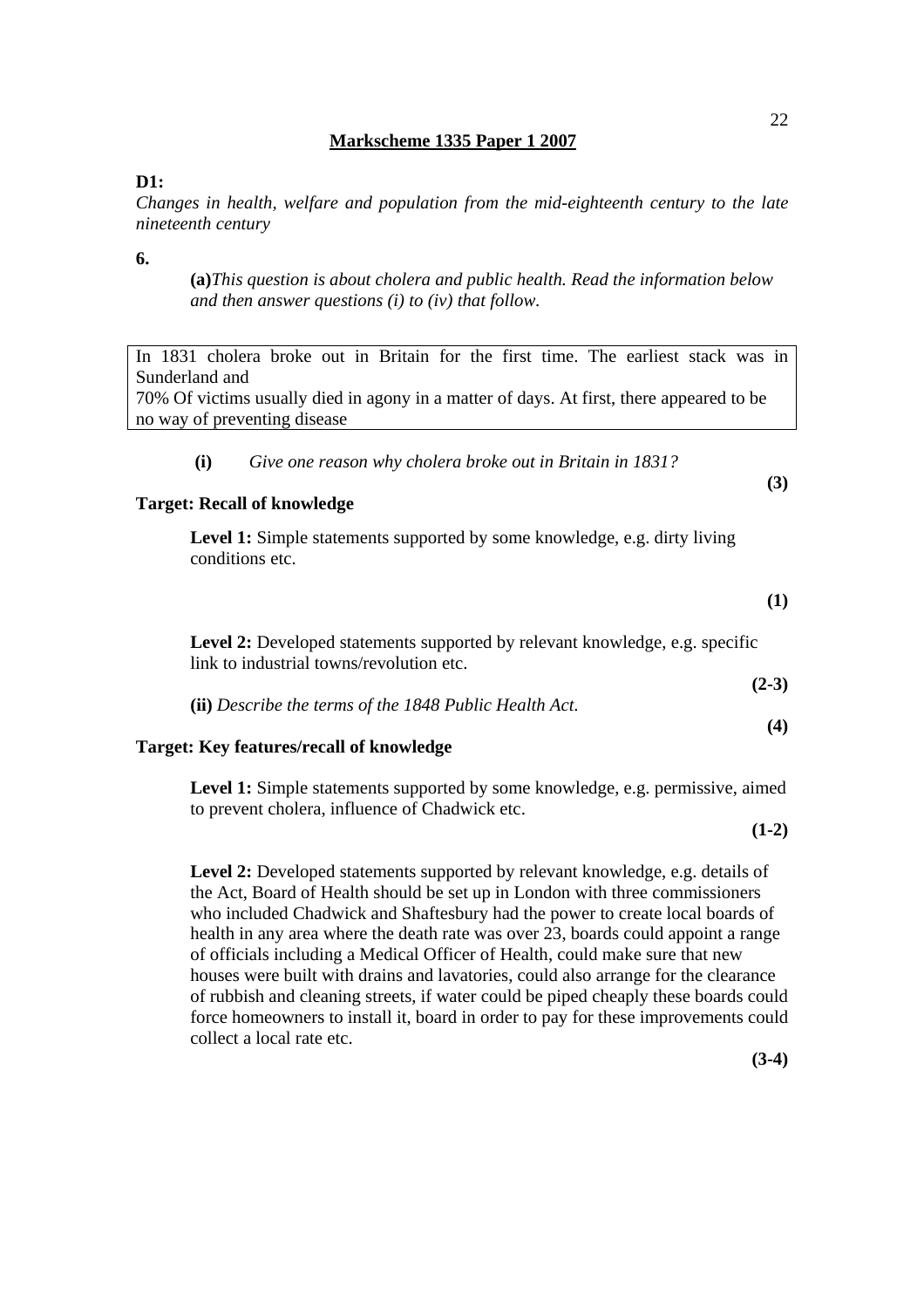**(6)** 

**(iii)** *Why was the work of Dr John Snow important in the fight against cholera?*

#### **Target: Understanding of change/recall of knowledge**

Level 1: Simple statements supported by some knowledge, e.g. he found the connection, Broad Street etc.

**Level 2:** Developed statements supported by relevant knowledge, e.g. describes details of Broad Street Case etc.

Level 3: Developed explanation supported by selected knowledge, e.g. makes links between factors and shows understanding of changes, proved link between dirty water cholera, scientific exercise etc.

**(iv)** *In what ways did the 1875 Public Health Act change living conditions in Britain?* 

#### **Target: Causation/recall of knowledge**

Level 1: Simple statements supported by some knowledge, e.g. compulsory, councils had to act etc.

**Level 2:** Developed statements supported by relevant knowledge, e.g. describes details of Act, forced councils to build sewers, drains and pavements, streets had to be lit and regularly cleaned, were given powers to deal with infectious diseases and to deal with food safety by destroying food that was unfit to eat, councils could provide public lavatories and washhouses, parks, fire services and libraries etc.

Level 3: Developed explanation supported by selected knowledge, e.g. makes links between factors, substantial improvements but still depended on the council etc.

**(6-7)**

 **(1-2)** 

 **(3-4)** 

**(7)** 

**(5-6)** 

 **(4-5)**

**(1-3)**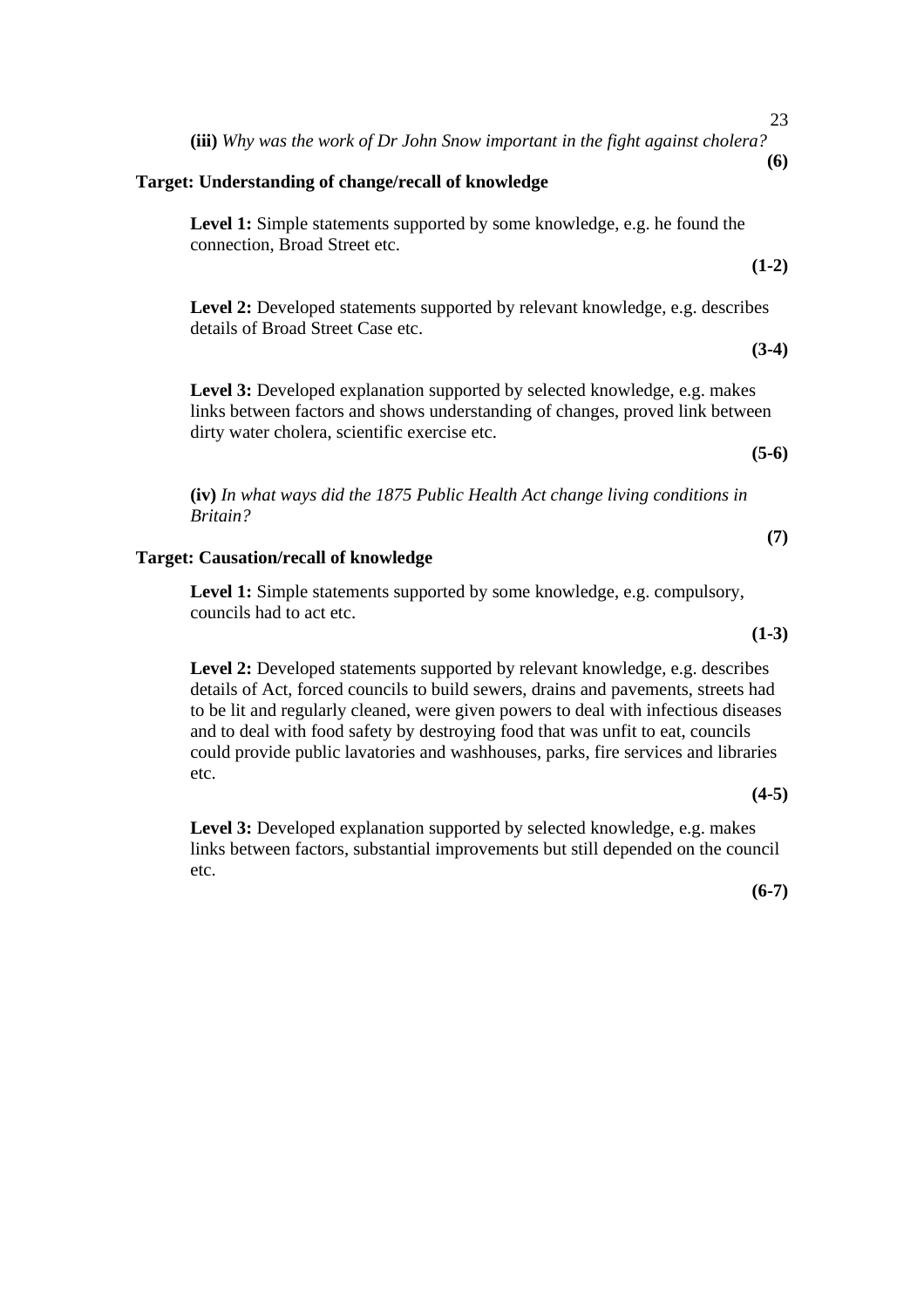**(b***) Why did the number of people living in towns increase very rapidly from 1750 to 1870? You may use the following information to help you with your answer.* 

Changes in agriculture Improvements in transport Improvements in technology Changes in the birth rate

#### **Target: Change/recall of knowledge**

#### **NB No credit will be given for copying stimulus material without elaboration**

**Level 1**: Simple statements supported by some knowledge, e.g. describes the stimuli OR makes a general statement about growth of towns etc. Spells, punctuates and uses the rules of grammar with some accuracy; uses a limited range of specialist terms appropriately.

**(1-4)** 

**Level 2:** Developed statements supported by relevant knowledge, e.g. details of the four linked to the question, enclosure, railways led to suburbs, machinery led to factories, numbers of factories increased etc.

Spells, punctuates and uses the rules of grammar with general accuracy; uses a range of specialist terms with facility.

**(5-8)** 

Level 3: Developed explanation supported by selected knowledge, e.g. makes links between the four stimuli and uses additional own knowledge, agriculture created a drift to towns, transport increased urban population, factories concentrated in towns after the development of steam power, Industrial Revolution was town based etc.

Spells, punctuates and uses the rules of grammar with general accuracy; uses a broad range of specialist terms appropriately.

**(9-12)** 

**Level 4:** Sustained argument supported by precisely selected knowledge, e.g. as level 3 but shows understanding of numbers involved in 1750 (6,5m) and 1850 (21m)

Spells, punctuates and uses the rules of grammar with considerable accuracy; deploys a range of grammatical constructions with some sense of style; uses a broad range of specialist terms adeptly and with precision.

**(13-15)** 

**(15)**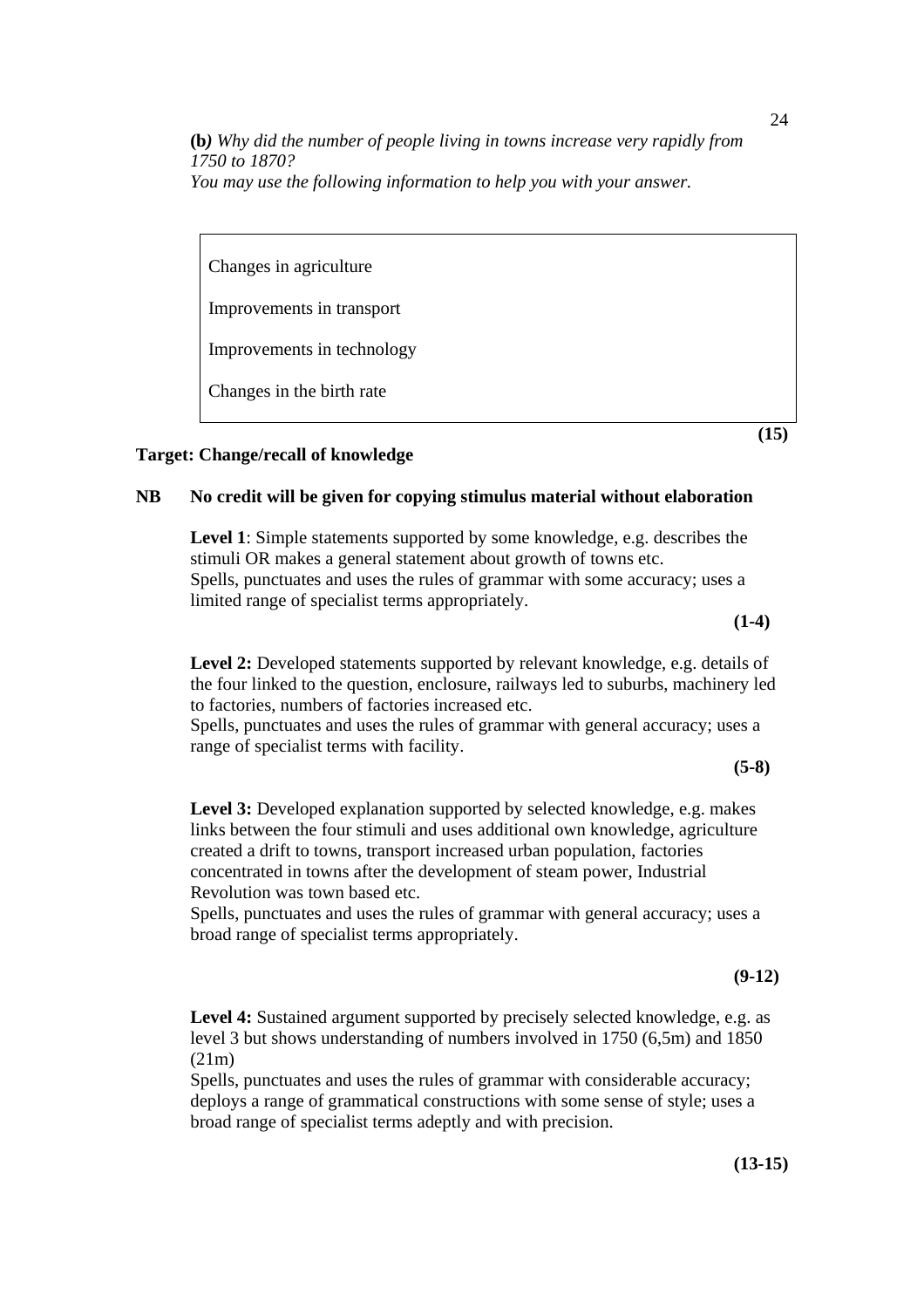**(c)** *In what ways did hospital treatment change from 1850 to 1900? You may use the following information to help you with your answer.* 

*The impact of the work of James Simpson* 

*The germ theory of disease* 

*The development of antiseptic surgery* 

*The impact of the work of Florence Nightingale* 

**(15)** 

#### **NB No credit will be given for copying stimulus material without elaboration**

#### **Target: Change/recall of knowledge**

**Level 1**: Simple statements supported by some knowledge, e.g. describes the four stimuli OR makes a general statement about hospital treatment etc. Spells, punctuates and uses the rules of grammar with some accuracy; uses a limited range of specialist terms appropriately.

**(1-4)** 

**Level 2:** Developed statements supported by relevant knowledge, e.g. details of the four linked to the question, anaesthesia, work of Pasteur, Lister and surgery, Flo etc.

Spells, punctuates and uses the rules of grammar with general accuracy; uses a range of specialist terms with facility.

**(5-8)** 

Level 3: Developed explanation supported by selected knowledge, e.g. makes links between the four stimuli and uses additional own knowledge, end of pain and infection, impact of cleanliness and professional training etc.

Spells, punctuates and uses the rules of grammar with general accuracy; uses a broad range of specialist terms appropriately.

 $(9-12)$ 

Level 4: Sustained argument supported by precisely selected knowledge, e.g. as level 3, but additionally shows clear understanding of the changes from 1830 to 1900 etc.

Spells, punctuates and uses the rules of grammar with considerable accuracy; deploys a range of grammatical constructions with some sense of style; uses a broad range of specialist terms adeptly and with precision.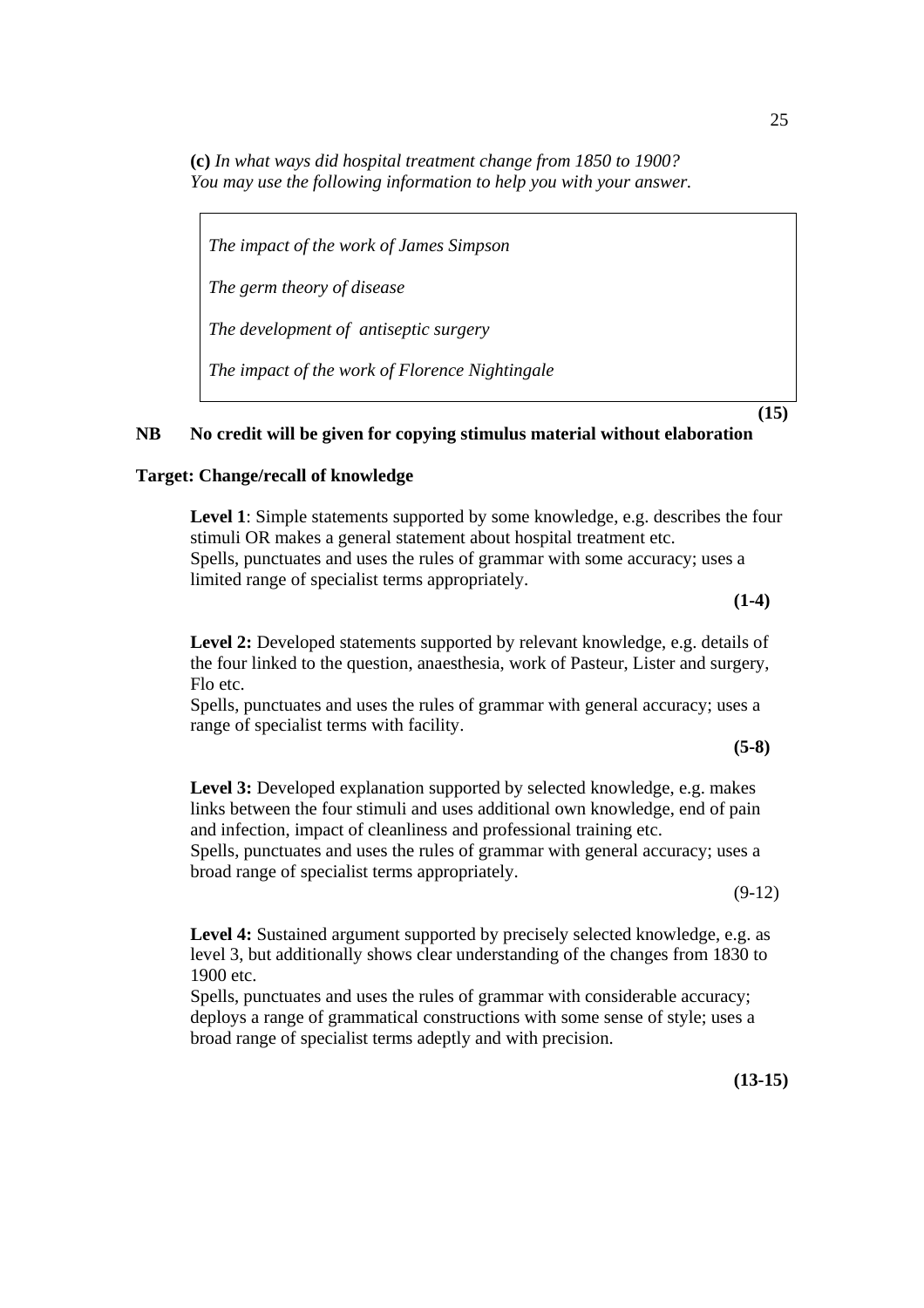**(3)** 

 **(1)** 

 $(2-3)$ 

**(4)** 

#### **Markscheme 1335 Paper 1 2007**

#### $D2:$

*Changes in health, welfare and population from the late nineteenth century to the late twentieth century* 

- **7. (a)** *This question is about poverty and the Liberal Reforms. Look at the picture below and then answer questions (i) to (iv) that follow.*
- **(i)** *What was the meaning of the term 'workhouse'?*

#### **Target: Recall of knowledge**

Level 1: Simple statements supported by some knowledge, e.g. place for paupers, last resort etc.

**Level 2:** Developed statements supported by relevant knowledge, e.g. clear link to Poor Law etc.

**(ii)** Describe the treatment of people who went into a 'workhouse' at the beginning of the twentieth century.

#### **Target: Key features/recall of knowledge**

Level 1: Simple statements supported by some knowledge, e.g. harsh rules, families split etc.

**Level 2:** Developed statements supported by relevant knowledge, e.g. details of rules, work, education, forcing people to behave, belief that poverty = idleness etc.

 **(3-4)** 

 $(1-2)$ 

**(iii)** *Why did the Liberal government pass the Old Age Pensions Act in 1908?*

**(6)** 

#### **Target: Causation/recall of knowledge**

**Level 1:** Simple statements supported by some knowledge, e.g. look after the elderly etc.

**(1-2)** 

Level 2: Developed statements supported by relevant knowledge, e.g. describes, details of Act, alternative care for the elderly, Poor Law or relatives etc.

**(3-4)**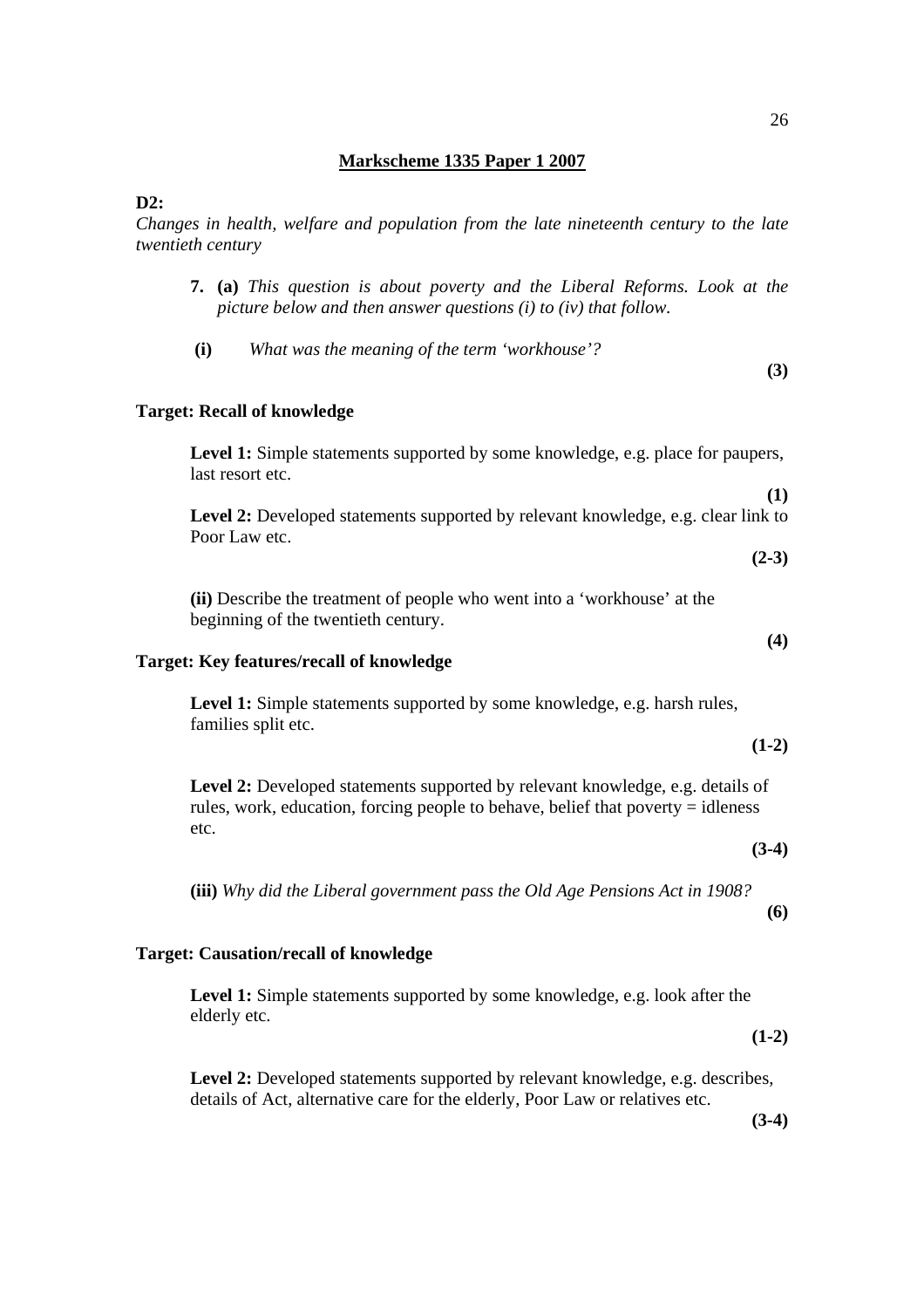**5-6)**

**(7)**

**(iv)** *In what ways did the National Insurance Acts of 1911 change the way poverty was dealt with in Britain?* 

**Level 3:** Developed explanation supported by selected knowledge, e.g. makes links between factors, Rowntree showed that poverty was severe in old age, safety

#### **Target: Understanding of change/recall of knowledge**

net, Lloyd George etc.

Level 1: Simple statements supported by some knowledge, e.g. unemployment pay, sick pay, medical treatment etc.

**(1-3)** 

**Level 2:** Developed statements supported by relevant knowledge, e.g. describes details of benefits, 7s for 15 weeks, 10s for 26 weeks, workers also received disablement payments, and maternity benefits etc.

**(4-5)** 

Level 3: Developed explanation supported by selected knowledge, e.g. makes links between factors and shows understanding of changes from Poor Law to NI etc.

**(6-7)**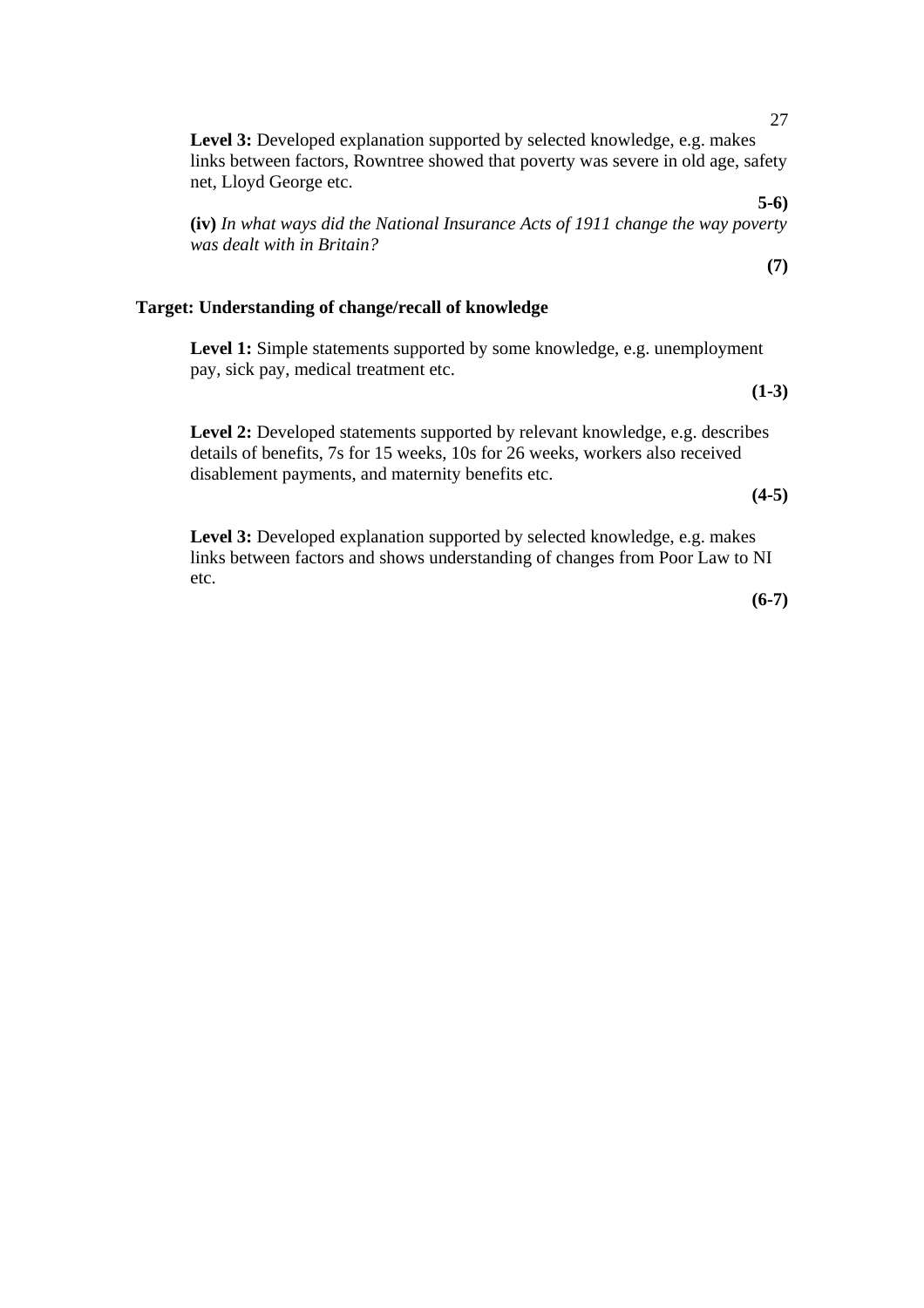**(b)** *Why did life expectancy increase significantly during the twentieth century? You may use the following information to help you with your answer.* 

| <b>Changes in roles of women</b>         |
|------------------------------------------|
| Development in education and the media   |
| Changes in average family size           |
| <b>Developments in the Welfare State</b> |

#### **Target: Causation/recall of knowledge**

#### **NB No credit will be given for copying stimulus material without elaboration**

**Level 1**: Simple statements supported by some knowledge, e.g. describes the stimuli OR makes a general statement about life expectancy etc. Spells, punctuates and uses the rules of grammar with some accuracy; uses a limited range of specialist terms appropriately.

**(1-4)** 

**(15)** 

**Level 2:** Developed statements supported by relevant knowledge, e.g. details of the four linked to the question, women do not have so many children, all children go to secondary schools, WS provides help, family size has dropped etc. Spells, punctuates and uses the rules of grammar with general accuracy; uses a range of specialist terms with facility.

**(5-8)** 

Level 3: Developed explanation supported by selected knowledge, e.g. makes links between the four stimuli and uses additional own knowledge, role of women has changed and resulted in smaller families, emphasis on quality and not quantity, schools, government and media encourage healthier lifestyle etc. Spells, punctuates and uses the rules of grammar with general accuracy; uses a broad range of specialist terms appropriately.

**(9-12)** 

**Level 4**: Sustained argument supported by precisely selected knowledge, e.g. as level 3 but shows understanding of change from 1900 (47) to 2000 (77) etc. Spells, punctuates and uses the rules of grammar with considerable accuracy; deploys a range of grammatical constructions with some sense of style; uses a broad range of specialist terms adeptly and with precision.

28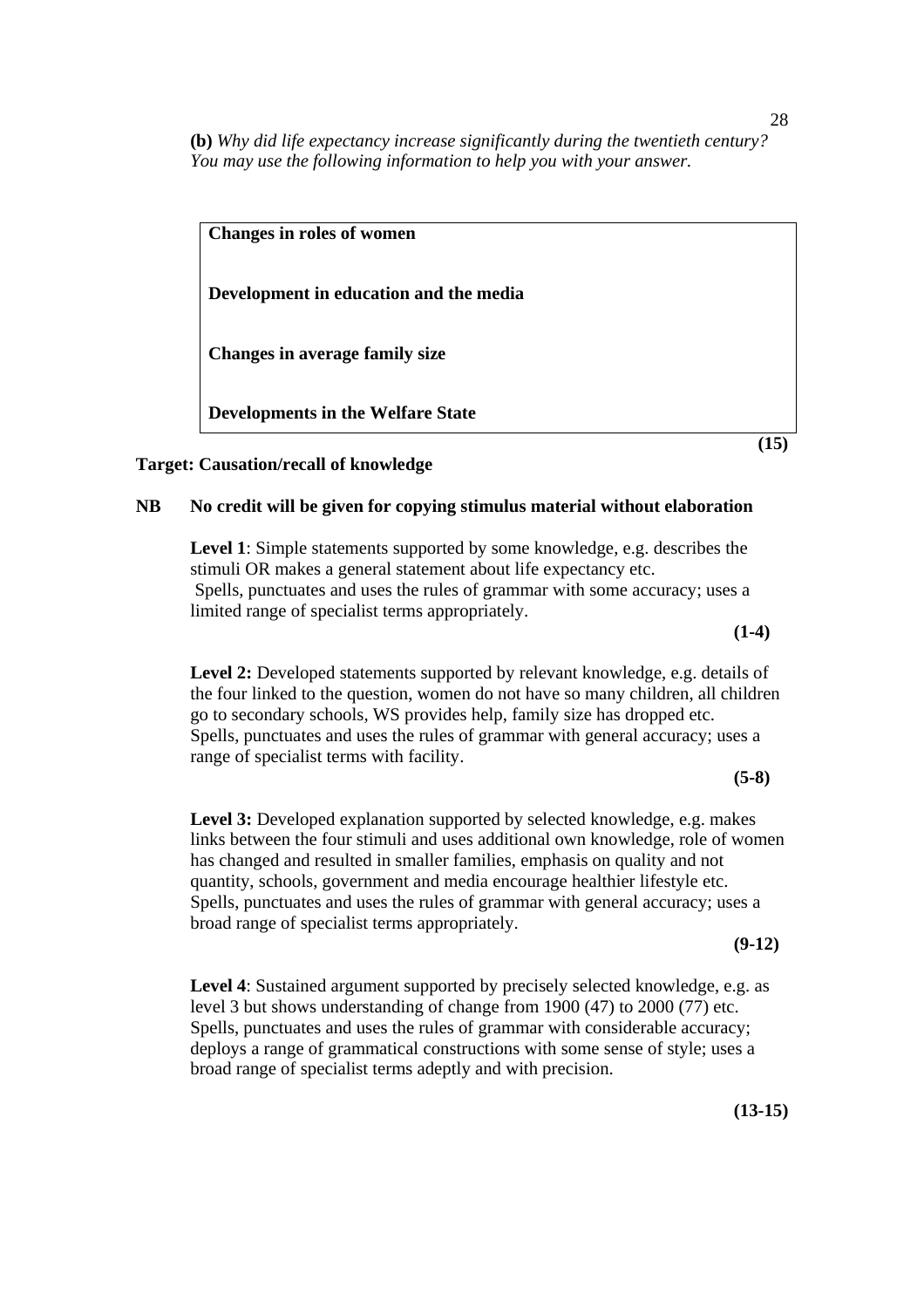**(c)** *Why did the Welfare State face increasing problems in the second half of the twentieth century?* 

You may use the following information to help you with your answer.

Increasing life expectancy

Developments in medicine

Cost of treatment

Shortage of medical and nursing staff

#### **NB No credit will be given for copying stimulus material without elaboration**

#### **Target: Change/recall of knowledge**

Level 1: Simple statements supported by some knowledge, e.g. describes the four stimuli OR makes a general statement about the Welfare State etc. Spells, punctuates and uses the rules of grammar with some accuracy; uses a limited range of specialist terms appropriately. **(1-4)** 

**Level 2:** Developed statements supported by relevant knowledge, e.g. details of the four linked to the question, people are living longer and need help, medicine can do more, treatments are more expensive (replacement surgery), shortages of nurses etc.

Spells, punctuates and uses the rules of grammar with general accuracy; uses a range of specialist terms with facility.

**(5-8)** 

Level 3: Developed explanation supported by selected knowledge, e.g. makes links between the four stimuli and uses additional own knowledge, elderly need more care, shortages of NI contributions/tax, more people depending on fewer taxpayers etc.

Spells, punctuates and uses the rules of grammar with general accuracy; uses a broad range of specialist terms appropriately.

**(9-12)** 

**Level 4:** Sustained argument supported by precisely selected knowledge, e.g. as level 3, but additionally shows clear understanding of the changes from the inception of the WS in 1948 and the situation in the 1990s etc. Spells, punctuates and uses the rules of grammar with considerable accuracy; deploys a range of grammatical constructions with some sense of style; uses a broad range of specialist terms adeptly and with precision.

29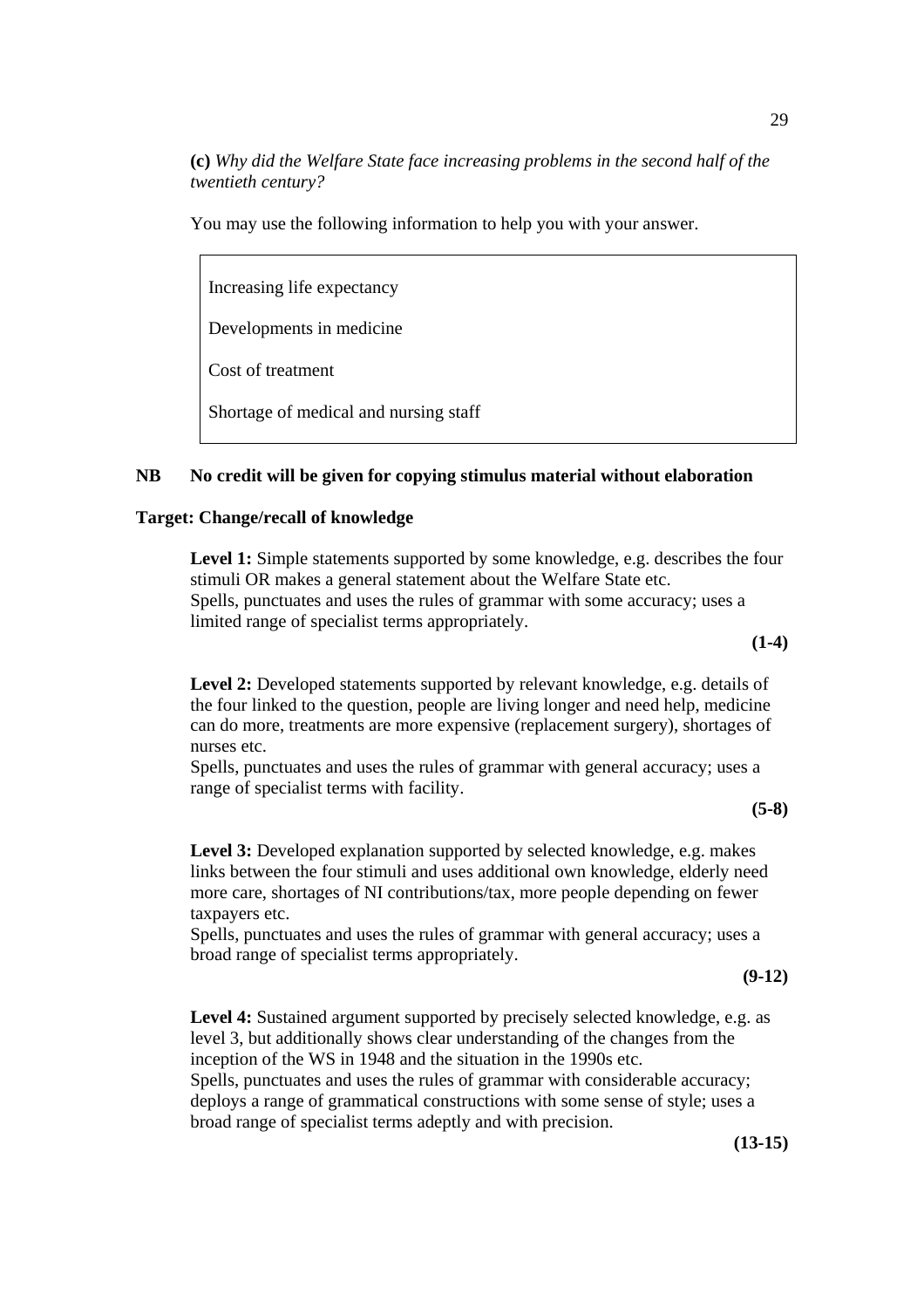**(3)** 

**(1)**

**(4)** 

#### **Markscheme 1335 Paper 1 2007**

#### **E1: Changes in education from the late eighteenth century to the late nineteenth century**

|  |  |  |                                                              | (a) This question is about changes in secondary education. Look at the picture |  |  |
|--|--|--|--------------------------------------------------------------|--------------------------------------------------------------------------------|--|--|
|  |  |  | below and then answer questions $(i)$ to $(iv)$ that follow. |                                                                                |  |  |

**8.**

**(i)** *What was the meaning of the term 'monitorial system'?* 

#### **Target: Recall of knowledge**

Level 1: Simple statements supported by some knowledge, e.g. a voluntary school, way of coping with large numbers, used monitors etc.

**Level 2:** Developed statements supported by relevant knowledge, e.g. teacher taught monitors and they taught classes etc. etc.  $(2-3)$ 

**(ii)** *Describe the weaknesses of the monitorial system.*

#### **Target: Key features/recall of knowledge**

Level 1: Simple statements supported by some knowledge, e.g. pupils learned by rote, large numbers etc.

 $(1-2)$ 

**Level 2:** Developed statements supported by relevant knowledge, e.g. monitors were inefficient could not check, emphasis on rote learning led to lack of understanding etc.

**(iii)** *Why did Parliament give £20 million to Church schools in 1833?*

**(6)** 

**(3-4)**

#### **Target: Causation/recall of knowledge**

**Level 1**: Simple statements supported by some knowledge, e.g. children in factories, concern for welfare etc.

 **(1-2)**

**Level 2**: Developed statements supported by relevant knowledge, e.g. 1833 Factory Act, hours of schooling, needs of industry etc.

 **(3-4)** 

Level 3: Developed explanation supported by selected knowledge, e.g. makes links between factors, needs of industry and Parliament involved for the first time, concerns of Althorp etc.

**(5-6)**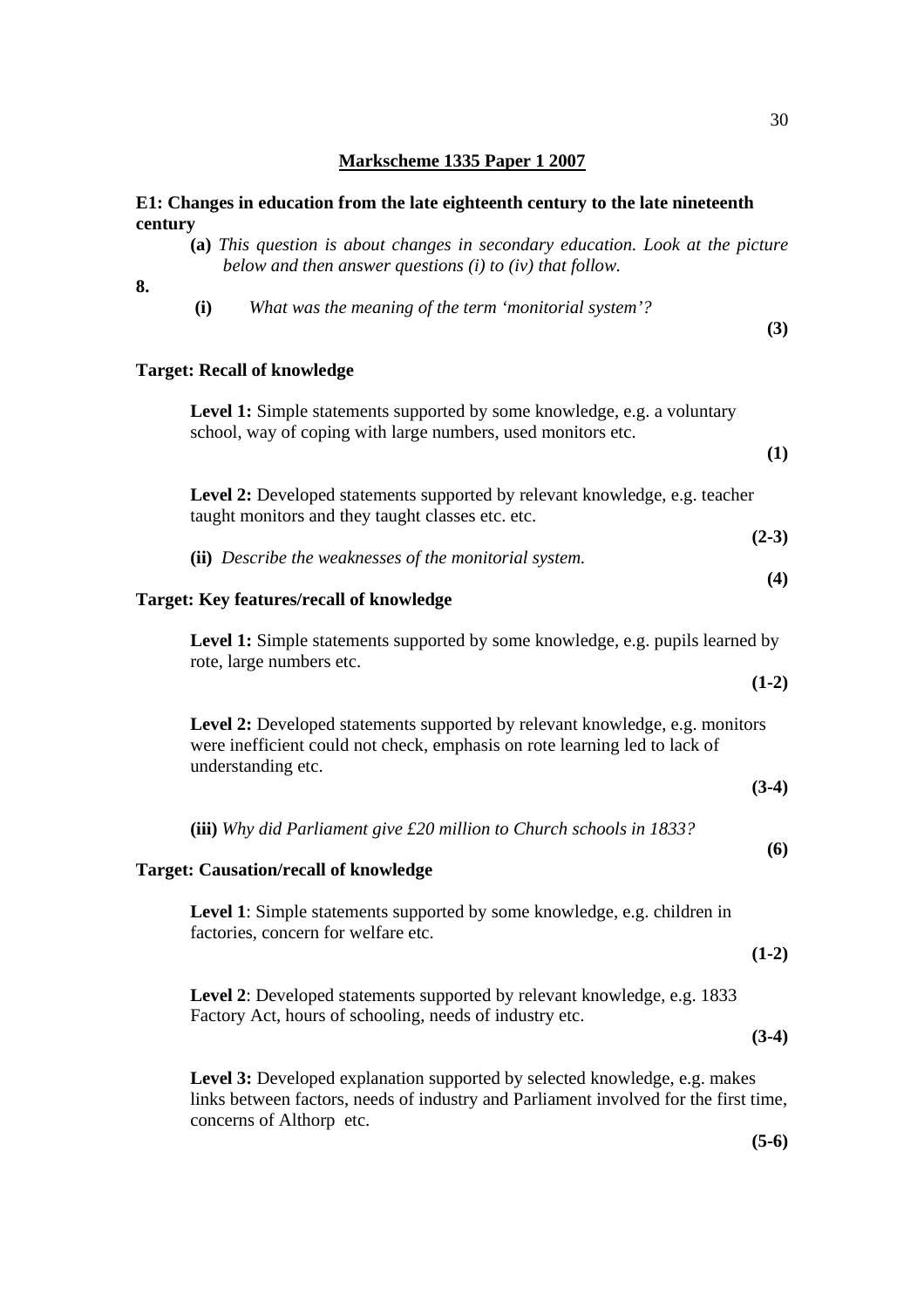**(iv)** *In what ways did James Kay-Shuttleworth change education in Britain?* **(7) Target: Understanding of change/recall of knowledge Level 1:** Simple statements supported by some knowledge, e.g. pupil teacher, emphasis on training of teachers etc.  **(1-3**) **Level 2:** Developed statements supported by relevant knowledge, e.g. describes role as Secretary of the Board, increased spending, Pupil-Teacher method etc. **(4-5)**  Level 3: Developed explanation supported by selected knowledge, e.g. makes links between factors and shows understanding of changes, responsible for the

setting up of a teacher training college at Battersea in 1840. He developed the idea of the pupil teacher system where older pupils (13 or over) served as apprentice teachers. Each pupil teacher would help teach during the day and study in the evenings. This system continued to be used throughout the nineteenth century etc.

**(6-7)**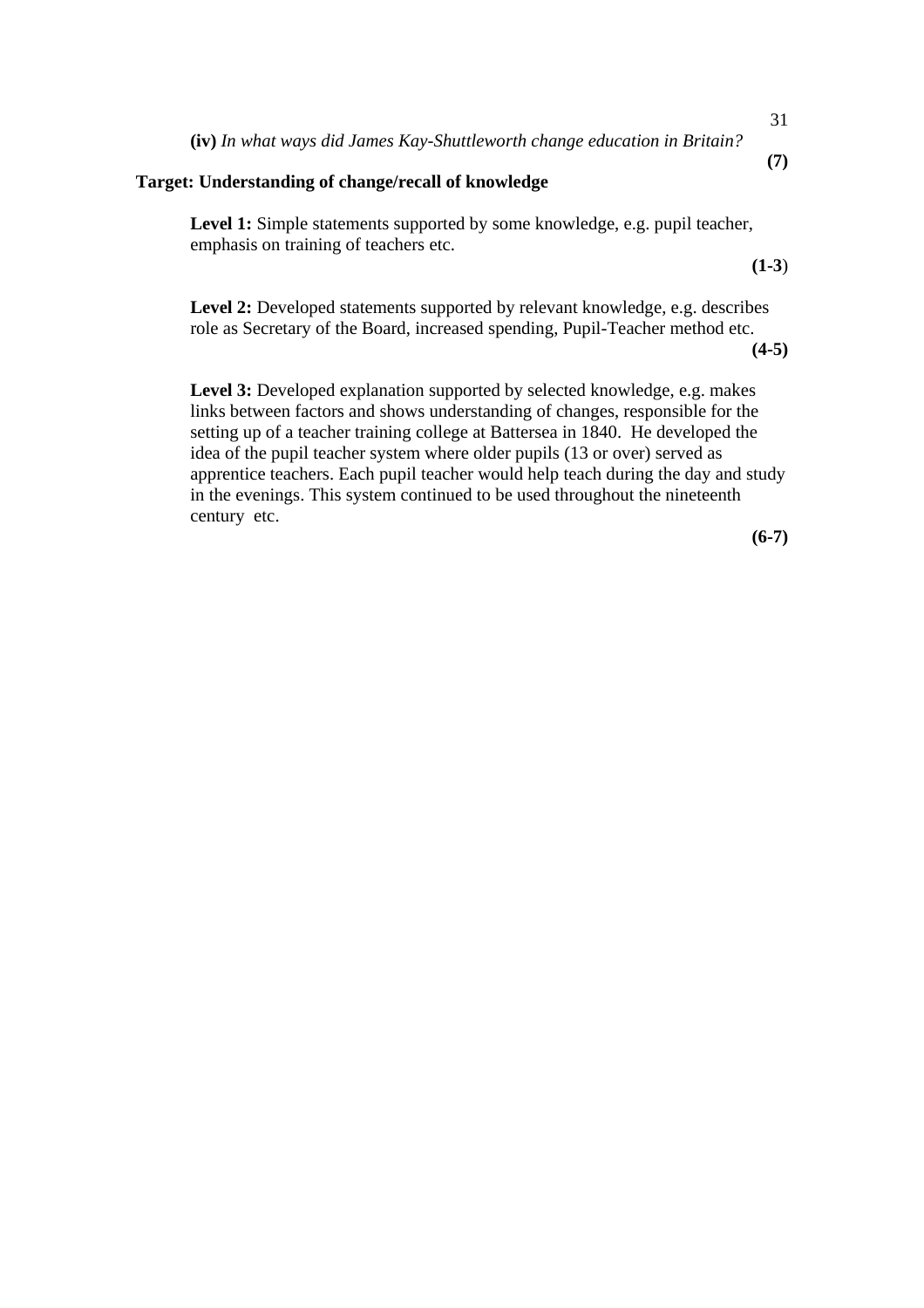**(b)** *Why was the revised code introduced in 1862? You may use the following information to help you with your answer.*

| The cost of grants to schools |
|-------------------------------|
| <b>The Newcastle Report</b>   |
| <b>Standards of teaching</b>  |
| <b>Robert Lowe</b>            |

**(15)** 

## **Target: Causation/recall of knowledge**

#### **NB No credit will be given for copying stimulus material without elaboration**

**Level 1**: Simple statements supported by some knowledge, e.g. describes the stimuli OR makes a general statement about Revised Code etc. Spells, punctuates and uses the rules of grammar with some accuracy; uses a limited range of specialist terms appropriately.

**(1-4)** 

**Level 2:** Developed statements supported by relevant knowledge, e.g. details of the four linked to the question, grants up to £500m, Newcastle Report criticised spending, teaching poor, RL in charge OR gives accurate details of Revised Code and effects etc.

Spells, punctuates and uses the rules of grammar with general accuracy; uses a range of specialist terms with facility.

**(5-8)** 

Level 3: Developed explanation supported by selected knowledge, e.g. makes links between the four stimuli and uses additional own knowledge, grants risen unchecked since 1830s, NC reviewed education, concerns over standards, RL designed RC cheap and effective etc.

Spells, punctuates and uses the rules of grammar with general accuracy; uses a broad range of specialist terms appropriately.

**(9-12)** 

Level 4: Sustained argument supported by precisely selected knowledge, e.g. as level 3 but shows understanding of government involvement in education in midnineteenth century etc.

Spells, punctuates and uses the rules of grammar with considerable accuracy; deploys a range of grammatical constructions with some sense of style; uses a broad range of specialist terms adeptly and with precision.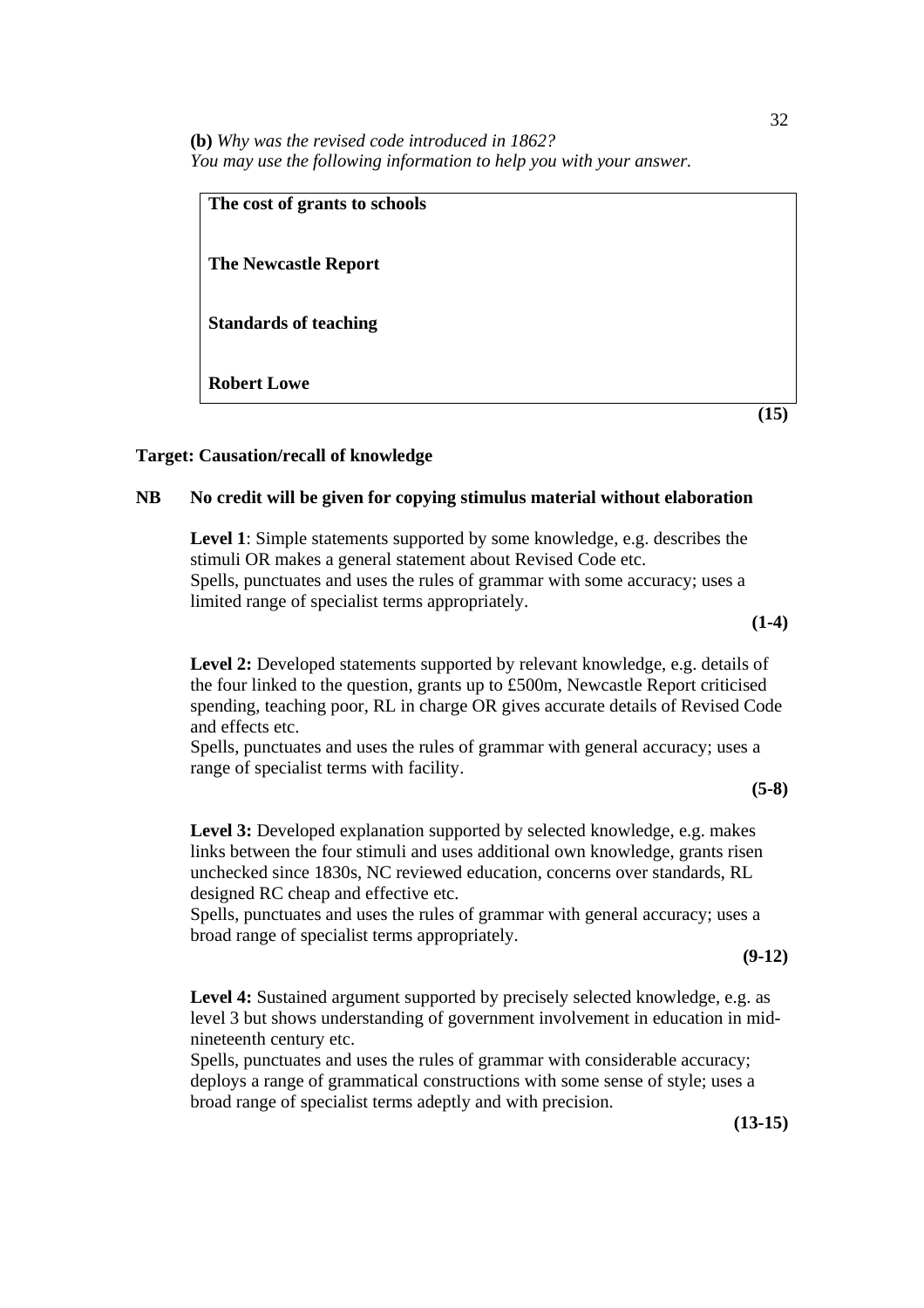**(c)** *Why was the Forester Education Act passed in 1870? You may use the following information to help you with your answer.* 

The Parliamentary Reform Act of 1867

Numbers of Church schools

Changes in industry

Competition from foreign industry

**(15)** 

#### **NB No credit will be given for copying stimulus material without elaboration**

#### **Target: Causation/recall of knowledge**

Level 1: Simple statements supported by some knowledge, e.g. describes the four stimuli OR makes a general statement about the Forster Act etc. Spells, punctuates and uses the rules of grammar with some accuracy; uses a limited range of specialist terms appropriately.

**(1-4)** 

**Level 2:** Developed statements supported by relevant knowledge, e.g. details of the four linked to the question, more voters, Church schools had gaps, competition from abroad, needs of industry OR gives accurate details of Act and its effects etc.

Spells, punctuates and uses the rules of grammar with general accuracy; uses a range of specialist terms with facility.

**(5-8)** 

Level 3: Developed explanation supported by selected knowledge, e.g. makes links between the four stimuli and uses additional own knowledge 1867 enfranchised 1m people, Robert Lowe, Church schools unable to cope, Act to fill up the gaps, USA and Germany competing etc.

Spells, punctuates and uses the rules of grammar with general accuracy; uses a broad range of specialist terms appropriately.

**(9-12)** 

**Level 4:** Sustained argument supported by precisely selected knowledge, e.g. as level 3, but additionally shows clear understanding of the extent of the Act and government involvement in education in the mid-nineteenth century etc. Spells, punctuates and uses the rules of grammar with considerable accuracy; deploys a range of grammatical constructions with some sense of style; uses a broad range of specialist terms adeptly and with precision.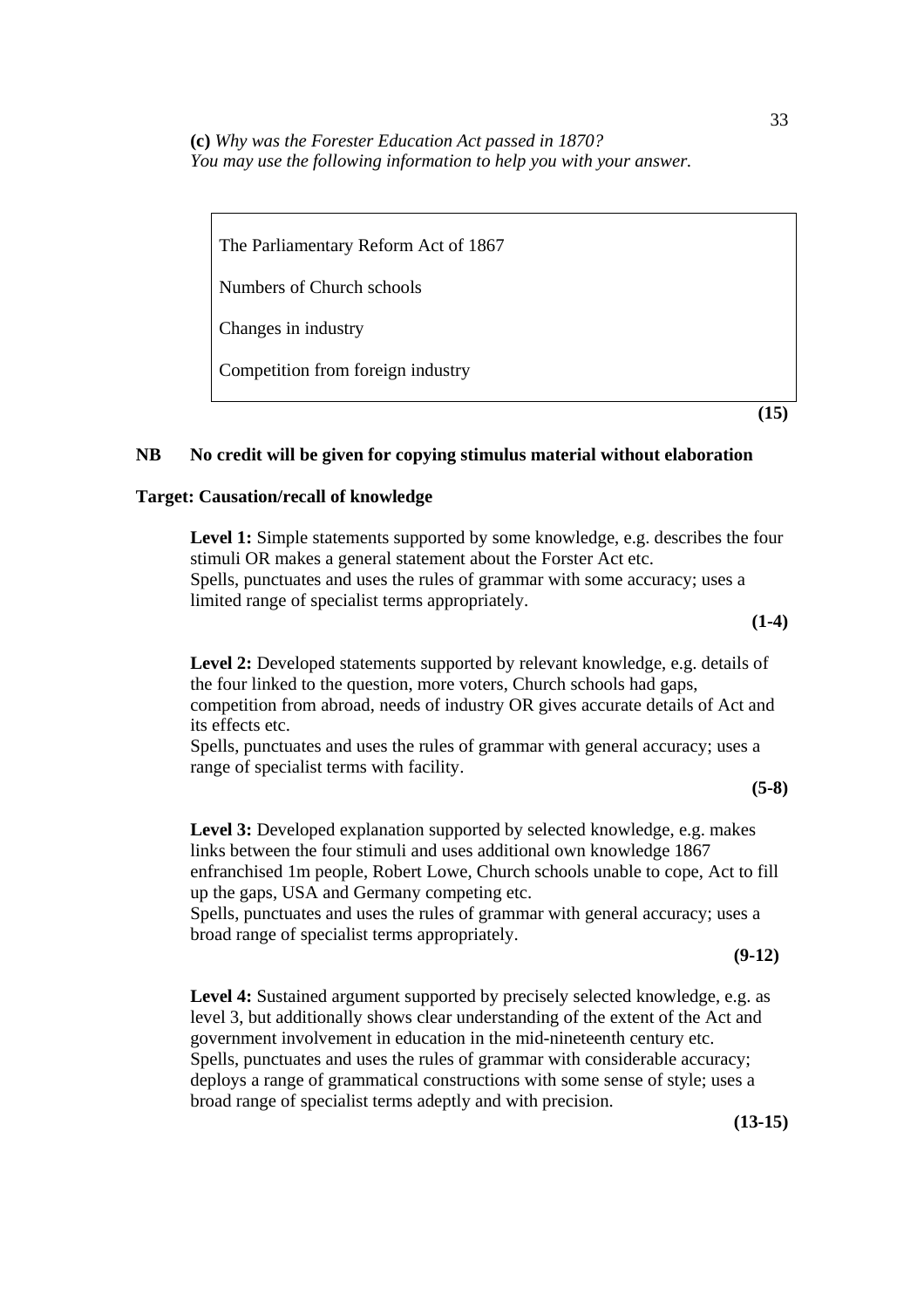#### **Markscheme 1335 Paper 1 2007**

## **E2: Changes in education from the late nineteenth century to the late twentieth century**

**(a)** *This question is about the development of elementary and secondary education. Look at the information below and then answer questions (i) to (iv) that follow.* 

*The Revised Code had been set up in 1862 when the government began to get really interested in education for the first time. It was an attempt to control spending, but by the 1890s it was no longer useful.* 

#### **9.**

**(i)** *Give one reason why the Revised Code was abolishes in 1897.*

#### **Target: Recall of knowledge**

**Level 1**: Simple statements supported by some knowledge, e.g. it was not working, limited teaching etc.

**Level 2:** Developed statements supported by relevant knowledge, e.g. details of Code and limitations etc.

 $(2-3)$ 

**(ii)** *Describe the terms of the Balfour Act (1902).*

#### **Target: Key features/recall of knowledge**

Level 1: Simple statements supported by some knowledge, e.g. took over all schools, set up LEAs etc.

 $(1-2)$ 

**Level 2**: Developed statements supported by relevant knowledge, e.g. Boards of Education were abolished and replaced by county councils and county borough councils,

Voluntary Schools were also to become part of this system, all schools would be financed in the same way and all children would therefore have the same amount of money spent on their education, local authorities could also build secondary schools, which would provide education beyond the age of 12 etc.

**(3-4)** 

**(iii)** *Why did some church groups oppose the Balfour Act?*

#### **Target: Causation/recall of knowledge**

Level 1: Simple statements supported by some knowledge, e.g. church schools were taken over by LEAs etc.

**(3)** 

**(1)**

**(4)** 

 **(1-2)**

**(6)**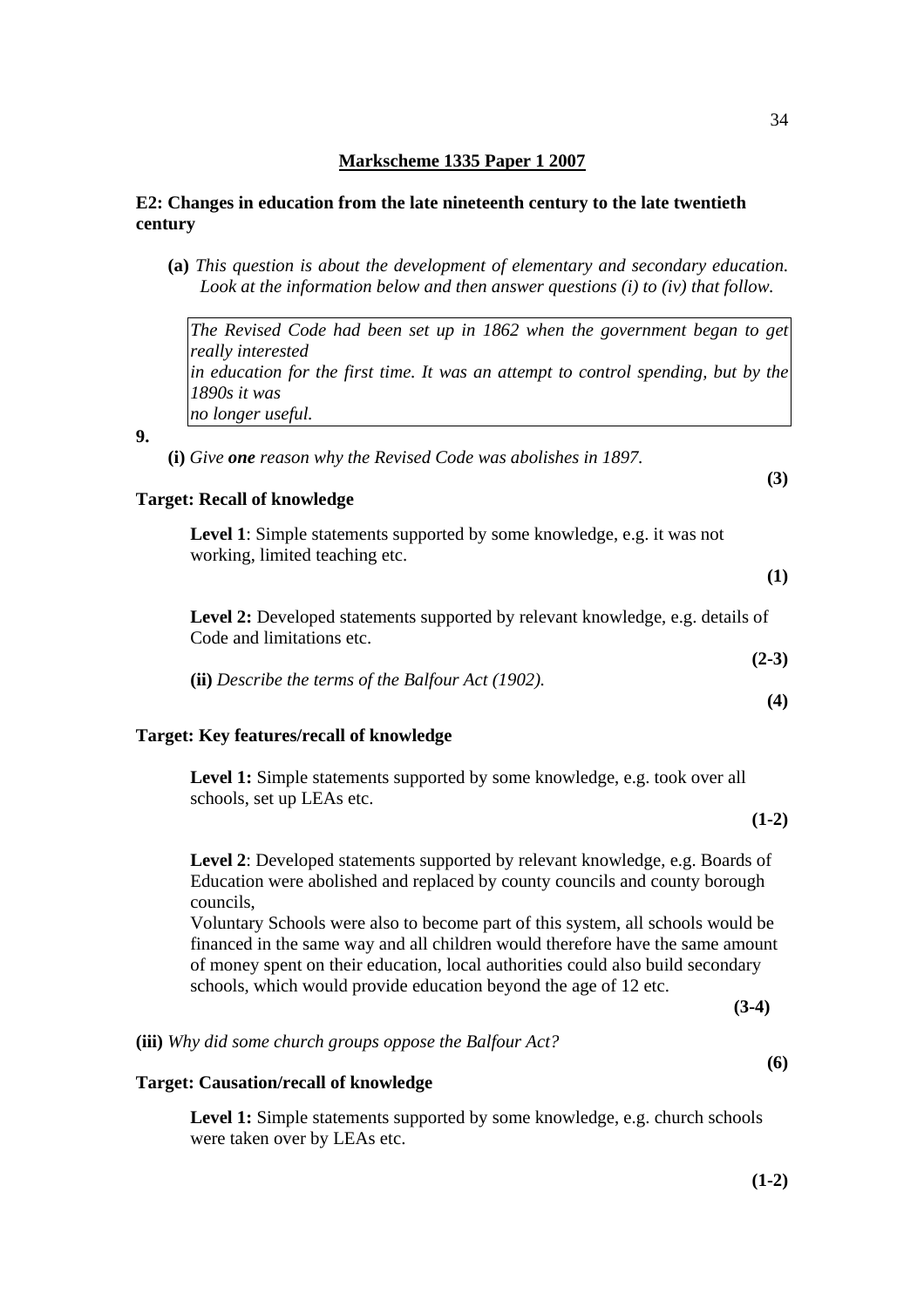**Level 2:** Developed statements supported by relevant knowledge, e.g. describes effects, CoE schools would be financed by LEAs, Non-Conformist Schools would have to be inspected by LEAs etc.

Level 3: Developed explanation supported by selected knowledge, e.g. makes links between factors, creation of LEAs would lead to loss of independence, religion very important topic etc

**(iv)** *In what ways did state education change from 1918 to 1939?*

#### **Target: Understanding of change/recall of knowledge**

**Level 1:** Simple statements supported by some knowledge, e.g. Fisher, Hadow and Spens etc.

**Level 2**: Developed statements supported by relevant knowledge, e.g. describes details of Acts and reports, Fisher Act raised the school leaving age to 14 and allowed local authorities to raise the age to 15 if they wished to do so, local authorities could build Continuation Schools, which would provide education until 16, These schools could be made compulsory and would be supported by government grants. Students would study in the evenings, or on a day release basis, H and S recommended tri-partite system in secondary education, grammar schools expanded etc.

Level 3: Developed explanation supported by selected knowledge, e.g. makes links between factors and shows understanding of changes, Fisher only extended elementary education, two-tier system at 11, further reforms limited by economic weakness etc.

**(6-7)** 

 **(3-4)** 

**(7)** 

 **(1-3)** 

**. (5-6)** 

**(4-5)**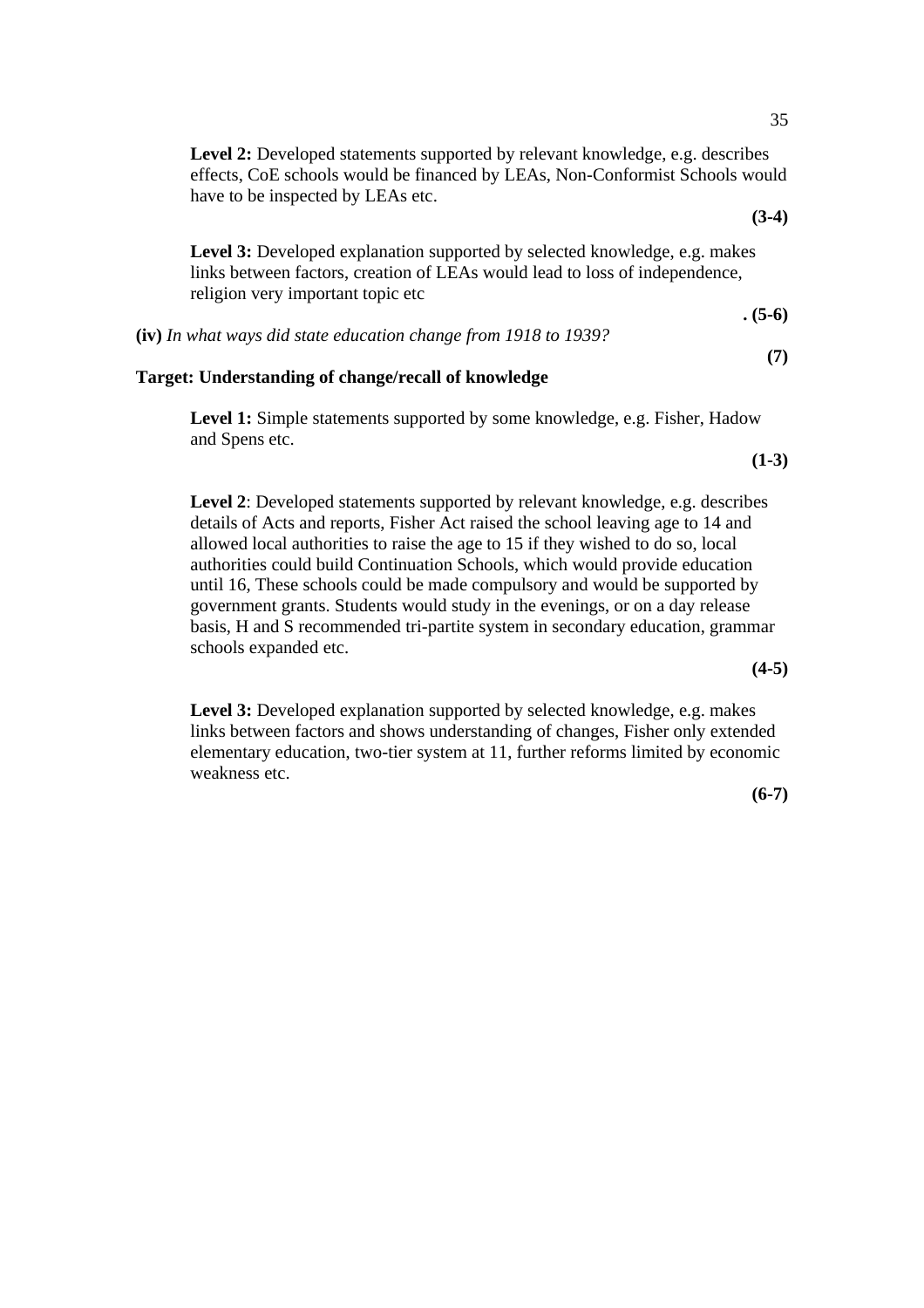**(b)** *Why were comprehensive schools set up in some areas from the 1950s? You may use the following information to help you with your answer.* 

*The Eleven Plus Opposition to selection Secondary Modern Schools Ideas about opportunities in education* 

#### **Target: Causation/recall of knowledge**

#### **NB No credit will be given for copying stimulus material without elaboration**

**Level 1**: Simple statements supported by some knowledge, e.g. describes the stimuli OR makes a general statement about comprehensive schools etc. Spells, punctuates and uses the rules of grammar with some accuracy; uses a limited range of specialist terms appropriately.

 **(1-4)** 

**(15)** 

**Level 2:** Developed statements supported by relevant knowledge, e.g. details of the four linked to the question, dislike of selection, weaknesses of Sec Mods, OR accurate details of comps etc.

Spells, punctuates and uses the rules of grammar with general accuracy; uses a range of specialist terms with facility.

 **(5-8**)

**Level 3**: Developed explanation supported by selected knowledge, e.g. makes links between the four stimuli and uses additional own knowledge, criticisms of Butler Act and 11+, failure to create equal status for Sec Mods, political ideology, creation of failure etc..

Spells, punctuates and uses the rules of grammar with general accuracy; uses a broad range of specialist terms appropriately.

**(9-12)** 

Level 4: Sustained argument supported by precisely selected knowledge, e.g. as level 3 but shows understanding of importance of belief in equal opportunities for all children etc.

Spells, punctuates and uses the rules of grammar with considerable accuracy; deploys a range of grammatical constructions with some sense of style; uses a broad range of specialist terms adeptly and with precision.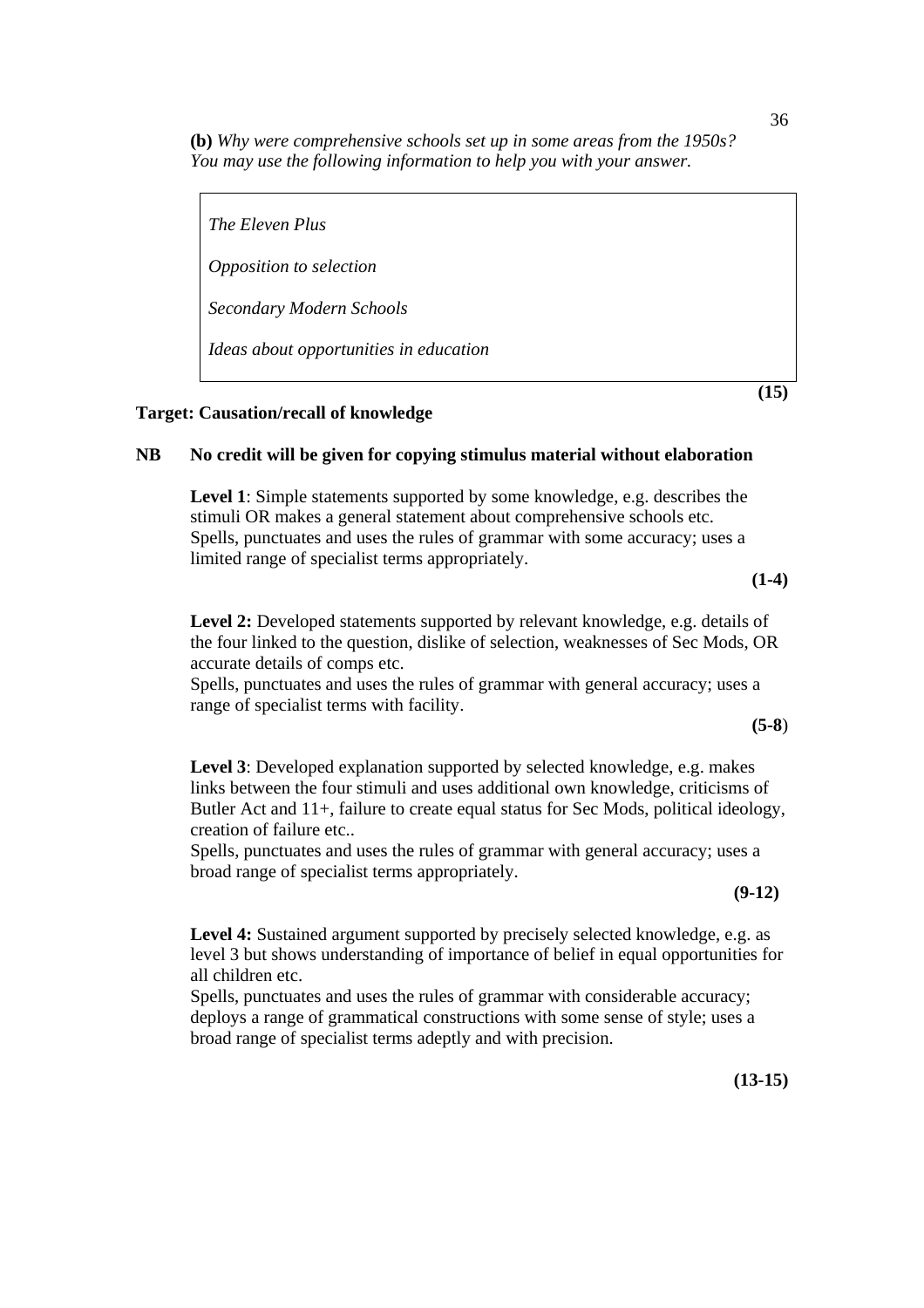**(c)** *Why did examinations become increasingly important in education in the second half of the twentieth century? You may use the following information to help you with your answer.* 

*O Levels and A Levels Changes in government policies The National Curriculum* 

*SATS* 

**(15)** 

#### **NB No credit will be given for copying stimulus material without elaboration**

#### **Target: Change/recall of knowledge**

Level 1: Simple statements supported by some knowledge, e.g. describes the four stimuli OR makes a general statement about examinations etc. Spells, punctuates and uses the rules of grammar with some accuracy; uses a limited range of specialist terms appropriately.

**(1-4)** 

**Level 2**: Developed statements supported by relevant knowledge, e.g. details of the four linked to the question, O and A in 1950s, testing, increased spending needed some form of checks, government wanted to check on progress etc. Spells, punctuates and uses the rules of grammar with general accuracy; uses a range of specialist terms with facility.

**(5-8)** 

**Level 3:** Developed explanation supported by selected knowledge, e.g. makes links between the four stimuli and uses additional own knowledge, secondary education for all increased the need for examinations, therefore O, A and CSE, then GCSE to provide links, increased spending led to demands for proof of progress, league tables etc.

Spells, punctuates and uses the rules of grammar with general accuracy; uses a broad range of specialist terms appropriately.

**(9-12)** 

**Level 4:** Sustained argument supported by precisely selected knowledge, e.g. as level 3, but additionally shows clear understanding of the increasing role of government in education in second half of the  $20<sup>th</sup>$  C and desire for value for money etc.

Spells, punctuates and uses the rules of grammar with considerable accuracy; deploys a range of grammatical constructions with some sense of style; uses a broad range of specialist terms adeptly and with precision.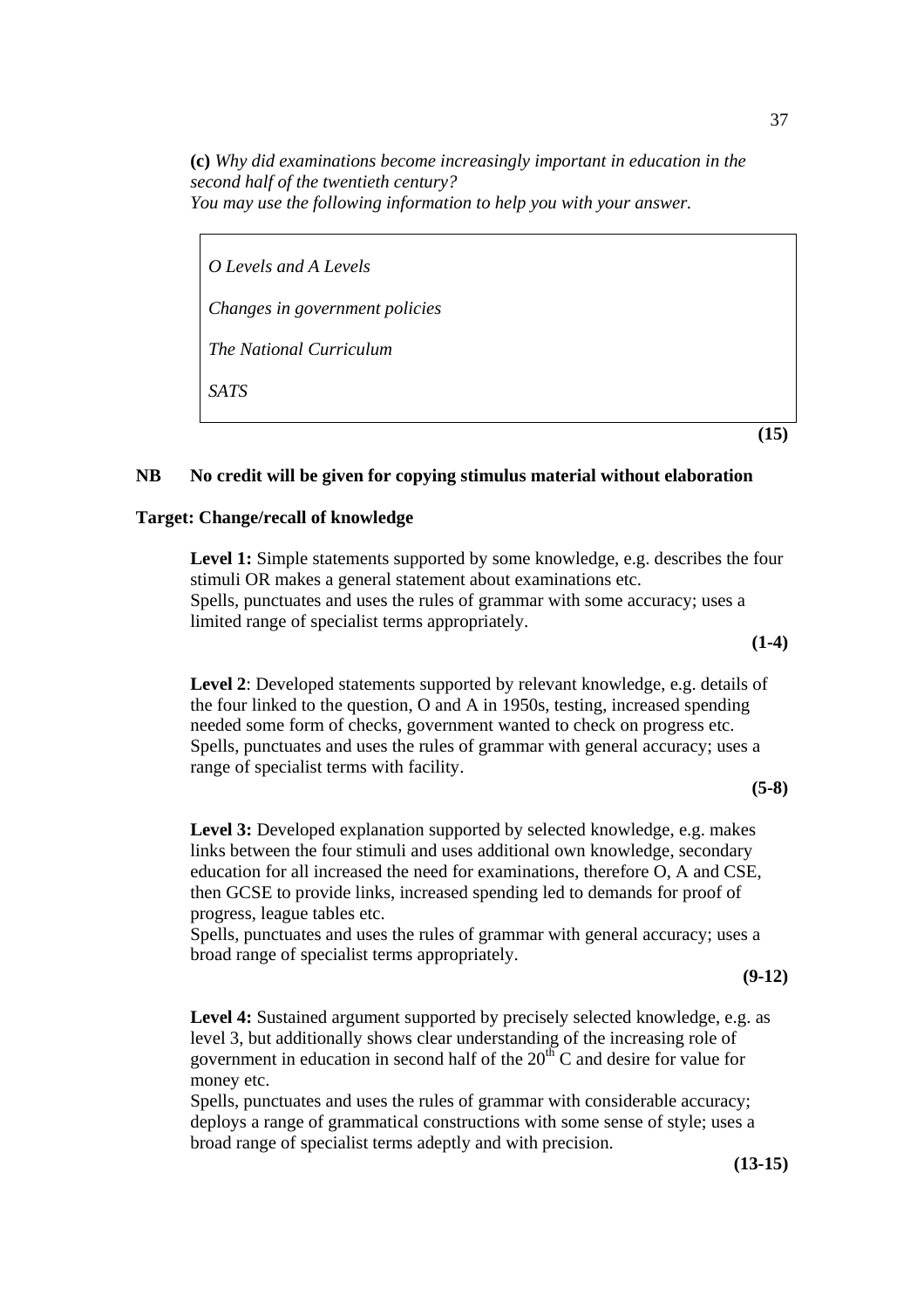**(a)** *This question is about parliamentary reform in the late nineteenth century. Look at the information below and then answer questions (i) to (iv) that follow.* 

**Markscheme 1335 Paper 1 2007**

*The Secret Ballot Act changed the way that people actually cast their votes in general elections. For the first time, voters could vote freely and in secret.* 

## **10.**

**F1:** 

**(i)** *Give one reason why the Secret Ballot Act was passed in 1872* 

#### **Target: Recall of knowledge**

Level 1: Simple statements supported by some knowledge, e.g. secrecy, fair voting etc. **(1)** 

**Level 2**: Developed statements supported by relevant knowledge, e.g. reference to hustings, need for changes after 1867 etc.

**(ii)** *Describe the purpose of the Corrupt Practices Act of 1883.*

## **Target: Key features/recall of knowledge**

**Level 1**: Simple statements supported by some knowledge, e.g. banned corruption, bribery etc.

 $(2-3)$ 

**Level 2:** Developed statements supported by relevant knowledge, e.g. reference to pre-1883, moves to democracy, increases in electorate etc.

**(3-4)** 

**(1-2)**

**(iii)** *Why was the 1884 Parliamentary Reform Act passed?*

## **Target: Causation/recall of knowledge**

**Level 1**: Simple statements supported by some knowledge, e.g. increases in voters, democracy etc.

**(1-2)**

Level 2: Developed statements supported by relevant knowledge, e.g. describes details of the Act, This abolished the differences between town and country constituencies, all male householders who paid rates could vote, voters increased to 5,000,000.

**(3-4)** 

**(3)** 

**(4)**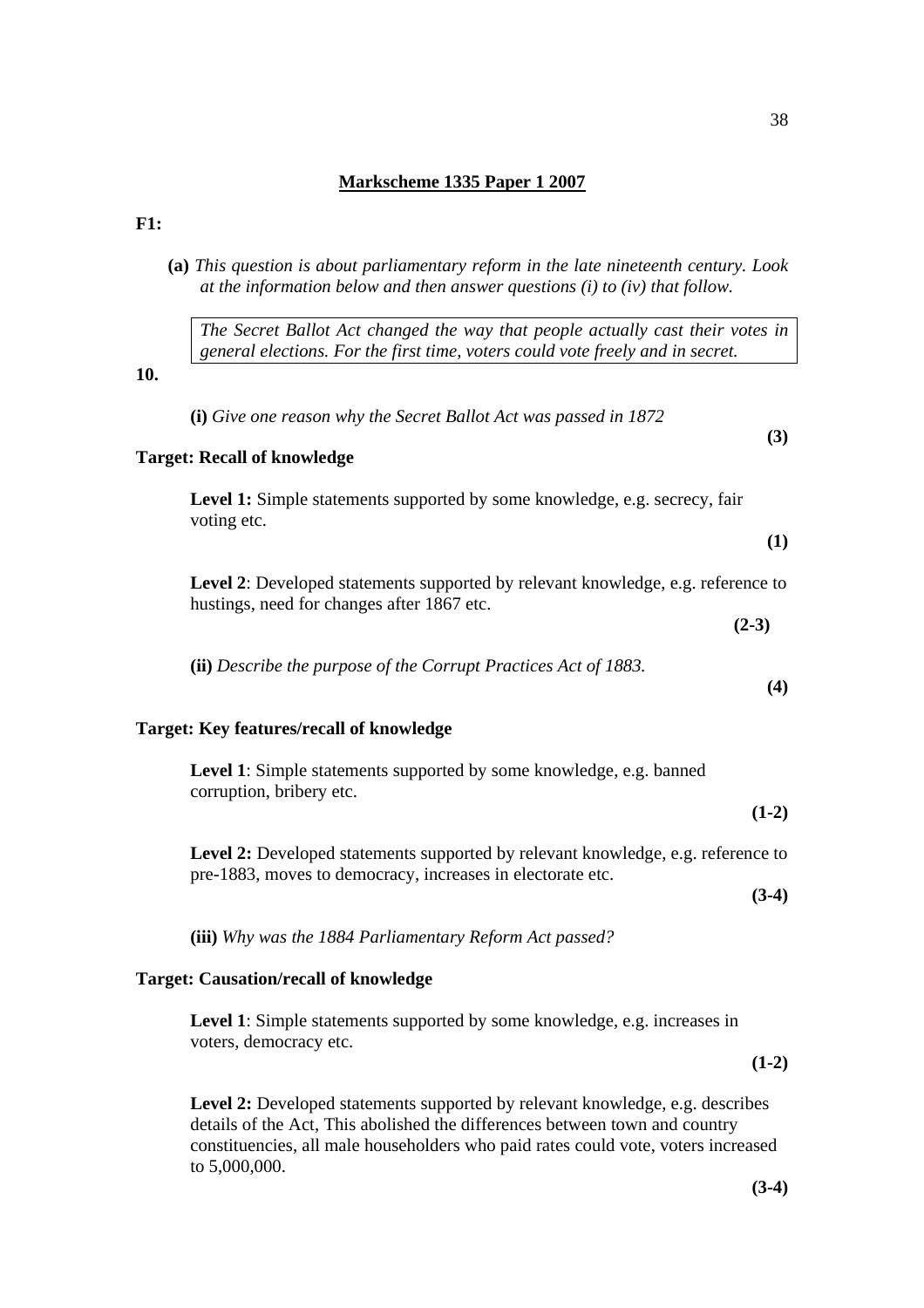**(5-6)**

**(7)** 

**Level 3:** Developed explanation supported by selected knowledge, e.g. makes links between factors, natural after 1867, working classes better educated, growth of trade unions, Gladstone etc.

**(iv)** *In what ways did the 1884 Parliamentary Reform Act change party politics?*

#### **Target: Understanding of change/recall of knowledge**

**Level 1**: Simple statements supported by some knowledge, e.g. two main parties, numbers of votes etc.

$$
(1-3)
$$

**Level 2:** Developed statements supported by relevant knowledge, e.g. describes details of campaigns, growth of ILP etc.

**(4-5)** 

Level 3: Developed explanation supported by selected knowledge, e.g. makes links between factors and shows understanding of changes, possible reference to SBA and CPA meant that working men could vote freely, numbers gave influence, unrest in late 1880s swung voters away from Liberals, traditional links gradually undermined etc.

**(6-7)**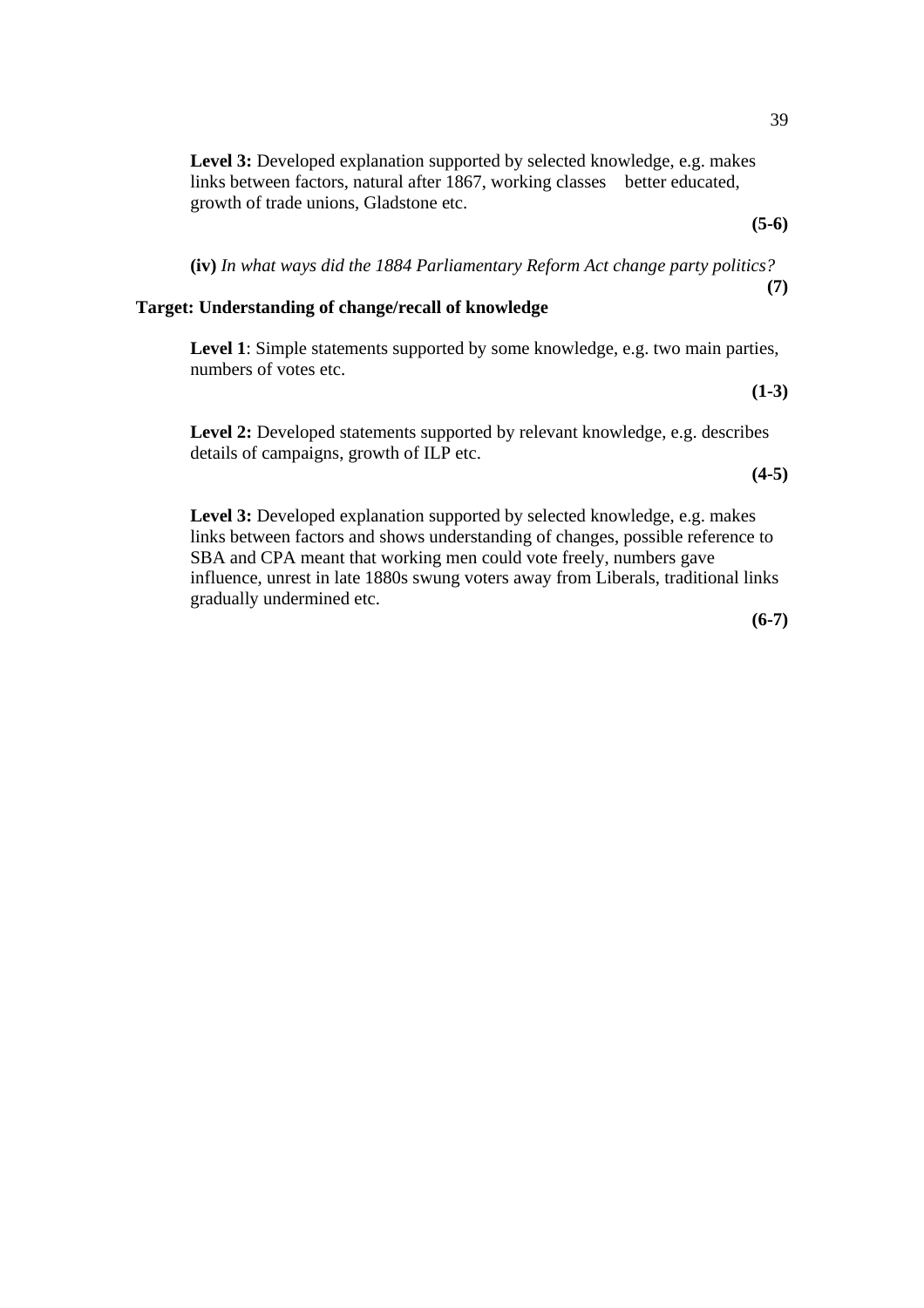**(b)** *Why was the 1832 reform Act passed? You may use the following information to help you with your answer.* 

The franchise before 1830

The growth of towns

The election successes of the Whigs in 1830 and 1831

The threat to create large numbers of Tory peers

**Target: Causation/recall of knowledge** 

#### **NB No credit will be given for copying stimulus material without elaboration**

**Level 1**: Simple statements supported by some knowledge, e.g. describes the stimuli OR makes a general statement about elections before 1832 etc. Spells, punctuates and uses the rules of grammar with some accuracy; uses a limited range of specialist terms appropriately.

**(1-4)** 

**(15)** 

**Level 2**: Developed statements supported by relevant knowledge, e.g. details of the four linked to the question, north-south, Whigs, King W IV etc. Spells, punctuates and uses the rules of grammar with general accuracy; uses a range of specialist terms with facility.

**(5-8)** 

Level 3: Developed explanation supported by selected knowledge, e.g. makes links between the four stimuli and uses additional own knowledge, impact of the Whigs, influence of Ind Rev, support from middle classes etc. Spells, punctuates and uses the rules of grammar with general accuracy; uses a

broad range of specialist terms appropriately. **(9-12)** 

**Level 4:** Sustained argument supported by precisely selected knowledge, e.g. as level 3 but shows understanding of nature of system beforehand and real reasons for change etc.

Spells, punctuates and uses the rules of grammar with considerable accuracy; deploys a range of grammatical constructions with some sense of style; uses a broad range of specialist terms adeptly and with precision.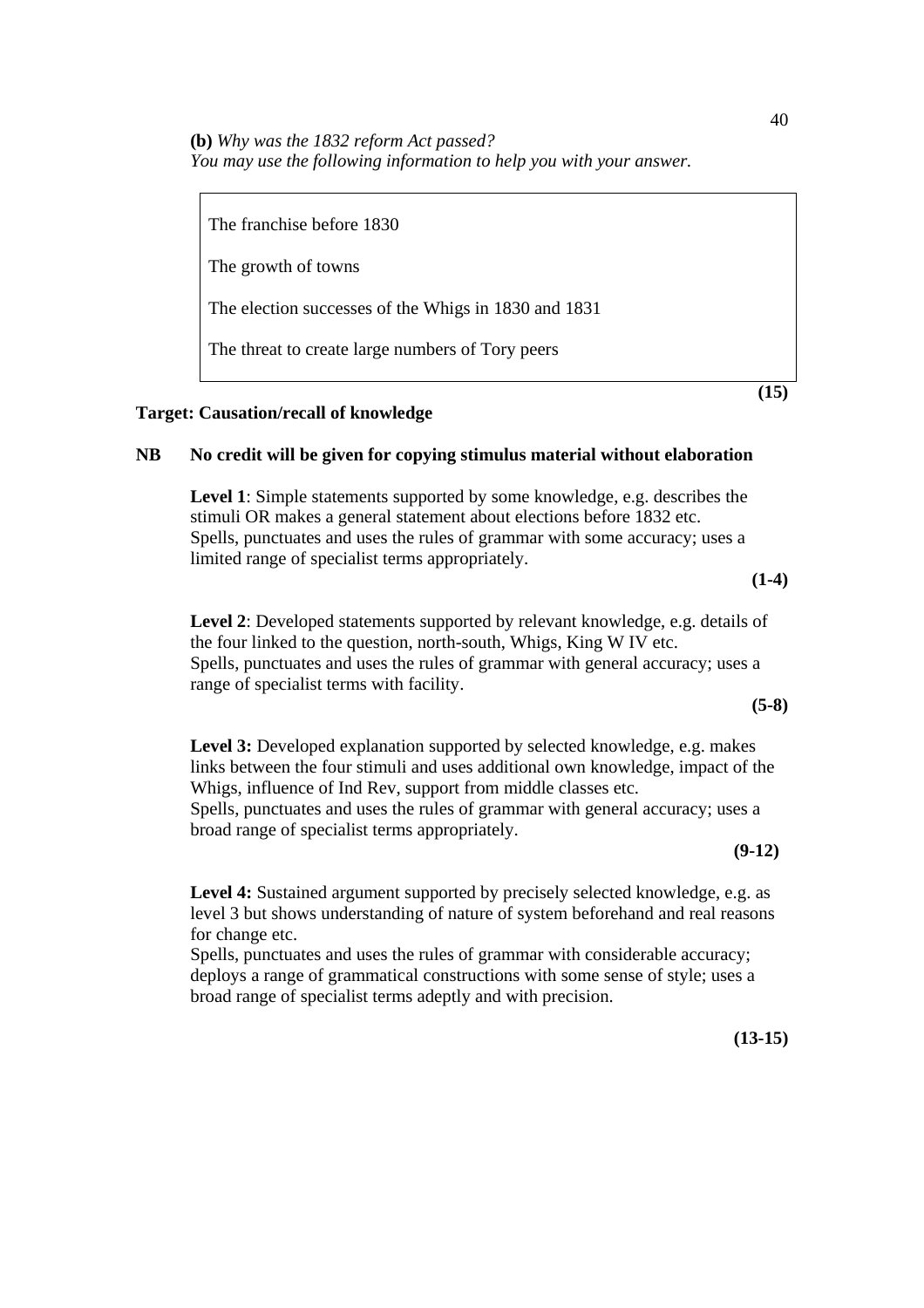**(c)** *In what ways did the 1867 Reform Act change elections and election campaigns? You may use the following information to help you with your answer.* 

Numbers of voters Use of the train network Development of political party organisations National campaigns

**(15)** 

#### **NB No credit will be given for copying stimulus material without elaboration**

#### **Target: Causation/recall of knowledge**

Level 1: Simple statements supported by some knowledge, e.g. describes the four stimuli OR makes a general statement about the Act etc. Spells, punctuates and uses the rules of grammar with some accuracy; uses a

limited range of specialist terms appropriately.

**(1-4)** 

**Level 2:** Developed statements supported by relevant knowledge, e.g. details of the four linked to the question, voters up to 2m, train network used for campaigning, both parties set up national networks, Gladstone campaigns nationally in 1868 etc.

Spells, punctuates and uses the rules of grammar with general accuracy; uses a range of specialist terms with facility.

**(5-8)** 

**Level 3:** Developed explanation supported by selected knowledge, e.g. makes links between the four stimuli and uses additional own knowledge, big swing to urban voters, trains meant that politicians could travel, parties needed to attract voters etc.

Spells, punctuates and uses the rules of grammar with general accuracy; uses a broad range of specialist terms appropriately.

**(9-12)** 

**Level 4**: Sustained argument supported by precisely selected knowledge, e.g. as level 3, but additionally shows clear understanding of the situation before the Act etc.

Spells, punctuates and uses the rules of grammar with considerable accuracy; deploys a range of grammatical constructions with some sense of style; uses a broad range of specialist terms adeptly and with precision.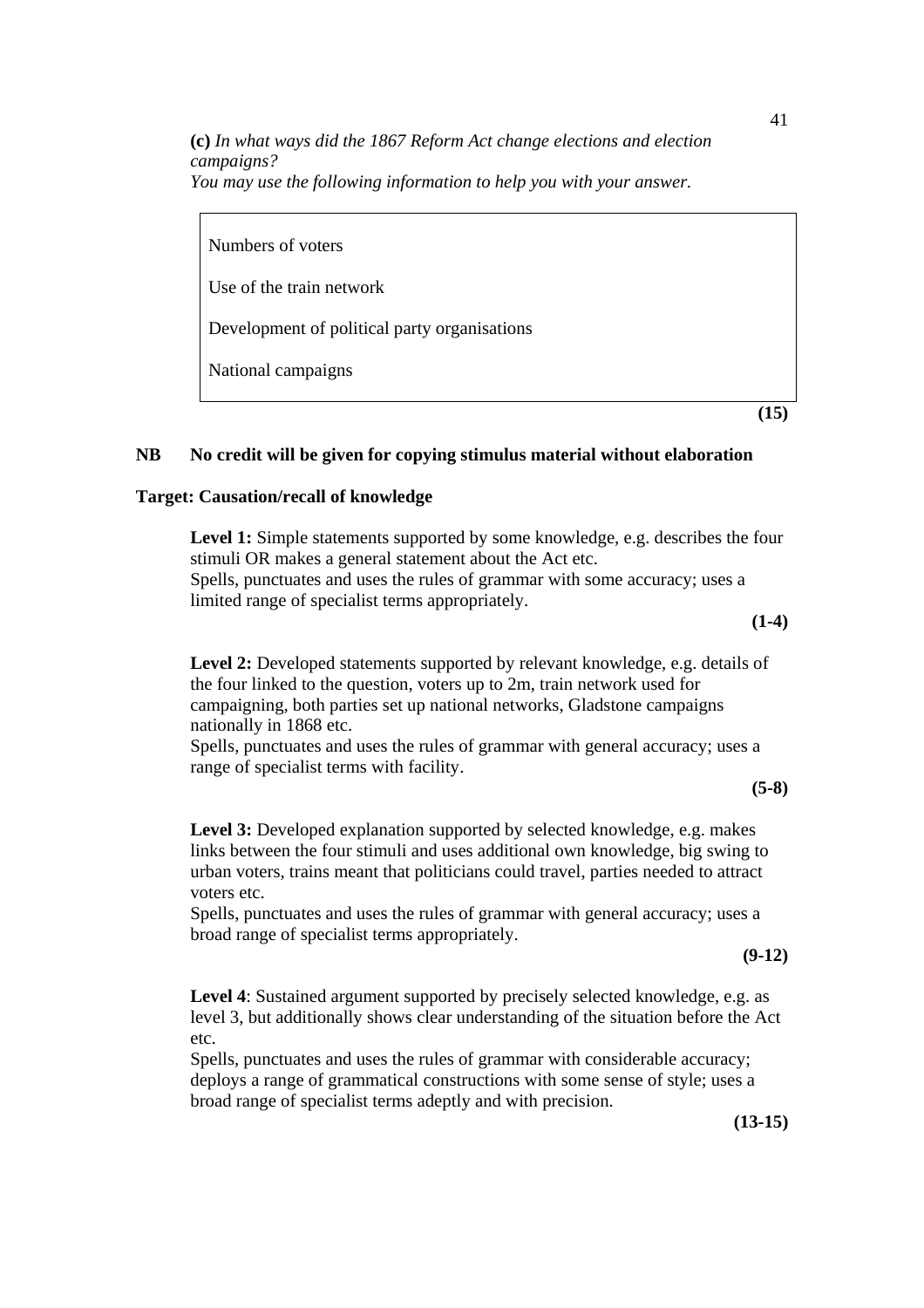#### **Markscheme 1335 Paper 1 2007**

#### **F2: Changes in politics from the late nineteenth century to the late twentieth century**

 **(a)** *This question is about political developments at the beginning of the twentieth century. Look at the information below and then answer questions (i) to (iv) that follow.*

Despite the changes to the franchise in the nineteenth century, women and many men could still not vote in parliamentary elections at the beginning of the twentieth century. Most middle class and better off men could vote, but many working men could not.

#### **11.**

 **(i)** *Give one reason why many men could not vote in 1900.*

#### **Target: Recall of knowledge**

Level 1: Simple statements supported by some knowledge, e.g. no universal suffrage etc.

**Level 2**: Developed statements supported by relevant knowledge, e.g. only householders (6ms) or lodgers (12 ms), sons living at home could not vote etc.  $(2-3)$ 

**(ii)** *Describe the effects of the Taff ale Case (1901) on the development of the Labour Party.*

**Target: Key features/recall of knowledge** 

Level 1: Simple statements supported by some knowledge, e.g. it led to increased membership etc.

 $(1-2)$ 

**Level 2:** Developed statements supported by relevant knowledge, e.g. TVC was a successful award of damages for a strike, membership shot up from 3ht to 1.9m etc.

**(3-4)**

**(6)** 

**(iii)** *Why did the decision to pay MPs in 1913 have important consequences for the Labour Party?* 

#### **Target: Causation/recall of knowledge**

**Level 1**: Simple statements supported by some knowledge, e.g. many working men could not afford to be MPs etc.

**(3)** 

**(1)** 

**(4)** 

 **(1-2)**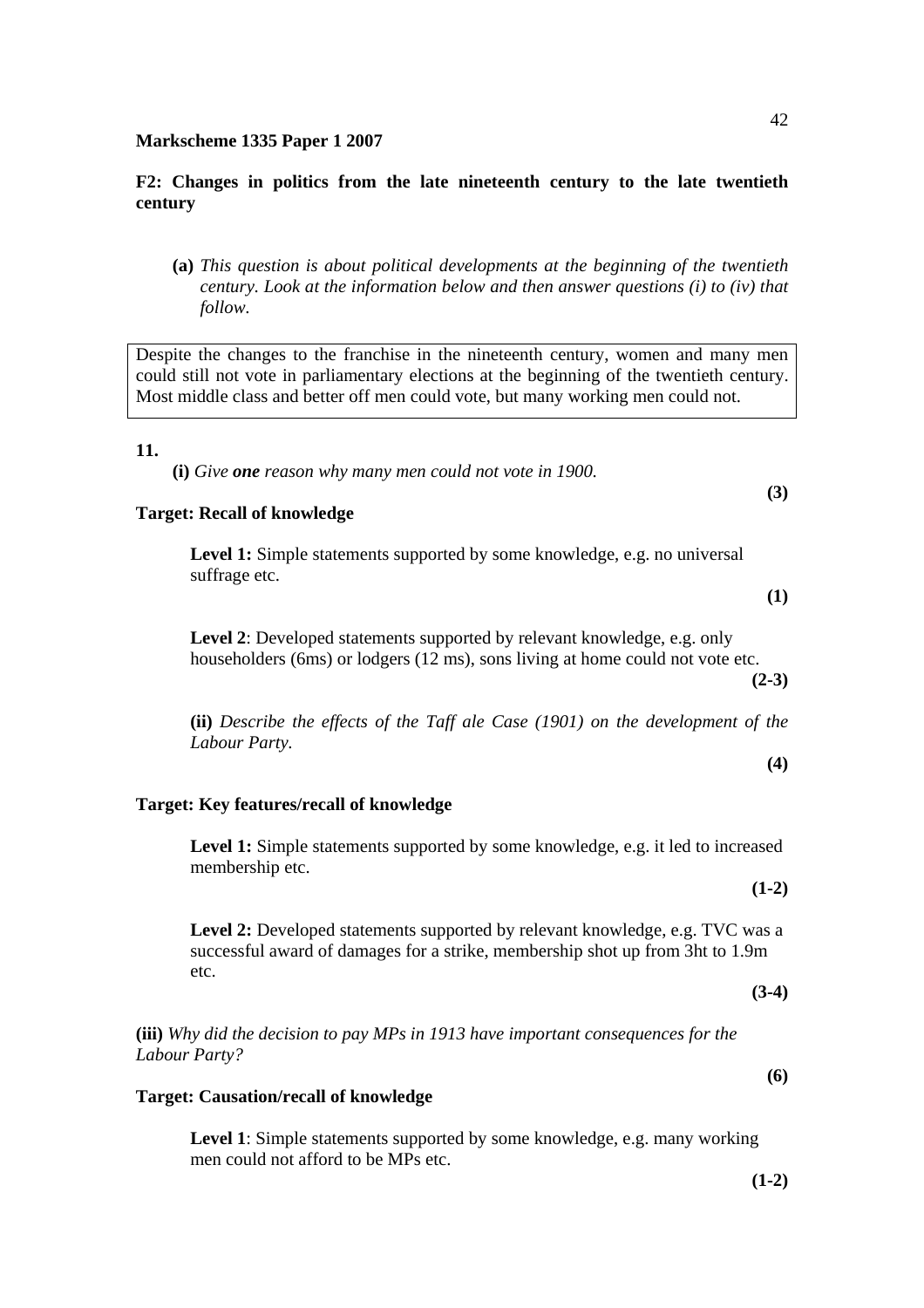**Level 2**: Developed statements supported by relevant knowledge, e.g. describes the details or explains how Labour MPs had been supported in the past etc.

 **(3-4)**

**(5-6)**

**Level 3**: Developed explanation supported by selected knowledge, e.g. makes links between factors, MPs were not paid, workingmen relied on support from trade unions, Osborne Judgment had stopped opting out etc.

**(iv)** *In what ways did the 1918 Representation of the People Act change voting in Britain?*

#### **Target: Understanding of change/recall of knowledge**

**Level 1:** Simple statements supported by some knowledge, e.g. women got the vote etc.

**Level 2:** Developed statements supported by relevant knowledge, e.g. describes details of Act, women at 30 if they were householders or married to householders, men at 21 (18 if they had served in the FWW) etc.

 **(4-5)** 

 **(1-3)** 

Level 3: Developed explanation supported by selected knowledge, e.g. makes links between factors and shows understanding of changes, big increase to franchise, increased support for Labour Party etc.

 **(6-7)**

## **(7)**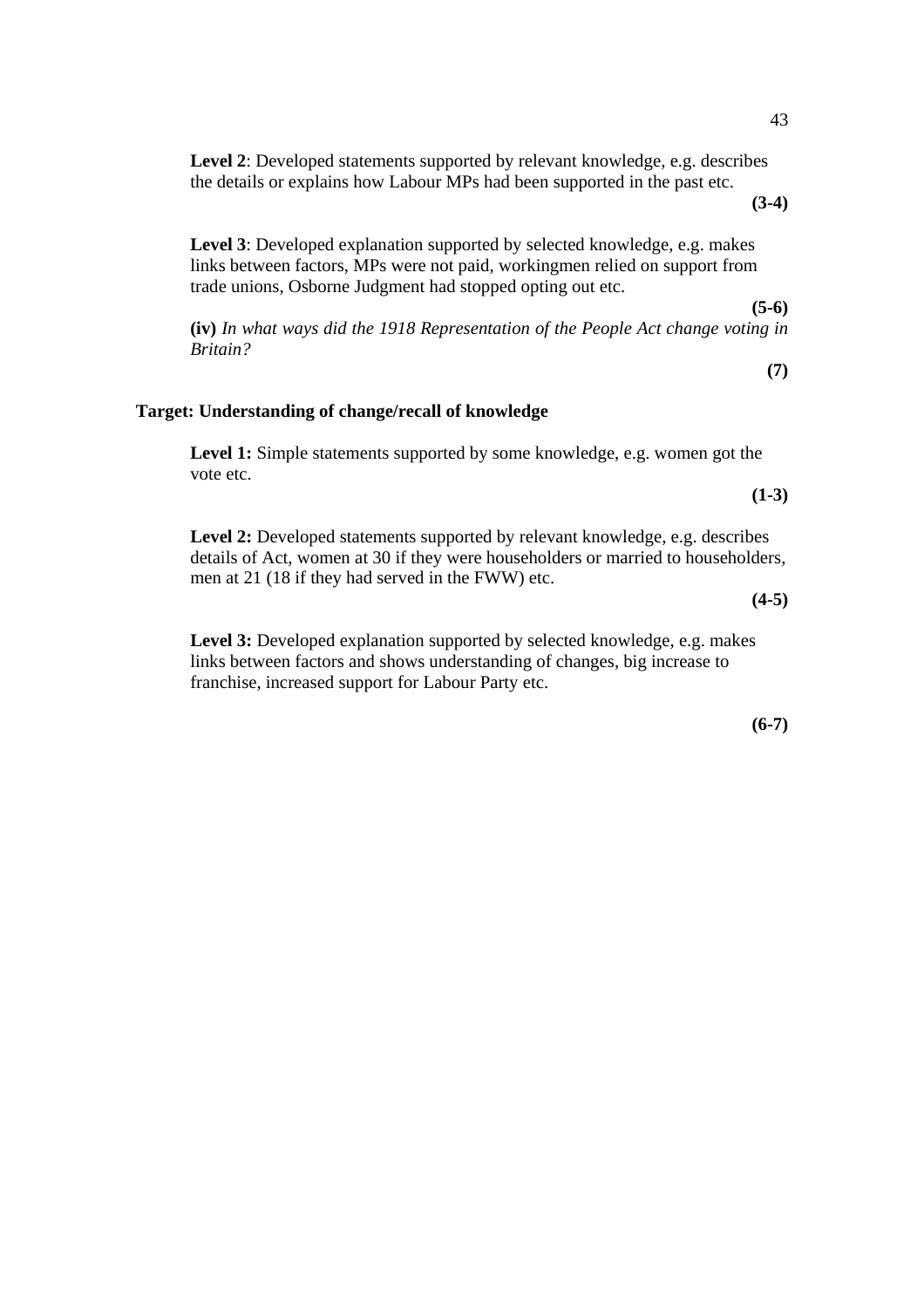**(b)** *Why was National Coalition Government set up in 1931? You may use the following information to help you with your answer.* 

*Impact of the Depression Divisions in the Labour Party The role of Ramsay MacDonald The role of King George V* 

**(15)** 

#### **NB No credit will be given for copying stimulus material without elaboration**

#### **Target: Change/recall of knowledge**

**Level 1**: Simple statements supported by some knowledge, e.g. describes the four stimuli OR makes a general statement about the National Government etc. Spells, punctuates and uses the rules of grammar with some accuracy; uses a limited range of specialist terms appropriately.

 $(1-4)$ 

**Level 2**: Developed statements supported by relevant knowledge, e.g. details of the four linked to the question, Depression led to unemployment, Labour divided on cuts, JRM went to resign, persuaded by the King to stay etc. Spells, punctuates and uses the rules of grammar with general accuracy; uses a range of specialist terms with facility.

 **(5-8)** 

**Level 3**: Developed explanation supported by selected knowledge, e.g. makes links between the four stimuli and uses additional own knowledge, nature of the Depression, May Committee Report, bankruptcy of the government, need for foreign support, JRM on side of cuts, King asked him to stay in national emergency etc.

Spells, punctuates and uses the rules of grammar with general accuracy; uses a broad range of specialist terms appropriately.

 **(9-12)** 

**Level 4:** Sustained argument supported by precisely selected knowledge, e.g. as level 3, but additionally shows clear understanding of the seriousness of the crisis etc.

Spells, punctuates and uses the rules of grammar with considerable accuracy; deploys a range of grammatical constructions with some sense of style; uses a broad range of specialist terms adeptly and with precision.